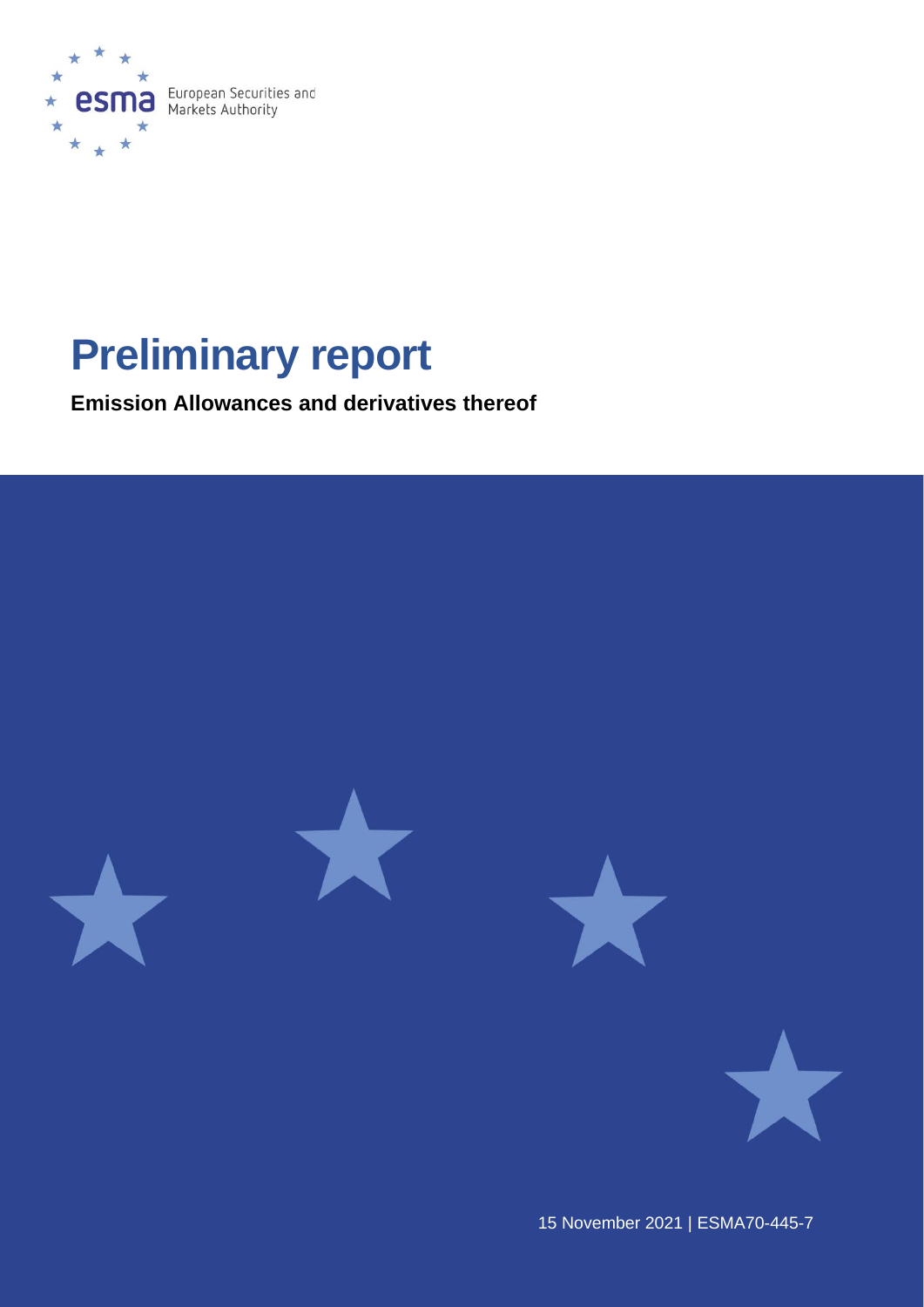

15 November 2021 ESMA 70-445-7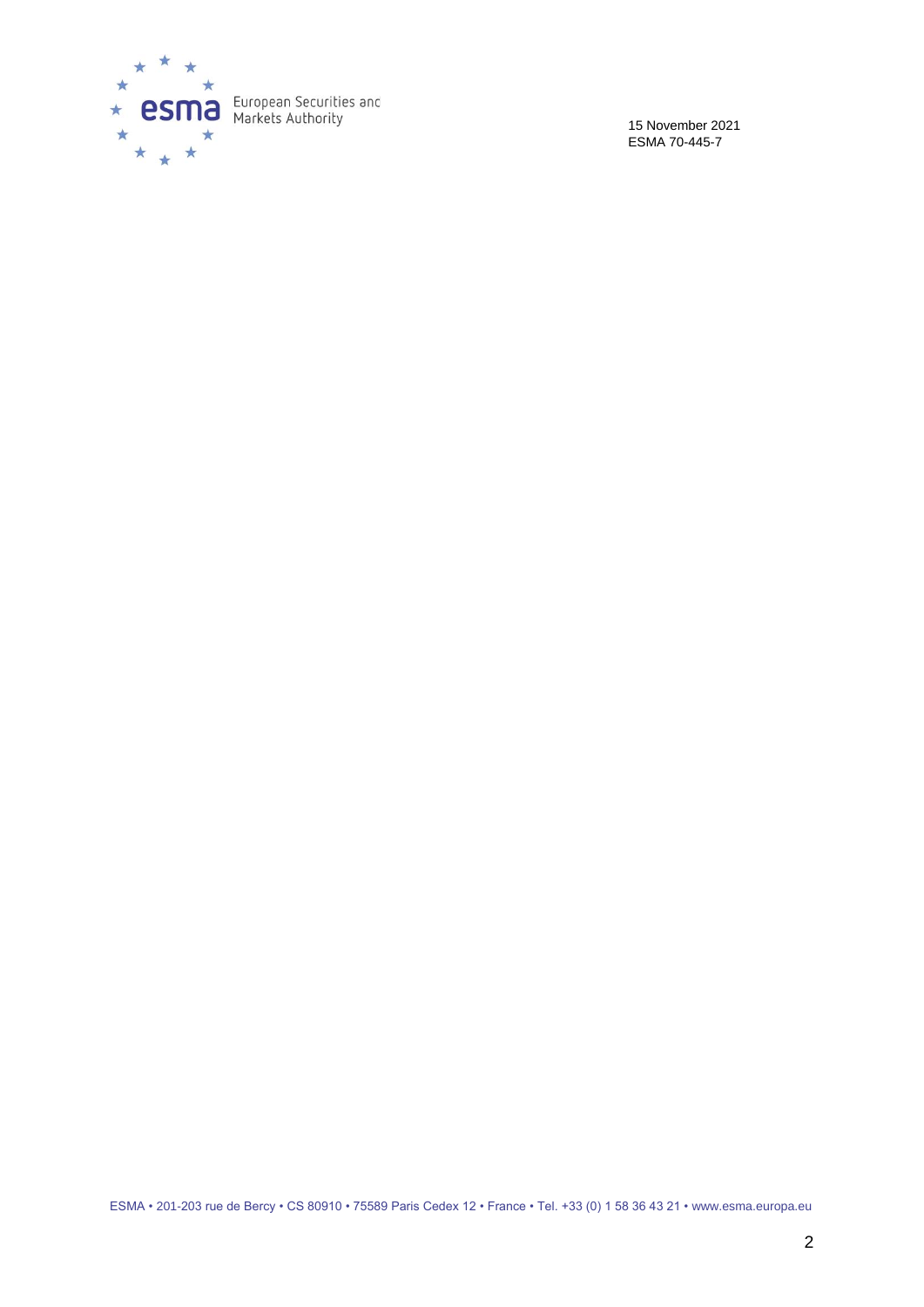

# **Table of Contents**

| 1 |     |       |  |                                                                                 |  |  |
|---|-----|-------|--|---------------------------------------------------------------------------------|--|--|
| 2 |     |       |  |                                                                                 |  |  |
| 3 |     |       |  | Carbon markets and the regulatory environment in securities supervision 8       |  |  |
|   | 3.1 |       |  |                                                                                 |  |  |
|   |     | 3.1.1 |  |                                                                                 |  |  |
|   |     | 3.1.2 |  |                                                                                 |  |  |
|   |     | 3.1.3 |  |                                                                                 |  |  |
|   |     | 3.1.4 |  |                                                                                 |  |  |
|   |     | 3.1.5 |  |                                                                                 |  |  |
|   |     | 3.2   |  |                                                                                 |  |  |
|   | 3.3 |       |  |                                                                                 |  |  |
|   |     | 3.3.1 |  |                                                                                 |  |  |
|   |     | 3.3.2 |  |                                                                                 |  |  |
|   |     | 3.3.3 |  |                                                                                 |  |  |
|   |     | 3.3.4 |  |                                                                                 |  |  |
| 4 |     |       |  |                                                                                 |  |  |
|   | 4.1 |       |  |                                                                                 |  |  |
|   |     | 4.1.1 |  |                                                                                 |  |  |
|   |     | 4.1.2 |  |                                                                                 |  |  |
|   |     | 4.1.3 |  |                                                                                 |  |  |
|   |     | 4.1.4 |  |                                                                                 |  |  |
|   |     | 4.2   |  | Evolution of open positions and counterparties in the EU carbon market based on |  |  |
|   |     | 4.2.1 |  |                                                                                 |  |  |
|   |     | 4.2.2 |  |                                                                                 |  |  |
|   |     | 4.2.3 |  |                                                                                 |  |  |
| 5 |     |       |  |                                                                                 |  |  |
| 6 |     |       |  |                                                                                 |  |  |
|   | 6.1 |       |  |                                                                                 |  |  |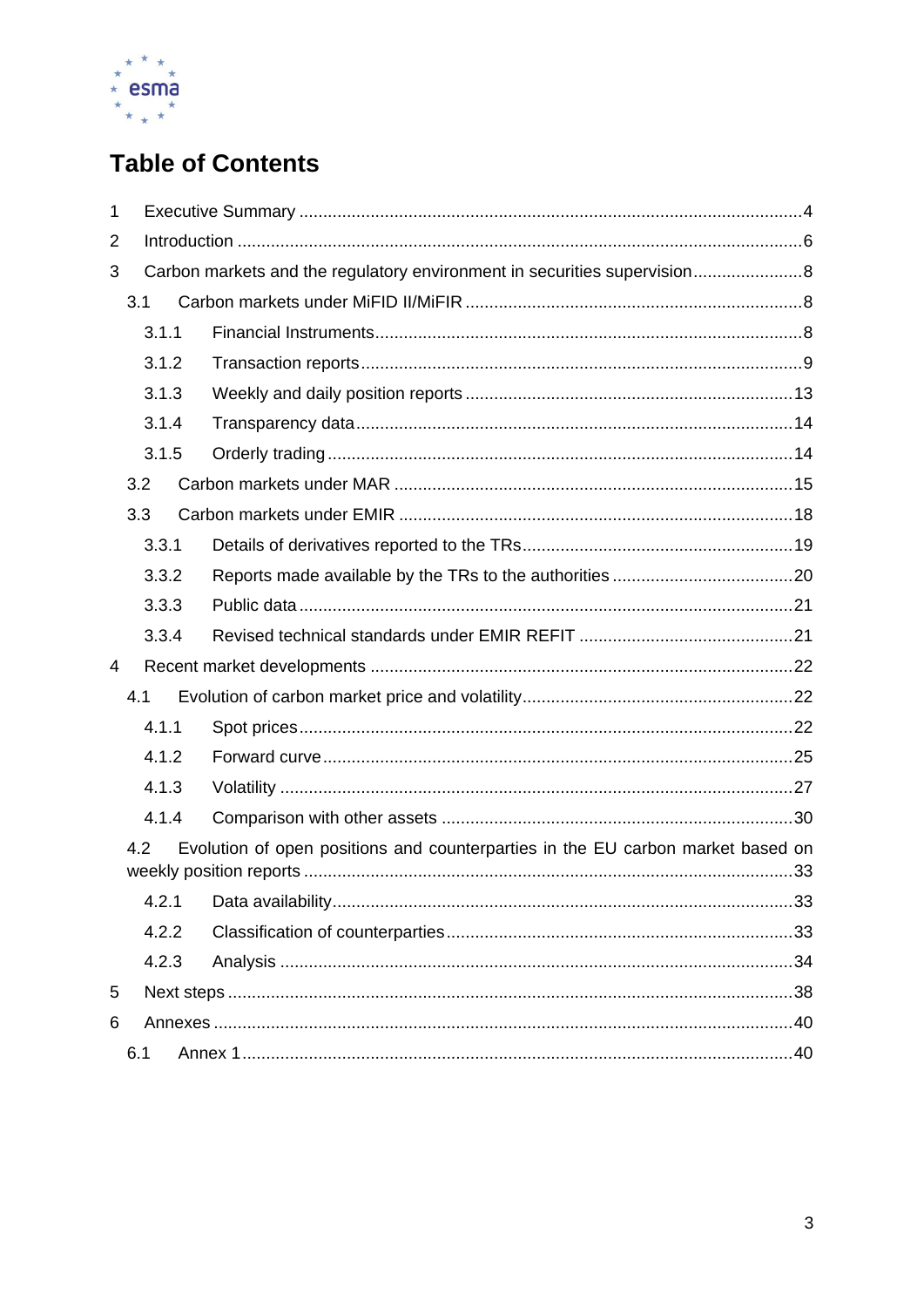

# <span id="page-3-0"></span>**1 Executive Summary**

### **Reasons for publication**

The European Trading Scheme (ETS) is a key tool of the EU policy against climate change. It puts a price on the CO2 that entities subject to compliance obligations can release to the atmosphere, with the overall objective of reducing net greenhouse gas emissions. In its Communication on Energy Prices "Tackling rising energy prices: a toolbox for action and support", published on 13 October 2021, the European Commission highlights that questions have emerged around the functioning of the European carbon market. In order to examine more closely patterns of trading behaviours and the potential need for targeted actions, the Commission asks ESMA for a first preliminary assessment of European carbon markets by 15 November and tasks it to analyse, by early 2022, the trading of emission allowances (EUA). This report presents the preliminary assessment of carbon markets and derivatives thereof.

### **Content**

Following an introduction (Section 2) where ESMA describes the mandate received as well as the functioning of the primary and secondary markets on emission allowances, the report is structured as follows:

Section 3 presents the regulatory environment for the EU carbon market under financial regulations such as MiFID II/MiFIR, MAR and EMIR. Indeed, since 2018, emission allowances are financial instruments and hence subject to a series of requirements aiming at ensuring the transparency and the integrity of this market. This section describes in particular regulatory requirements related to the information that national securities supervisors obtain from entities trading in emission allowances and their derivatives.

Section 4 presents a preliminary assessment of recent market developments in the carbon market, based on data available at short notice. Firstly, ESMA has assessed the price evolution of EUA and derivatives thereof as well as their volatility, on the basis of commercial data. This assessment shows that EUAs have more in common with energy commodities than with other traditional financial instruments, such as shares or bonds. Secondly, ESMA has used data available from weekly position reporting to assess the evolution of the number of market participants and their open positions in carbon markets. This assessment shows that the number of counterparties holding a position on EUA futures has tended to increase since 2018 in all categories of counterparties, in relatively homogeneous proportions. This is in line with the observed expansion of the EU ETS markets.

Furthermore, open positions are to a large extent in the hands of investment firms (40% to 47% depending on the period considered) and non-financial counterparties (45% to 50%), hence the remaining percentage of open positions, held by investment funds and other financial counterparties, remains low (around 8% recently). The breakdown of open positions between the various categories of counterparties does not appear to have significantly changed since 2018 and is broadly in line with the expected functioning of the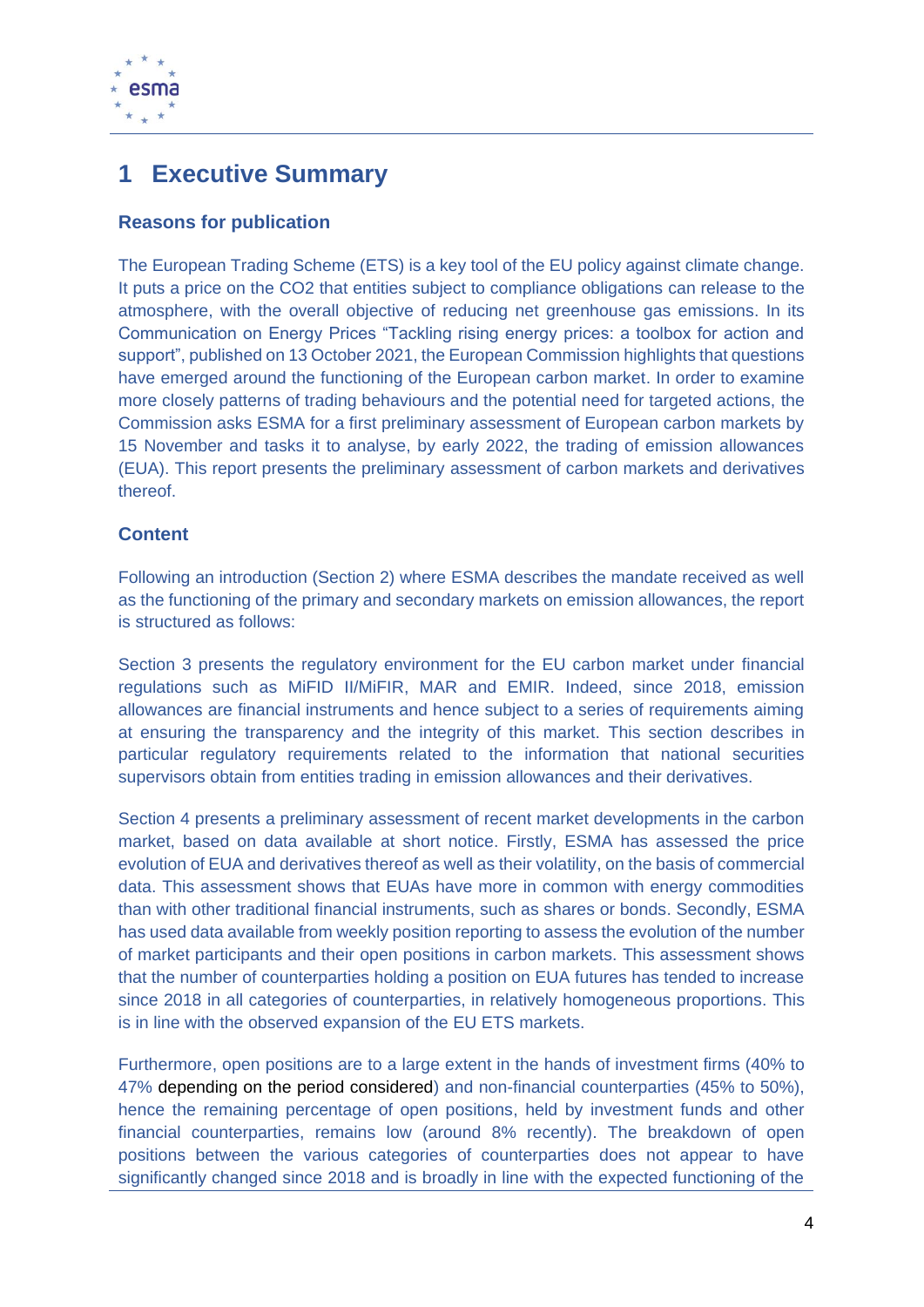

market, whereby non-financial entities buy EUA futures to hedge their carbon price exposure while financial counterparties act as intermediaries to facilitate trading and provide liquidity to the market.

### **Next Steps**

Following this preliminary report, according to the mandate given to ESMA by the Commission, ESMA will produce, by early 2022, a report analysing the trading of emission allowances. In order to do so, ESMA intends to deepen its analysis of the EU carbon market based on the regulatory data available under the applicable MiFID II and EMIR requirements. This will allow the Commission to assess whether certain trading behaviours would require further regulatory actions.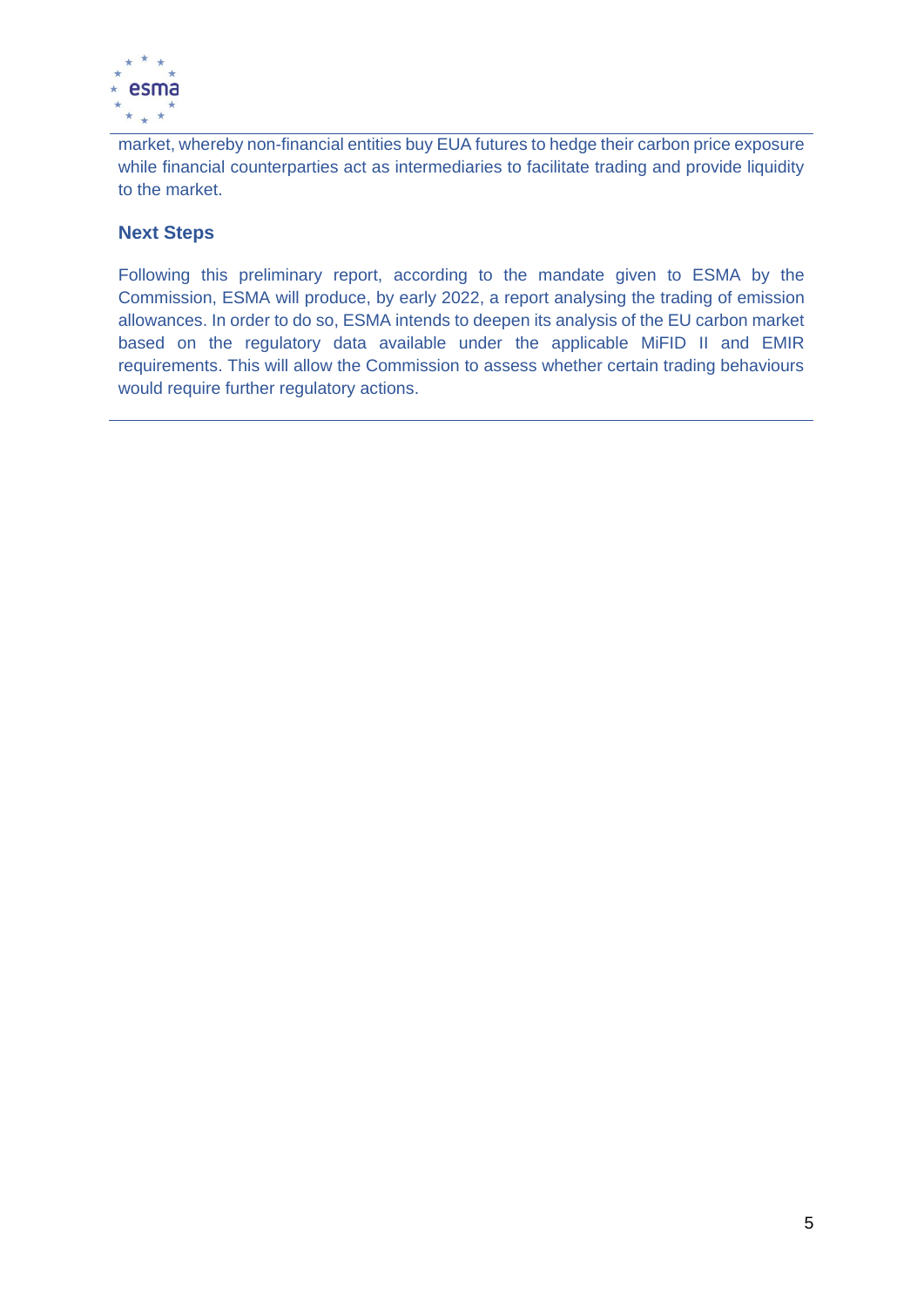

# <span id="page-5-0"></span>**2 Introduction**

- 1. On 13 October 2021, the European Commission adopted a ["Communication on Energy](https://ec.europa.eu/energy/sites/default/files/tackling_rising_energy_prices_a_toolbox_for_action_and_support.pdf)  [Prices"](https://ec.europa.eu/energy/sites/default/files/tackling_rising_energy_prices_a_toolbox_for_action_and_support.pdf), to help tackle the exceptional rise in global energy prices, which is projected to last through the winter, and help Europe's people and businesses. The Communication includes a "toolbox" that the EU and its Member States can use to address the immediate impact of current prices increases and identifies actions for strengthening resilience against future shocks.
- 2. One of the measures put forward by the European Commission in this Communication is to step up market surveillance of energy markets, including of the European carbon market. In this respect, the European Commission has asked ESMA to further enhance the monitoring of developments in the European carbon market as follows: "To examine more closely patterns of trading behaviours and the potential need for targeted actions, the Commission will ask ESMA, for a first preliminary assessment by 15 November and task it to analyse, by early 2022, the trading of emission allowances. The Commission will consequently assess whether certain trading behaviours would require further regulatory actions."
- 3. The primary market for emission allowances consists of auctions to which, in addition to compliance entities<sup>1</sup>, most categories of market participants are able to participate in (e.g. credit institutions, investment firms, funds, commodity trading firms without compliance requirements), provided that as bidders they meet the relevant admission requirements as set out in the Auctioning Regulation 1031/2010<sup>2</sup> (Articles 18 and 19) – which guarantees a fair and open access for all auction participants. The admission requirements of the Auctioning Regulation require, among others, all the entities that are not compliance buyers to be established in the EU, the opening of an account in the Union registry<sup>3</sup>, appointing of at least one bidder's representative, existence of technical arrangements but also compliance with the admission requirements of the auction platforms (e.g. evidence of personal reliability and professional qualification, recognition as a trading participant by the clearing house).
- 4. In the EU, most<sup>4</sup> Member States have jointly procured the German regulated market EEX as the common platform to auction the allowances under the European Emissions Trading System (EU ETS) defined in the ETS Directive<sup>5</sup>. Separate auctions are organised by EEX on behalf of Germany and Poland.<sup>6</sup>

Germany and Poland have an opt-out clause.

<sup>&</sup>lt;sup>1</sup> Companies and aircraft operators who are obliged to participate in the EU ETS.

<sup>&</sup>lt;sup>2</sup> Commission Regulation (EU) No 1031/2010 on the timing, administration and other aspects of auctioning of greenhouse gas [emission allowances](https://eur-lex.europa.eu/legal-content/EN/TXT/PDF/?uri=CELEX:02010R1031-20191128&from=EN)

<sup>3</sup> The Union Registry serves to guarantee accurate accounting for all allowances issued under the EU emissions trading system (EU ETS). The registry keeps track of the ownership of allowances held in electronic accounts.

<sup>&</sup>lt;sup>5</sup> Directive 2003/87/EC of the European Parliament and of the Council of 13 October 2003 establishing a system for greenhouse gas emission allowance trading within the Union and amending Council Directive 96/61/EC

<sup>6</sup> EEX will also organise the auctions of the allowances belonging to the UK, since the EU ETS Directive continues to apply to and in the UK in respect of the generation of electricity in Northern Ireland, on the basis of the Protocol on Ireland/Northern Ireland.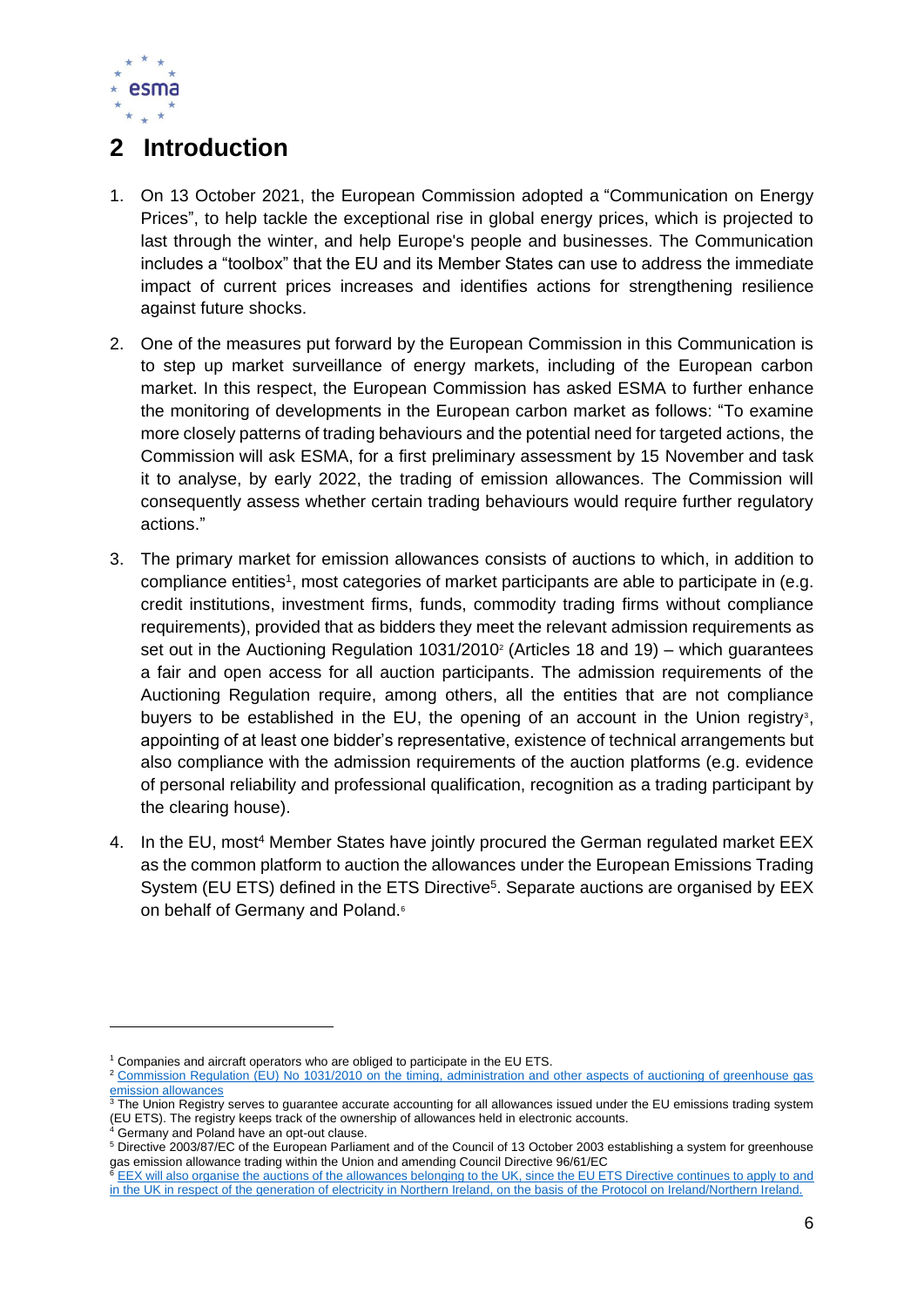

- 5. EEX auctions two types of allowances: EU allowances (EUA) and EU aviation allowances  $(EUAA)$ . The auctions take place on a daily basis according to a fixed calendar<sup>7</sup>. One allowance permits the emission of one tonne of carbon dioxide equivalent (CO2).
- 6. In January 2019, a Market Stability Reserve (MSR) was introduced in order to deal with the surplus of allowances as well as a supply adjustment mechanism to increase the system's resilience to major shocks. The system operates according to pre-defined rules, which adapt auction volumes changing the total number of allowances in circulation.
- 7. The secondary market for emission allowances consists of (1) contracts with a daily expiry, called "daily futures" or "spot"  $8$ , (2) futures with various maturities; and (3) options on futures. All derivatives have a standardised contract size of 1,000 allowances (i.e. 1,000 tonnes of CO2).
- 8. Three European trading venues offer a secondary market on the EU carbon market: EEX in Germany, ICE Endex in the Netherlands and Nasdaq Oslo in Norway (see [Table 1\)](#page-6-0). The EU carbon secondary market on ICE migrated in full from the UK trading venue ICE Futures Europe to the Dutch entity ICE Endex in June 2021, and the allowances under the UK ETS are since then available for trading on ICE Futures Europe.
- 9. Secondary markets play an important role by providing compliance buyers with an opportunity to acquire allowances without taking part in the primary auction. In turn, the primary market consists also of financial entities acting on behalf of their clients or aiming to sell allowances on the secondary market.

|                  | <b>Primary market</b> | <b>Secondary markets</b>                     |
|------------------|-----------------------|----------------------------------------------|
| <b>EEX</b>       | Spot auctions of:     | Daily futures on EUA and EUAA                |
|                  | <b>EUA</b>            | Monthly, quarterly and yearly futures on EUA |
|                  | <b>EUAA</b>           | Yearly futures on EUAA                       |
|                  |                       | <b>Options on EUA Futures</b>                |
| <b>ICE Endex</b> | NA.                   | Daily futures on EUA                         |
|                  |                       | Monthly and quarterly futures on EUA         |
|                  |                       | Monthly and quarterly futures on EUAA        |
|                  |                       | <b>Options on EUA Futures</b>                |
| Nasdag Oslo      | N/A                   | Daily futures on EUA                         |
|                  |                       | Quarterly and yearly futures on EUA          |

<span id="page-6-0"></span>**Table 1: Carbon markets offering at EU trading venues** 

- 10. A comparison of recent data on open interest on the three trading venues EEX, Nasdaq Oslo and ICE Endex shows that the latter accounts for the largest share of the outstanding contracts. Almost 45% of the open interest on ICE Endex is concentrated in December 2021 expiry futures.
- 11. Besides the EU ETS, national or sub-national systems are being operated or are under development in Canada, China, Japan, New Zealand, South Korea, Switzerland, the

<sup>7</sup> Monday, Tuesday and Thursday for auctions on behalf of the Member States and the EEA EFTA States participating in the common auction platform, Wednesday on behalf of Poland and Friday on behalf of Germany.

<sup>8</sup> EEX references to "spot" and ICE references to "daily futures" both cover contracts with a daily expiry.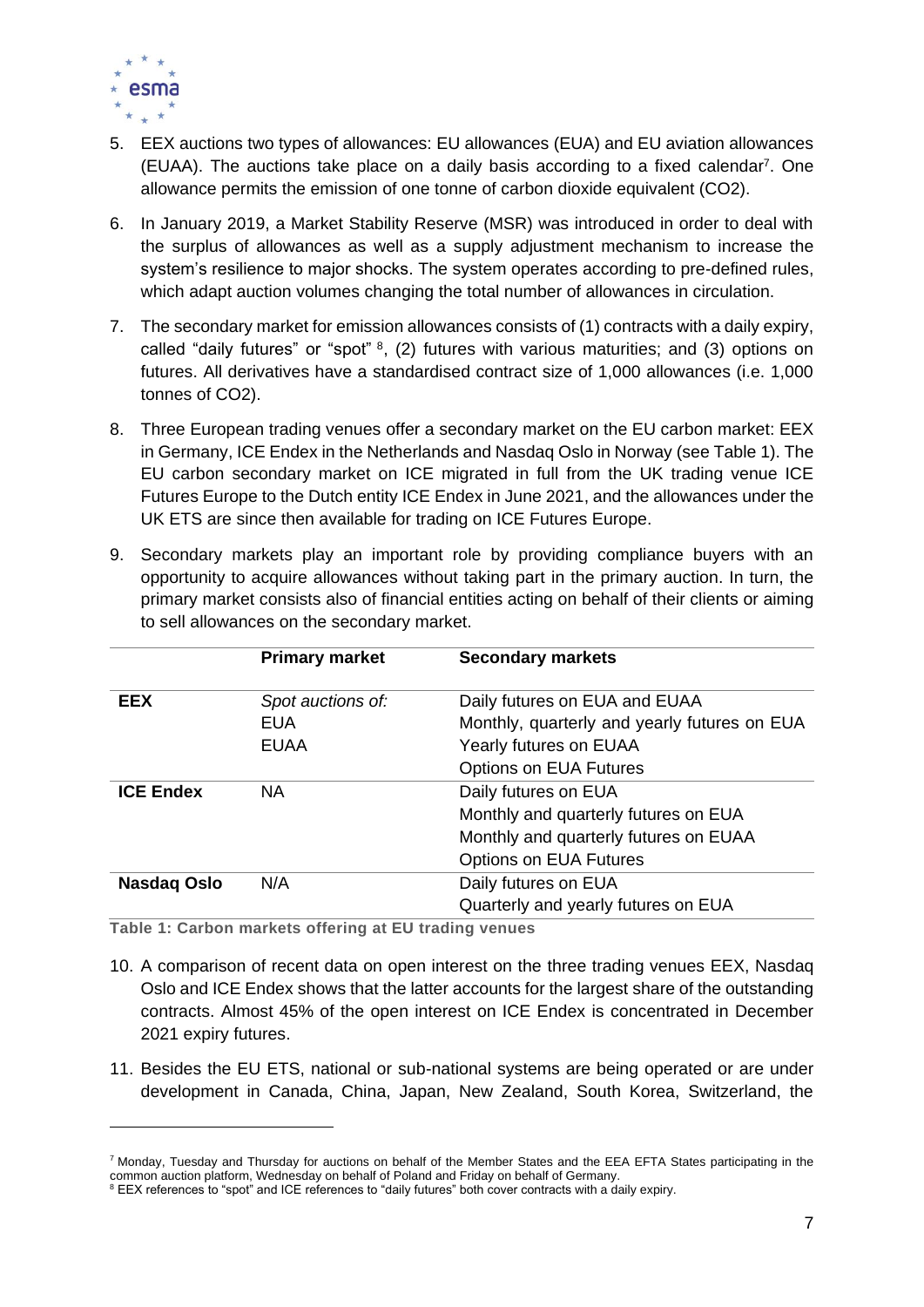

United Kingdom<sup>9</sup> and the United States. In 2020, the EU ETS accounted for almost 90% of the global carbon market value<sup>10</sup>. At 8.1 billion tonnes in 2020, the total traded volume of emission allowances in the EU was four times greater than the volume traded in North America, the next largest market<sup>11</sup>. Notwithstanding its continuous expansion, ESMA notes that the carbon market size is small as compared to, for example, the multitrillion oil and gas markets.

- 12. The proportion of OTC trading activity in the mandatory carbon market is marginal (in contrast to the voluntary carbon credits<sup>12</sup> that are traded OTC). Hence, as opposed to other derivatives markets, the carbon market is almost entirely traded on regulated markets and cleared in central counterparties (CCPs).
- 13. Following the brief overview of the carbon market provided in this introduction, this preliminary report focuses on (1) the regulatory environment which applies to the carbon market under the regulatory framework in ESMA's remit, i.e. the Markets in Financial Instruments Directive and Regulation (MiFID II and MiFIR), the Market Abuse Regulation (MAR) and the European Market Infrastructure Regulation (EMIR), and the tools available to ESMA and national competent authorities (NCAs) to monitor and supervise this market (Section 3); (2) a preliminary analysis of recent market developments in the EU carbon market on the basis of data immediately accessible to ESMA (Section 4).

# <span id="page-7-0"></span>**3 Carbon markets and the regulatory environment in securities supervision**

14. This section gives an overview of the relevant pieces of legislation for securities supervisors and how they apply to the carbon market. In particular, it focuses on the supervisory tools that securities supervisors have available to analyse and monitor the carbon market. For the purposes of this report this section has been drafted in a descriptive fashion to give an adequate overview of the existing regulatory environment. An in-depth analysis based on the data available will have to follow with the final report in early 2022.

### <span id="page-7-1"></span>**3.1 Carbon markets under MiFID II/MiFIR**

- <span id="page-7-2"></span>3.1.1 Financial Instruments
- 15. With MiFID II, emission allowances have become financial instruments under Annex I, Section C (11). In contrast to energy markets, spot markets of emission allowances do not fall under the realm of REMIT. Furthermore, despite being subject to weekly and daily position reporting, derivatives on emission allowances do not fall under the definition of commodity derivatives under MiFID II and are therefore not subject to position limits and position management controls.

<sup>&</sup>lt;sup>9</sup> On 1 January 2021, the UK ETS replaced the UK's participation in the EU ETS.

<sup>10</sup> [Refinitiv Carbon Market Review 2020.](https://www.refinitiv.com/content/dam/marketing/en_us/documents/reports/carbon-market-year-in-review-2020.pdf)

<sup>&</sup>lt;sup>11</sup> [ISDA report on the Role of Derivatives in Carbon Markets.](https://www.isda.org/a/soigE/Role-of-Derivatives-in-Carbon-Markets.pdf)

 $12$  The voluntary carbon markets function outside of compliance schemes and enable participants to purchase carbon credits on a voluntary basis.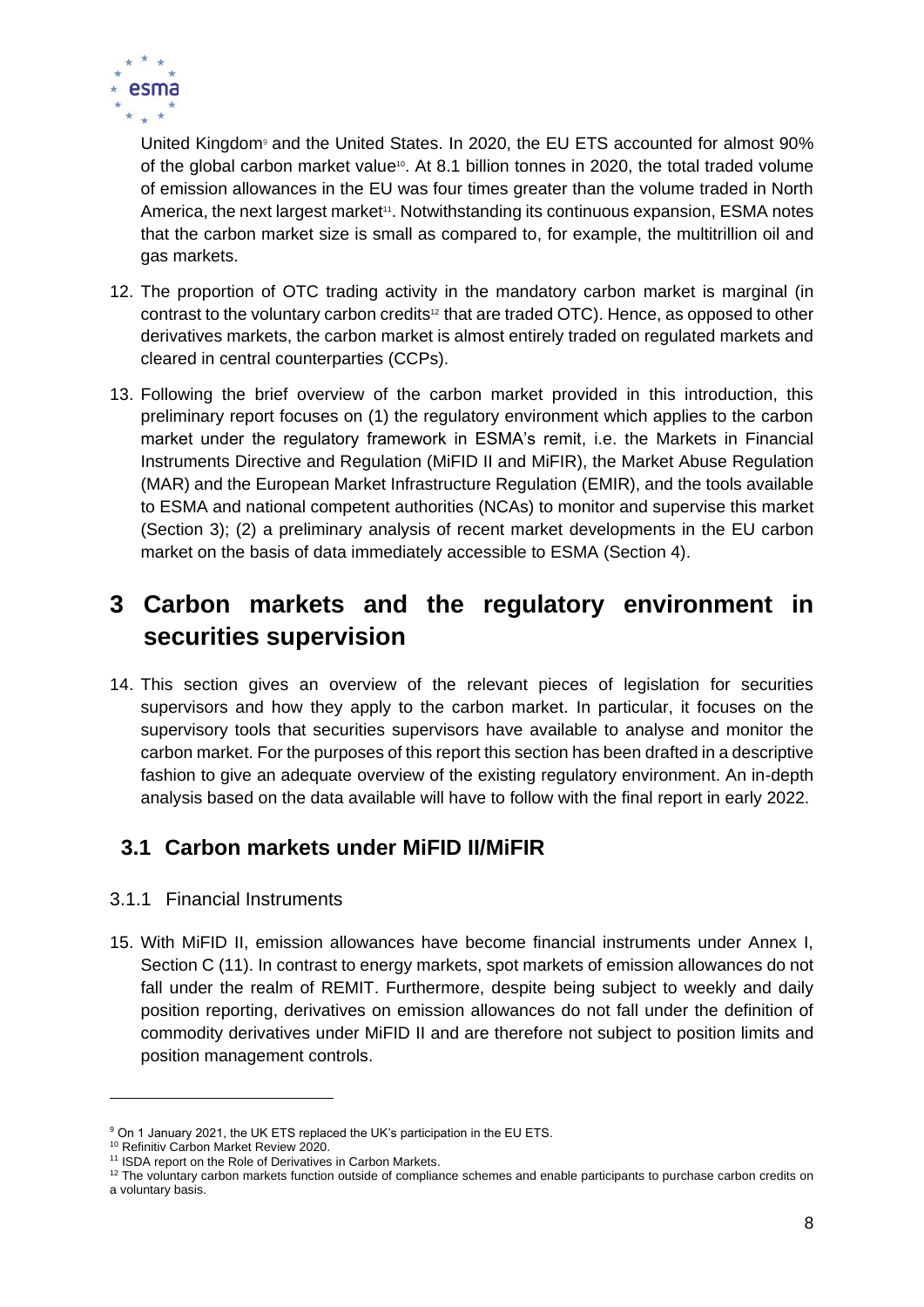

#### <span id="page-8-0"></span>3.1.2 Transaction reports

- 16. The transaction reporting and reference data requirements under Articles 26 and 27 of MiFIR <sup>13</sup> have been introduced in the wake of the financial crisis, which revealed weaknesses in the former reporting requirements due to their narrow scope and lack of harmonization. The MiFIR reporting requirements were designed to provide NCAs with a full view of the market when conducting their market surveillance activities, including crossmarkets and cross-asset class trading within the EU. To achieve this goal, Articles 26 and 27 introduced a uniform and standardised reporting regime across the EU; such regime replaced the national regimes in existence under the former MiFID I and increased the scope of financial instruments to be reported.
- 17. As a result of these changes, emission allowances and the derivatives on such emission allowances are reported to the NCAs as of January 2018. Article 26(2) of MiFIR covers both transactions in financial instruments admitted to trading or traded on an EU trading venue and OTC transactions. However, in the latter case, only OTC transactions in instruments that (i) are considered having the same characteristics (e.g.  $ISIN^{4}$ ) as the ones that are executed on trading venue<sup>15</sup> or (ii) have an underlying that is "traded on a trading venue" are subject to the requirements of MiFiR Article 26. As indicated in Table 1, Section 2 above, there is no secondary markets trading in spot emission allowances neither on EEX, nor on ICE Endex, nor on Nasdaq Oslo, thus OTC transactions in spot emission allowances are not subject to MiFIR transaction reporting while OTC transactions in derivatives on emission allowances are reportable if they fall under letter (i) and (ii).
- 18. As illustrated in section 3.2 below, transaction and reference data reporting under MiFID is one of the tools that enables NCAs to systematically monitor for abuses under the Market Abuse Regulation (MAR)<sup>16</sup>. An additional set of information that is used by NCAs to conduct their market monitoring activities is the order data collected in accordance with Article 25 of MiFIR. This data is important to detect "market manipulations". Order data information is not included in the transaction reporting and NCAs will have to gather such data through requests to the trading venues<sup>17</sup>. Transaction data is also useful for broader market monitoring activities<sup>18</sup> as it provides insight into how firms and markets behave and

<sup>&</sup>lt;sup>13</sup> Article 26 Obligation to report transactions and Article 27 Obligation to supply financial instrument reference data of [REGULATION \(EU\) No 600/2014 OF THE EUROPEAN PARLIAMENT AND OF THE COUNCIL of 15 May 2014 on markets in](https://eur-lex.europa.eu/legal-content/EN/TXT/PDF/?uri=CELEX:32014R0600&from=EN)  [financial instruments and amending Regulation \(EU\) No 648/2012](https://eur-lex.europa.eu/legal-content/EN/TXT/PDF/?uri=CELEX:32014R0600&from=EN)

<sup>14</sup> ISIN or International Securities Identification Number is a 12 character alpha-numeric code that uniquely identifies a financial instrument, across the world.

<sup>&</sup>lt;sup>15</sup> The Traded on a Trading Venue (ToTV) concept is not defined in MiFIR nor there is an empowerment for ESMA to define it in technical standards. For this reason, ESMA issued an *opinion*. The effect of the opinion is that it excluded most of OTC derivatives from the ToTV definition and left the application of reporting obligations to the discretion of the counterparties to the transaction. ESMA has recently proposed a new approach to the ToTV concept in the [MIFID Review report on transaction reporting.](https://www.esma.europa.eu/press-news/esma-news/esma-proposes-amendments-mifir-transactions-and-reference-data-reporting) This approach is based on the instruments traded by Systematic Internalisers .

<sup>&</sup>lt;sup>16</sup> Recital 32 of MIFIR states that "The details of transactions in financial instruments should be reported to competent authorities to enable them to detect and investigate potential cases of market abuse, to monitor the fair and orderly functioning of markets, as well as the activities of investment firms.

<sup>&</sup>lt;sup>17</sup> However, such data is not available in a common harmonized format. In its Final Report on the MAR review (section 10.1 of the MAR Report – ESMA70-156-2391), ESMA proposes that trading venues should record and subsequently submit order book data upon the NCAs' requests in an electronic and machine-readable form and using a common XML template in accordance with the ISO 20022 methodology.

<sup>18</sup> Article 24 – [Obligation to uphold integrity of markets of REGULATION \(EU\) No 600/2014 OF THE EUROPEAN PARLIAMENT](https://eur-lex.europa.eu/legal-content/EN/TXT/PDF/?uri=CELEX:32014R0600&from=EN)  [AND OF THE COUNCIL of 15 May 2014 on markets in financial instruments and amending Regulation \(EU\) No 648/2012](https://eur-lex.europa.eu/legal-content/EN/TXT/PDF/?uri=CELEX:32014R0600&from=EN) *"Without prejudice to the allocation of responsibilities for enforcing Regulation (EU) No 596/2014, competent authorities coordinated by ESMA in accordance with Article 31 of Regulation (EU) No 1095/2010 shall monitor the activities of investment firms to ensure that they act honestly, fairly and professionally and in a manner which promotes the integrity of the market"*.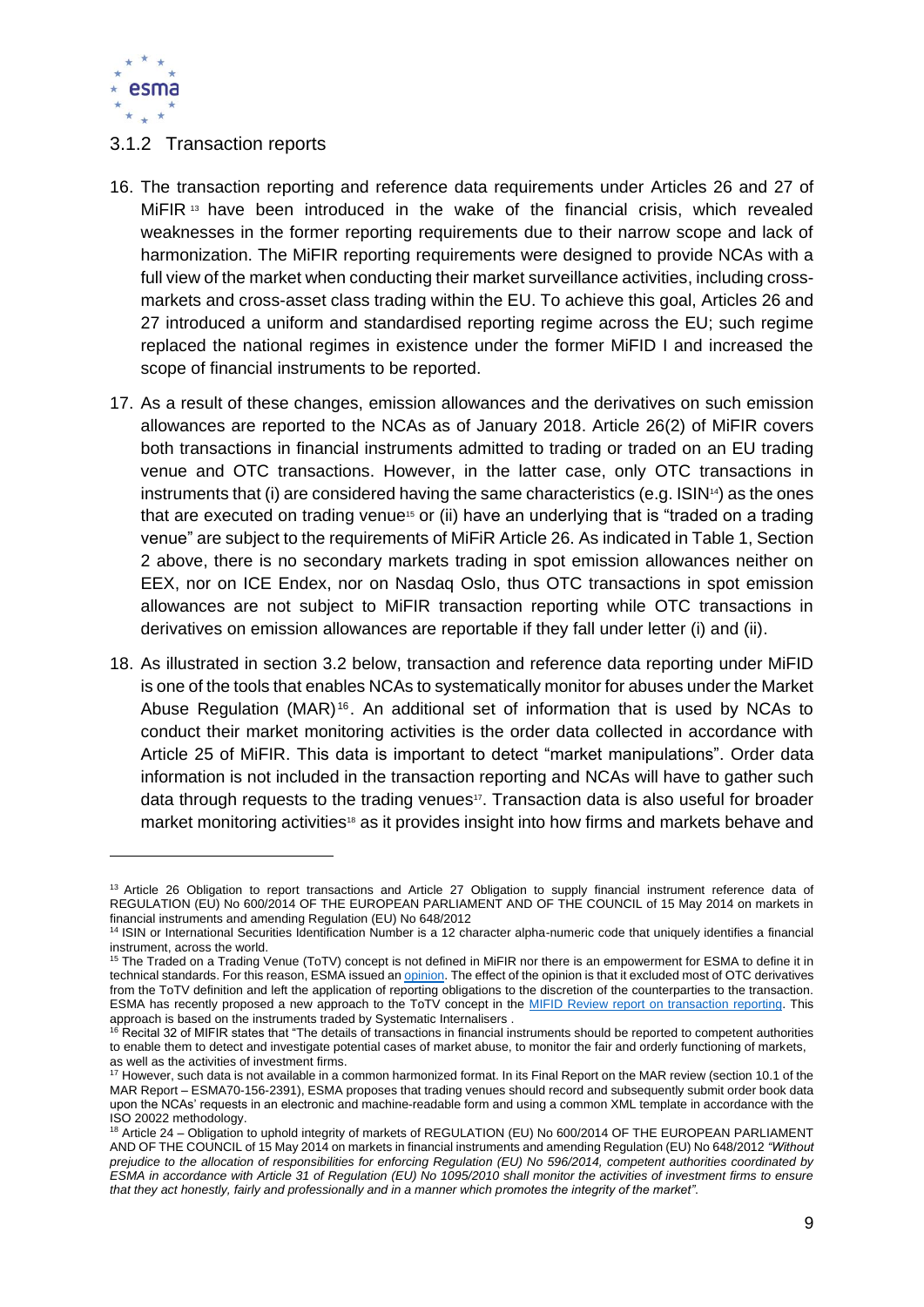

can be used by supervisors for various purposes, including monitoring market stability and analysing market trends during times of uncertainty.

- 19. The purpose of transaction reporting is to provide NCAs with information about transactions. It aims at providing a representation of the transaction that informs the NCA about relevant circumstances under which the transaction took place. Depending on whether or not the investment firm is dealing for one or multiple clients, a transaction may have to be reported in more than one report.
- <span id="page-9-0"></span>20. In order to fulfil their duties, NCAs require an accurate and holistic view of transactions that are within the scope of reporting requirements. This view allows NCAs to have an audit trail of trading activity in the financial instruments under their supervision with crucial data elements that include traders/brokers, decision makers, buyer/sellers, traded prices, amounts and accurate timestamps<sup>19</sup>. An investment firm should therefore ensure that a collective view of the transaction reports reported by the investment firm as the executing entity accurately reflects all changes in its position and in the position of its clients that arise from reportable transactions in the financial instruments concerned at the time the transactions were executed. It should be noted that, unlike position reports, transaction reports are not intended to capture the investment firm's or the investment firm's client's actual position. What is of interest is the change in position resulting from reportable transactions<sup>20</sup>.
- 21. Each national supervisor in the EU receives transaction data under Article 26 of MiFIR according to the rules illustrated in the next paragraph $2<sup>i</sup>$ . This data contains information about each executed transaction, which, concerning instruments traded on a venue or where the underlying is traded on a venue, is combined with the reference data related to the instrument in which the transaction is executed that is published by ESMA via the Financial Instrument Reference Database System [\(link\)](https://registers.esma.europa.eu/publication/searchRegister?core=esma_registers_firds).
- 22. While reference data is submitted centrally to ESMA, transaction data is submitted to the NCA of the investment firm that has executed the transaction. The NCA receiving the transaction report on a financial instrument will share the same report with the relevant NCA (RCA) for that specific financial instrument. The RCA is the NCA responsible for the supervision of the trading activity in the given financial instrument.
- <span id="page-9-1"></span>23. For emission allowances and derivatives traded on EEX and Nasdaq Oslo, the NCAs are, respectively, BaFin and FIN-NO since the start of MiFIR reporting while, for derivatives on emission allowances traded on ICE, the RCA since January 2018 has been the UK FCA while the AFM took over the responsibility after the migration of trading from the UK ICE Futures Europe to the Dutch entity ICE Endex in June 2021. As mentioned in section 2 above, these derivatives were predominantly traded on ICE Futures Europe, thus reports

<sup>&</sup>lt;sup>19</sup> The full set of data elements required for transaction reporting under MiFIR Article 26 is available in Annex 1, Table 2 of the [Commission Delegated Regulation \(EU\) 2017/590 of 28 July 2016 supplementing Regulation \(EU\) No 600/2014](https://eur-lex.europa.eu/legal-content/EN/TXT/PDF/?uri=CELEX:32017R0590&from=EN) of the European Parliament and of the Council with regard to regulatory technical standards for the reporting of transactions to competent authorities.

<sup>&</sup>lt;sup>20</sup> Detailed instruction on how to provide a full view of all changes of positions concerning to the same execution of transaction for specific trading scenarios applicable are provided in the Guidelines on transaction reporting.

 $21$  According to the first two paragraphs of Article 26(1) of MiFIR.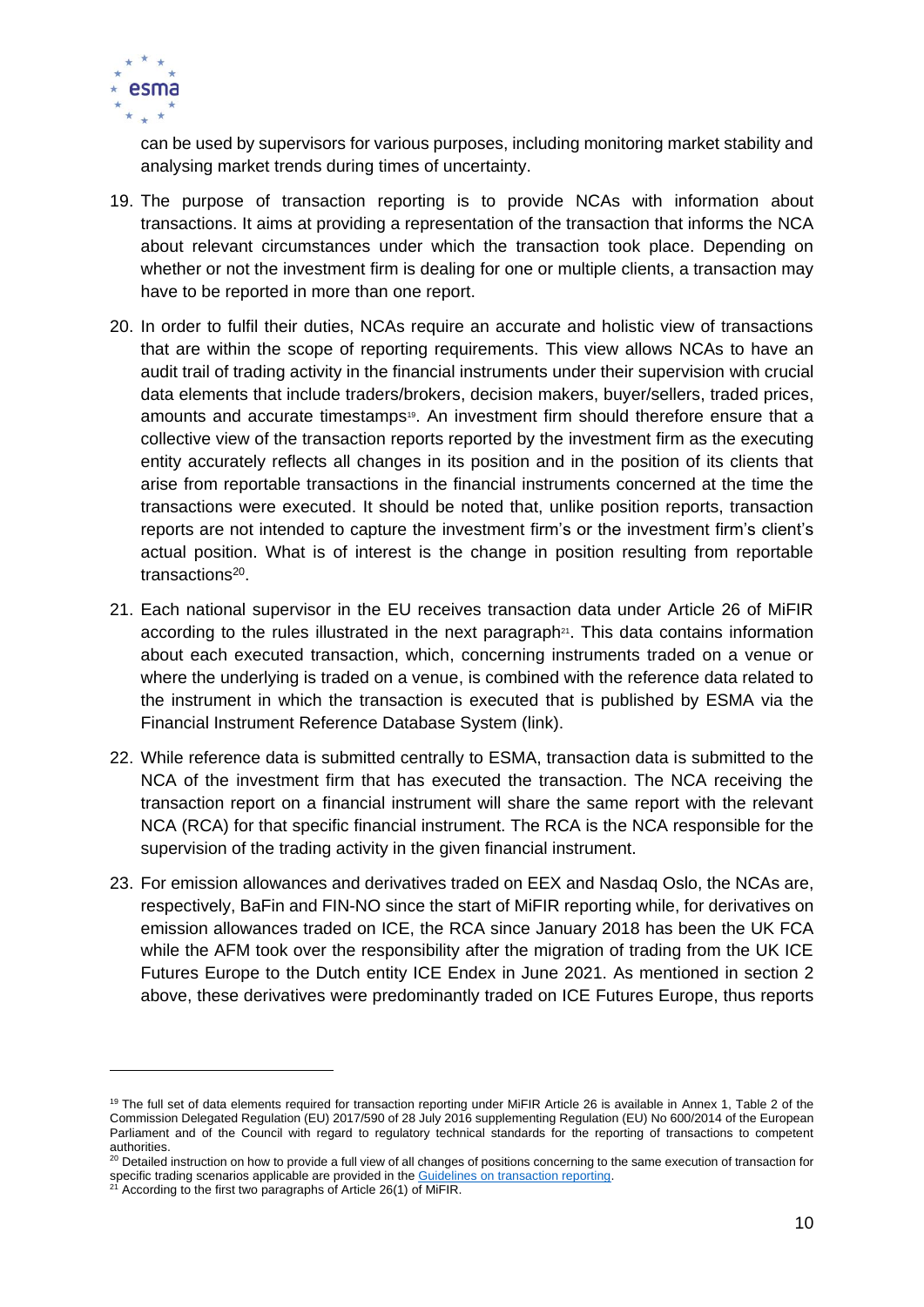

on derivative transactions executed up until 31st December 2020 largely remained with the UK FCA. ESMA and the NCAs have no longer immediate access to such data.

#### 3.1.2.1 ESMA analysis to be delivered in 2022

- 24. The outcome of the analysis based on MiFIR transaction data that ESMA intends to deliver by early 2022 will aim at showing the distribution of trading in emission allowances and derivatives thereof par type of entity and the respective locations of such entities as well as what are the typical trading patterns (*e.g. own account Vs agency; client based Vs proprietary etc..*) concerning the transactions that are executed on the German, Dutch and Norwegian venues.
	- a) Scope
- 25. As illustrated in paragraphs 8-10 above, secondary market trading in emission allowances and derivatives thereof is concentrated on three trading venues in Germany, the Netherlands and Norway. According to the transaction reporting obligation, the members of these three trading venues that are investment firms authorised under MiFIR are obliged to report the transactions executed on these venues. For those members that are not MiFIR investment firms, the trading venue is subject to the obligation to report the respective transactions executed through its systems according to MiFIR Article  $26(5)^{22}$ . The aggregation of the reports indicated in this paragraph should provide the overview of the transactions in emission allowances that are considered as "*executed on trading*  venues" under MiFIR<sup>23</sup>.
- 26. As explained in paragraph [20](#page-9-0) above, reporting entities are obliged to provide a full view of all changes of positions concerning to the same execution of transaction. This means that transaction reports should include not only the information about the market side of the transaction but also information about any associated allocation to the client, where relevant. For example, if an investment firm acquires some financial instruments on own account and then sells the same amount of instruments to its client(s) the reports by the investment firm should indicate that the net change for the investment firm is flat and the client(s) has acquired the instruments. Further, the individual reports for a transaction should be consistent with each other and accurately reflect the roles of the investment firm, its counterparties, the clients and the parties acting for the clients under a power of representation.
	- b) Time period
- 27. As indicated in paragraph [23](#page-9-1) above, the analysis based on MiFIR transaction data will have an important limitation concerning the derivative markets because reports on transactions in derivative on emission allowances executed up until June 2021 largely

<sup>22</sup> Article 26 Obligation to report transactions, point 5 - "*[The operator of a trading venue shall report details of transactions in](https://eur-lex.europa.eu/legal-content/EN/TXT/PDF/?uri=CELEX:32014R0600&from=EN)  [financial instruments traded on its platform which are executed through its systems by a firm which is not subject to this Regulation](https://eur-lex.europa.eu/legal-content/EN/TXT/PDF/?uri=CELEX:32014R0600&from=EN)  [in accordance with paragraphs 1 and 3](https://eur-lex.europa.eu/legal-content/EN/TXT/PDF/?uri=CELEX:32014R0600&from=EN)*".

<sup>&</sup>lt;sup>23</sup> For the purpose of transaction reporting, a transaction is considered to be executed on a Trading Venue when (a) the buying and selling interest of two parties is brought together by the Trading Venue or (b) the buying and selling interest of two parties is not brought together by the Trading Venue but the transaction is nonetheless subject to the rules of that Trading Venue and is executed in compliance with those rules. For further details, se[e Guidelines Transaction reporting, order record keeping and clock](https://www.esma.europa.eu/sites/default/files/library/2016-1452_guidelines_mifid_ii_transaction_reporting.pdf)  synchronisation under MiFID II section 5.4 - [Execution of a transaction on a Trading Venue.](https://www.esma.europa.eu/sites/default/files/library/2016-1452_guidelines_mifid_ii_transaction_reporting.pdf)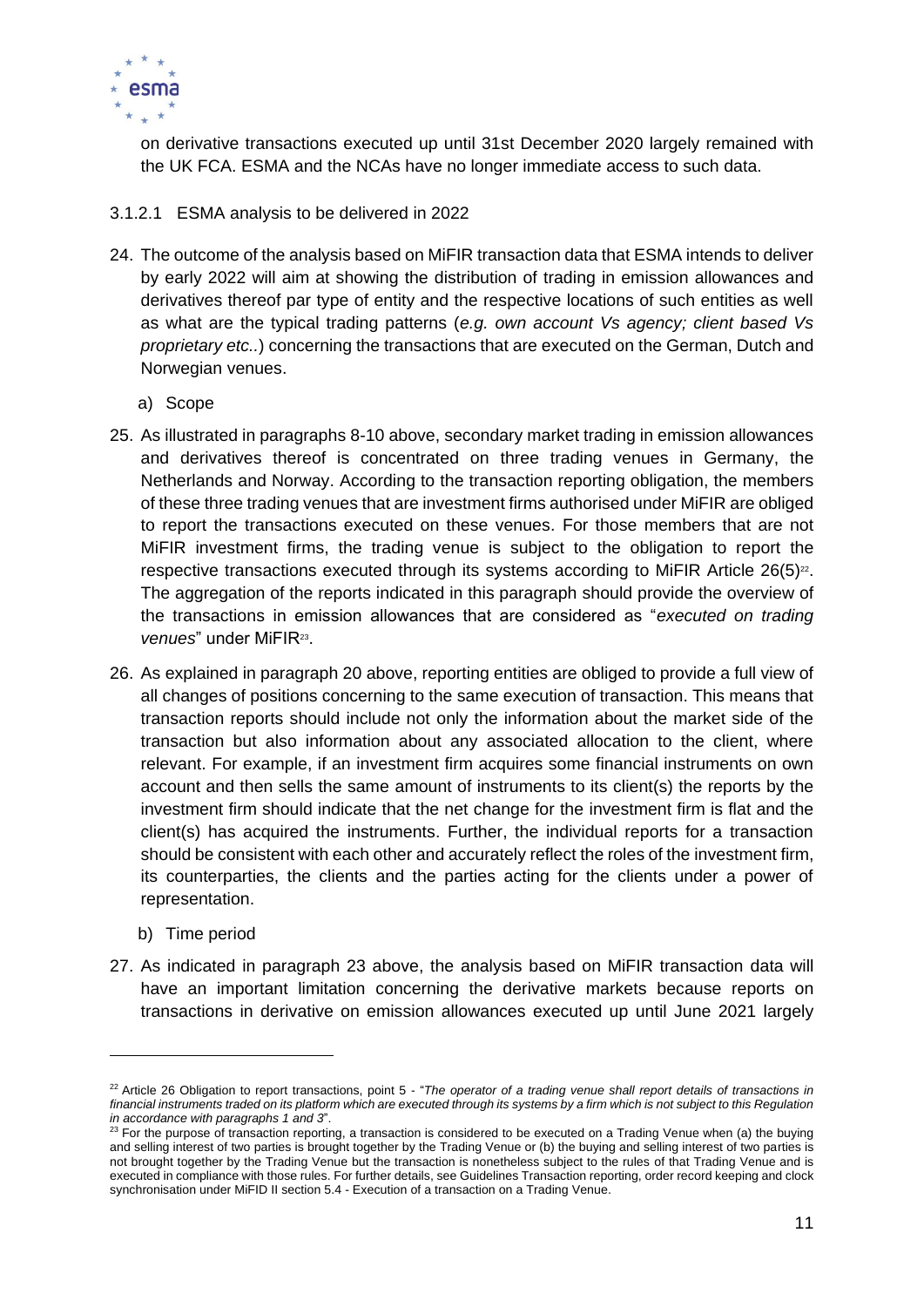

remained with the UK FCA. ESMA and the NCAs have no longer access to such data. Thus, the analysis of the derivatives markets can only be based on limited time period from June 2021 until the end of 2021.

- 28. However, concerning the emission allowances and derivatives traded on the German and Norwegian markets, whilst not representing the largest markets<sup>24</sup>, the analysis based on MiFIR transaction data could be performed over a longer time period and would potentially give more insights on the evolution of the market since the start of MiFIR reporting in January 2018.
	- c) Parties to the transactions
- 29. Depending on the trading scenario, the identification of the entity executing the transaction or the client on whose behalf the transaction is executed or subsequently allocated will be relevant. The buyer/seller can be a firm or an investment firm that is a market counterparty (i.e. executing member of a trading venue) or a client.
	- d) Categorisation of buyers/sellers and executing firms
- 30. Given that there is no field in the MiFIR transaction report template that would indicate the type of market participant, data quality issues might arise when assessing the distribution of trading based on the type of market participant. Such classification of market participants can only be based on a combination of the identifiers reported under MiFIR (LEI and Client IDs described below) and an external classification. For this analysis, ESMA aims to align as much as feasible with the classifications used for EMIR reporting and MiFIR position reporting (see paragraph 80 and section 3.3.1 below).
	- e) Location of buyer/sellers and executing firms
- 31. According to Article 26(6) of MiFIR<sup>25</sup> and Article 5 of RTS 22 $\textdegree$ , buyers/sellers and executing firms that are eligible must be identified with a Legal Entity Identifer (LEI). On top of unique and consistent identification, the LEI provides access to more detailed reference data describing the entity to which the LEI is assigned, including the legal address of the entity allowing to determine the country of its establishment. Such data is accessible from the LEI database maintained by GLEIF<sup>27</sup>.
- 32. Buyers and sellers could also be natural persons that are not eligible for an LEI. In such case, Article 6 of RTS 22 specifies that a natural person should be identified with the national identifier listed in Annex II of the RTS. As indicated in this Annex, the ISO 3166 country code should always be provided in combination with the national identifier to be

<sup>&</sup>lt;sup>24</sup> As indicated in para xxx of the introductory section.

<sup>&</sup>lt;sup>25</sup> Article 26 Obligation to report transactions, point 6 - "*In reporting the designation to identify the clients as required under [paragraphs 3 and 4, investment firms shall use a legal entity identifier established to identify clients that are legal persons. ESMA](https://eur-lex.europa.eu/legal-content/EN/TXT/PDF/?uri=CELEX:32014R0600&from=EN)  [shall develop by 3 January 2016 guidelines in accordance with Article 16 of Regulation \(EU\) No 1095/2010 to ensure that the](https://eur-lex.europa.eu/legal-content/EN/TXT/PDF/?uri=CELEX:32014R0600&from=EN)  [application of legal entity identifiers within the Union complies with international standards,](https://eur-lex.europa.eu/legal-content/EN/TXT/PDF/?uri=CELEX:32014R0600&from=EN) in particular those established by the [Financial Stability Board](https://eur-lex.europa.eu/legal-content/EN/TXT/PDF/?uri=CELEX:32014R0600&from=EN)*".

<sup>26</sup> [COMMISSION DELEGATED REGULATION \(EU\) 2017/590 of 28 July 2016 supplementing Regulation \(EU\) No 600/2014 of](https://eur-lex.europa.eu/legal-content/EN/TXT/PDF/?uri=uriserv:OJ.L_.2017.087.01.0449.01.ENG&toc=OJ:L:2017:087:TOC)  [the European Parliament and of the Council with regard to regulatory technical standards for the reporting of transactions to](https://eur-lex.europa.eu/legal-content/EN/TXT/PDF/?uri=uriserv:OJ.L_.2017.087.01.0449.01.ENG&toc=OJ:L:2017:087:TOC) [competent authorities,](https://eur-lex.europa.eu/legal-content/EN/TXT/PDF/?uri=uriserv:OJ.L_.2017.087.01.0449.01.ENG&toc=OJ:L:2017:087:TOC) Article 5 - Identification of the investment firm executing a transaction: "*1. An investment firm which executes a transaction shall ensure that it is identified with a validated, issued and duly renewed ISO 17442 legal entity identifier code in the transaction report submitted pursuant to Article 26(1) of Regulation (EU) No 600/2014. 2. An investment firm which executes a transaction shall ensure that the reference data related to its legal entity identifier is renewed in accordance with the terms of any of the accredited Local Operating Units of the Global Legal Entity Identifier System"*. <sup>27</sup> [Home –](https://www.gleif.org/en/) GLEIF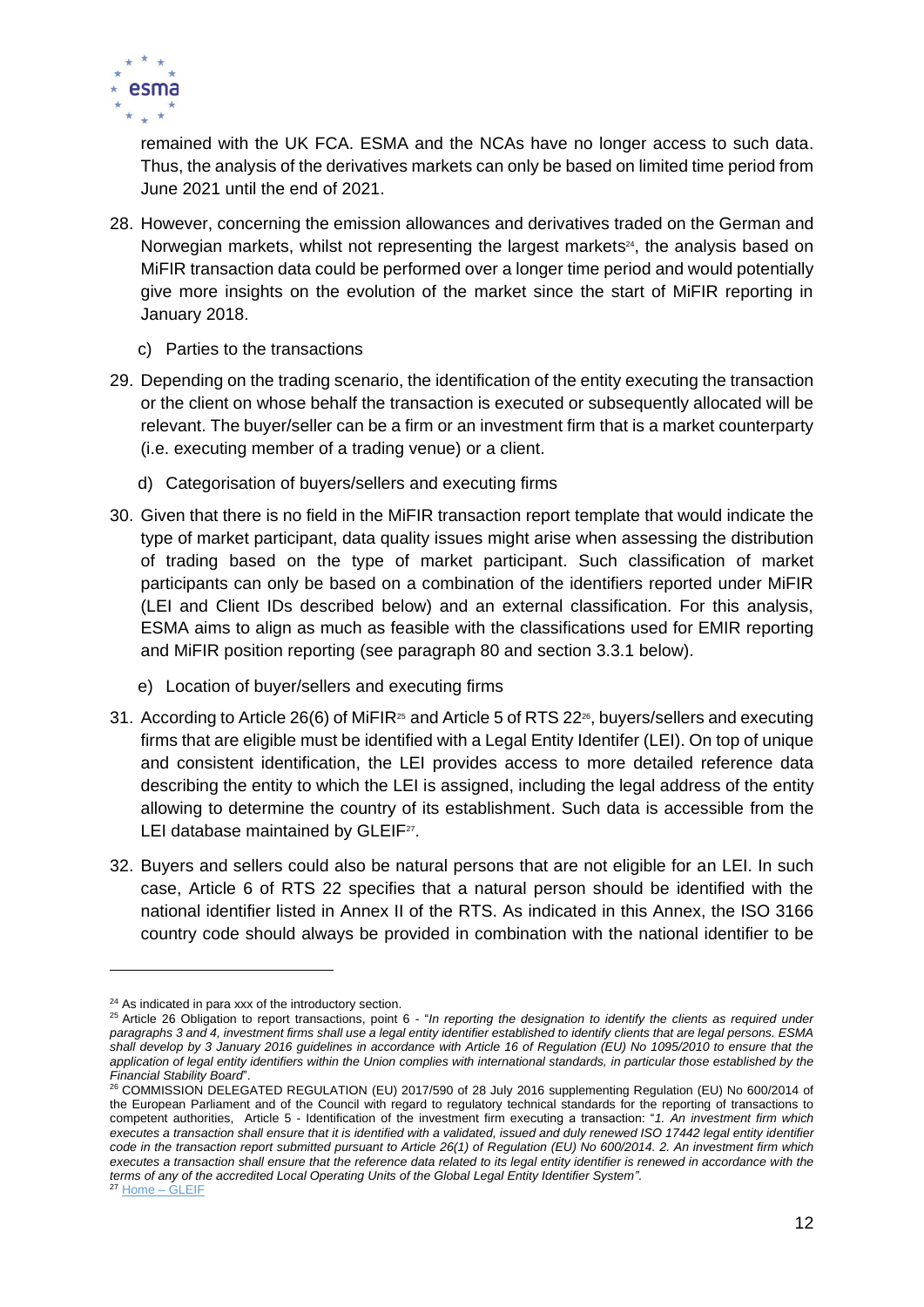

used in transaction report. Thus, also in the case of natural persons, the information on the country location is easily retrievable.

- <span id="page-12-0"></span>3.1.3 Weekly and daily position reports
- 33. One of the stated aims of MiFID II was to implement the 2009 G20 commitment to improve the regulation, functioning and transparency of financial and commodity markets to address excessive commodity price volatility.
- 34. In accordance with Article 58 of MiFID II, trading venues trading commodity derivatives or emission allowances or derivatives thereof are required to comply with two sets of position reporting obligations.
- 35. Firstly, under Article 58(1)(a) of MiFID II, trading venues are required to make public a weekly report with the aggregate positions held by the different categories of persons for the different commodity derivatives, emission allowances or derivatives thereof traded on their trading venue. Those weekly reports must specify the number of long and short positions by such categories, changes since the previous report, the percentage of the total open interest represented by each category and the number of persons holding a position in each of the categories identified (investment firms or credit institutions; investment funds, other financial institutions and, in the case of emission allowances or derivatives thereof, operators with compliance obligations).
- 36. Publication of weekly position reports in emission allowances and derivatives on emission allowances are only required when there are at least 20 open position holders in a given contract on a given trading venue.
- 37. Trading venues must communicate that report to the competent authority and to ESMA. ESMA's role is limited to centrally re-publish the weekly position reports received for market participants to have one consolidated overview of weekly reports issued in the Union<sup>28</sup>. Competent authorities are responsible for ensuring that their trading venues properly comply with weekly position reporting requirements.
- 38. Secondly, under Article 58(1)(b) of MiFID II, trading venues trading commodity derivatives, emission allowances and derivatives on emission allowances are required to provide to their competent authority a complete breakdown of the positions held by all persons, including the members or participants and the clients, on their venue, at least on a daily basis. To that end, members or participants must report to the trading venue the details of their own positions held through contracts traded on that trading venue at least on a daily basis, as well as those of their clients and the clients of those clients until the end client is reached.
- 39. In the final report to be delivered to the Commission in 2022, ESMA will seek to analyse daily position reports on emission allowances and derivatives thereof. This analysis though will be subject to the limitation that the largest secondary market for derivatives on emission allowances was ICE Futures Europe until the migration to the Dutch venue ICE Endex in June 2021. Daily position reports on the largest market up until June 2021 are

<sup>28</sup> Available in [ESMA's register](https://registers.esma.europa.eu/publication/searchRegister?core=esma_registers_coder58)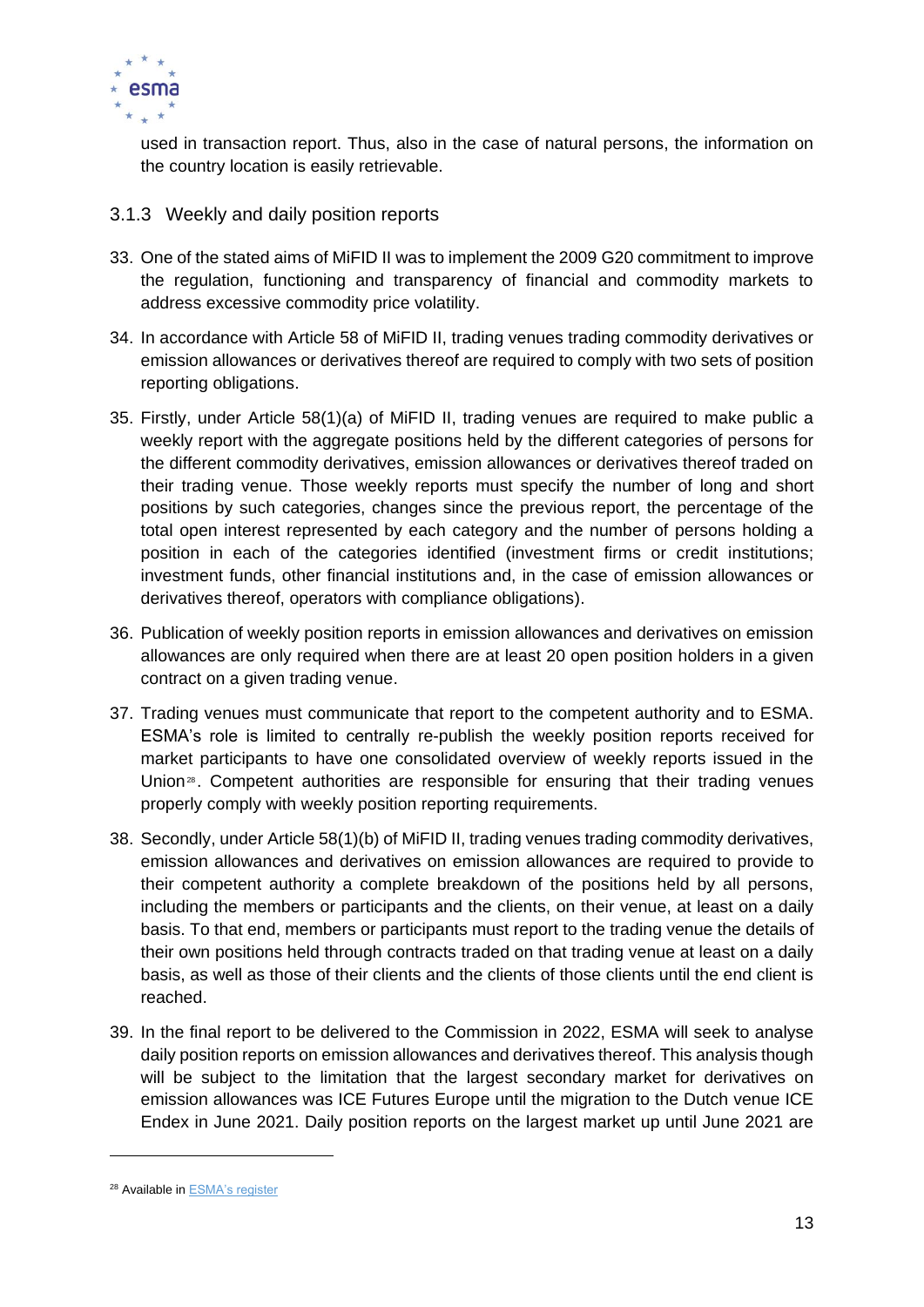

hence only available to the UK FCA. The analysis of position reports will therefore be subject to the same limitations as already described for transaction reporting in Section 3.1.2.).

- 40. It is worth noting that the co-legislators have decided not to apply position limits to emission allowances and derivatives on emission allowances which are not defined as commodity derivatives under MiFID II. Whilst position limits currently apply to all commodity derivatives traded on a trading venue, they will only continue to apply to agricultural commodity derivatives and critical or significant commodity derivatives under the Recovery Package for commodity derivatives.<sup>29</sup>
- 41. In accordance with Article 57(8) of MiFID II, trading venues trading commodity derivatives are required to apply position management controls. Under the Recovery package, ESMA received, among others, a mandate to develop draft regulatory technical standards to "specify the content of position management controls" and will be submitting its Final Report to the Commission by the end of November 2021. However, as derivatives on emission allowances do not qualify as commodity derivatives, trading venues trading derivatives on emission allowances are not required to apply such position management controls.

### <span id="page-13-0"></span>3.1.4 Transparency data

- 42. Total volumes and total number of transactions on emission allowances and derivatives thereof are reported to ESMA for the purpose of the MiFID transparency calculations. This reporting is performed on a daily basis in aggregated form, as for any financial instruments under the scope of MiFID. Because this dataset does not include information at counterparty level, ESMA has not considered it for the purpose of this report.
- 43. However, as part of its general supervisory convergence work, ESMA will further analyse the consistency and accuracy in the reporting of emission allowances and derivatives thereof to the relevant ESMA IT systems.

### <span id="page-13-1"></span>3.1.5 Orderly trading

- 44. MiFID II also has another set of obligations to be met by trading venues which are worth mentioning in this context. Those obligations apply whatever the financial instruments offered for trading.
- 45. Under MiFID II, trading venues are required to establish and maintain effective arrangements and procedures and have the necessary resources for the regular monitoring of the compliance by their members or participants with their rules. They must monitor orders sent, including cancellations, and the transactions undertaken by their members or participants under their systems in order to identify, among other things,

<sup>&</sup>lt;sup>29</sup> Directive (EU) 2021/338 of the European Parliament and of the Council of 16 February 2021 amending Directive 2014/65/EU as regards information requirements, product governance and position limits, and Directives 2013/36/EU and (EU) 2019/878 as regards their application to investment firms, to help the recovery from the COVID-19 crisis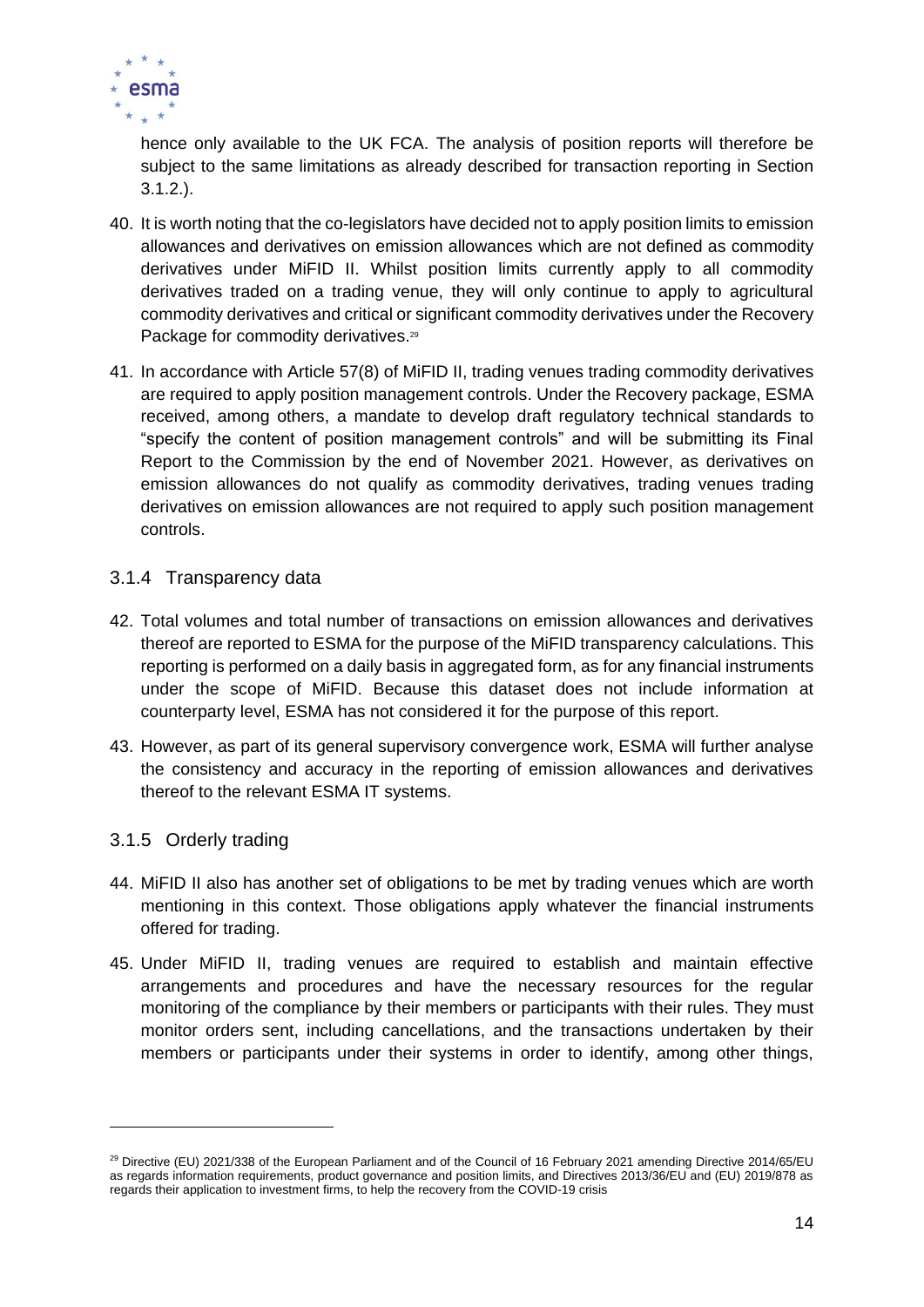

infringements of those rules, disorderly trading conditions or conduct that may indicate behaviour that is prohibited under MAR.

- 46. Disorderly trading conditions may occur when the price discovery process is hindered over a significant period of time or where the capacities of the trading systems are reached or exceeded. Risks to orderly markets may also arise from algorithmic trading or high frequency trading which MiFID seeks to prevent via specific organisational requirements both for members or participants and trading venues.
- 47. When they identify such significant infringement of their rules, disorderly trading conditions or conduct that may indicate behaviour that is prohibited under MAR, trading venues must immediately notify their competent authority thereof. The competent authority must communicate this information to ESMA and to the competent authorities of the other Member States. ESMA has not been made aware so far of disorderly trading in EUAs or derivatives on EUAs that would have been identified by trading venues.

### <span id="page-14-0"></span>**3.2 Carbon markets under MAR**

- 48. The EU market abuse regime under MAR is aimed at promoting the integrity of the markets through the prohibition of insider dealing, unlawful disclosure of inside information and market manipulation. In addition to those prohibitions, MAR provides for a number of ancillary rules to be followed by issuers and intermediaries in the attempt to reduce the risks of market abuse being committed, and for significant powers for NCAs in the detection and prosecution of breaches.
- 49. While one could argue that a fair functioning of markets could be jeopardised by several typologies of behaviour and trading schemes, the focus of MAR is on market abuse. In that sense, any trading strategies will be assessed by NCAs against the limbs of the statutory prohibitions of market manipulation and insider trading under MAR.
- 50. MAR applies horizontally to all financial instruments admitted to trading on an EU regulated market or traded on an MTF or OTF.
- 51. Unlike spot commodity contracts that are not financial instruments and therefore are not subject to the full set of rules laid down in  $MAR$ <sup>30</sup> (with the consequence that only derivatives thereof are fully covered by the MAR provisions), emission allowances are financial instruments and directly subject, together with any derivative thereof, to the full set of MAR provisions.
- 52. Additionally, MAR also applies to behaviours and transactions, including bids, related to the auctioning on an auction platform for emission allowances or other auctioned products based thereon, pursuant to Regulation 1031/2010.
- 53. Article 7(1)(c) of MAR provides for a specific definition of inside information for emission allowances and auction products based thereon, defined as information which is non-

<sup>30</sup> Article 2(2) of MAR stipulates that the prohibition of market manipulation applies to spot commodity contracts, which are not wholesale energy products, where the transaction, order or behaviour has or is likely or intended to have an effect on the price or value of a financial instrument in scope of MAR.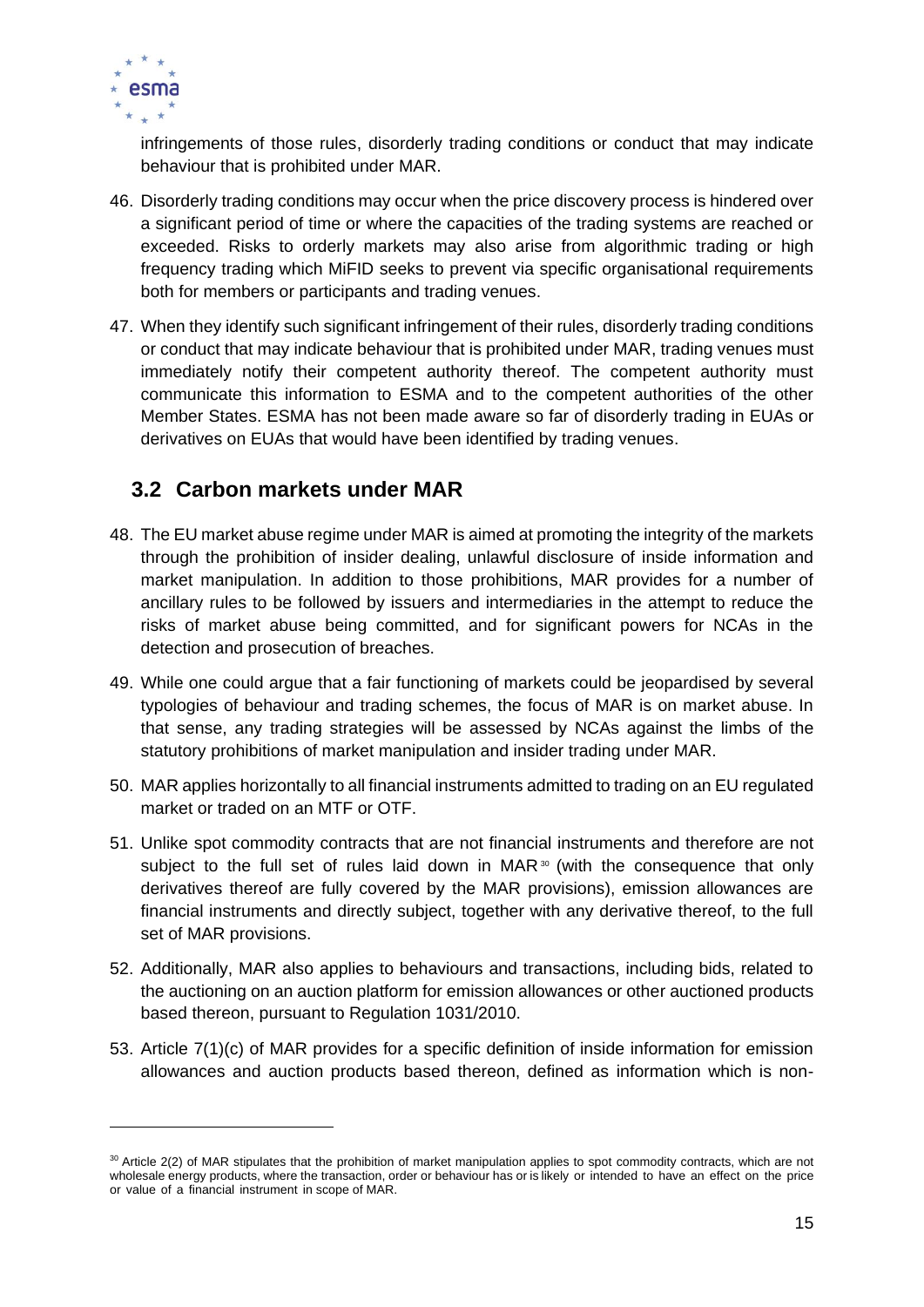

public, precise and that, if made public, would be likely to have a significant effect on the prices of those instruments or related derivatives.

- 54. MAR provides that emission allowance market participants should timely and publicly disclose the inside information which they hold in respect of their activities. In the case of participants in the emission allowance market with aggregate emissions or rated thermal input at or below the threshold set by the Commission in accordance with Article 17(2) of MAR, inside information about their physical operations is not to be disclosed. However, all other participants that exceed the threshold must disclose information that could influence the price, for example planned closure of power generation capacities.
- 55. With particular reference to market manipulation, Article 12 of MAR expressly prohibits placing orders, entering into transactions or disseminating information through the media that give false or misleading signals as the supply, demand or price of a financial instrument, or that are likely to secure its price at an abnormal or artificial level.
- 56. Individual or concerted actions aimed at securing a dominant position over the supply of or demand for a financial instrument is also prohibited.
- 57. The same prohibitions apply also in relation to auction products based on emission allowances. Additionally, Article 12 of MAR expressly provides that buying or selling on the secondary market of emission allowances or related derivatives prior to the auction held pursuant to Regulation 1031/2010 is also considered market manipulation whenever it has the effect of fixing the auction clearing price for the auctioned products at an abnormal or artificial level or where it misleads bidders in the auctions. The auction prices and secondary market prices are interrelated, as the auction should be cancelled according to Art. 7 (6) of Regulation 1031/2010 if the auction clearing price is significantly below the price on the secondary market. This aims at preventing market participants to benefit from arbitrage between the primary and secondary markets.
- 58. Annex I of MAR provides for a non-exhaustive list of indicators relating to false or misleading signals, price securing and the use of fictitious devices or any other form of deception.
- 59. To ensure prevention and detection of market abuse, Article 16 of MAR provides that market operators, investment firms operating a trading venue and any person professionally arranging and executing transactions are to establish arrangements, systems and procedures to detect and report to NCAs suspicious orders and transactions (STORs).
- 60. Those arrangements, systems and procedures also cover emission allowances and related instruments and should be appropriate and proportionate in relation to the scale, size and nature of their business activity, to ensure that orders or transactions that raise a reasonable suspicion of insider dealing or market manipulation are identified and reported to NCAs. Reporting entities not only have to report transactions carried out on venue, but also OTC transactions whenever concerning instruments in scope of MAR.
- 61. In practical terms, the implemented systems and procedures should allow for the analysis, on an individual and comparative basis, of all transactions and orders dealt with, and produce alerts indicating activities requiring further analysis.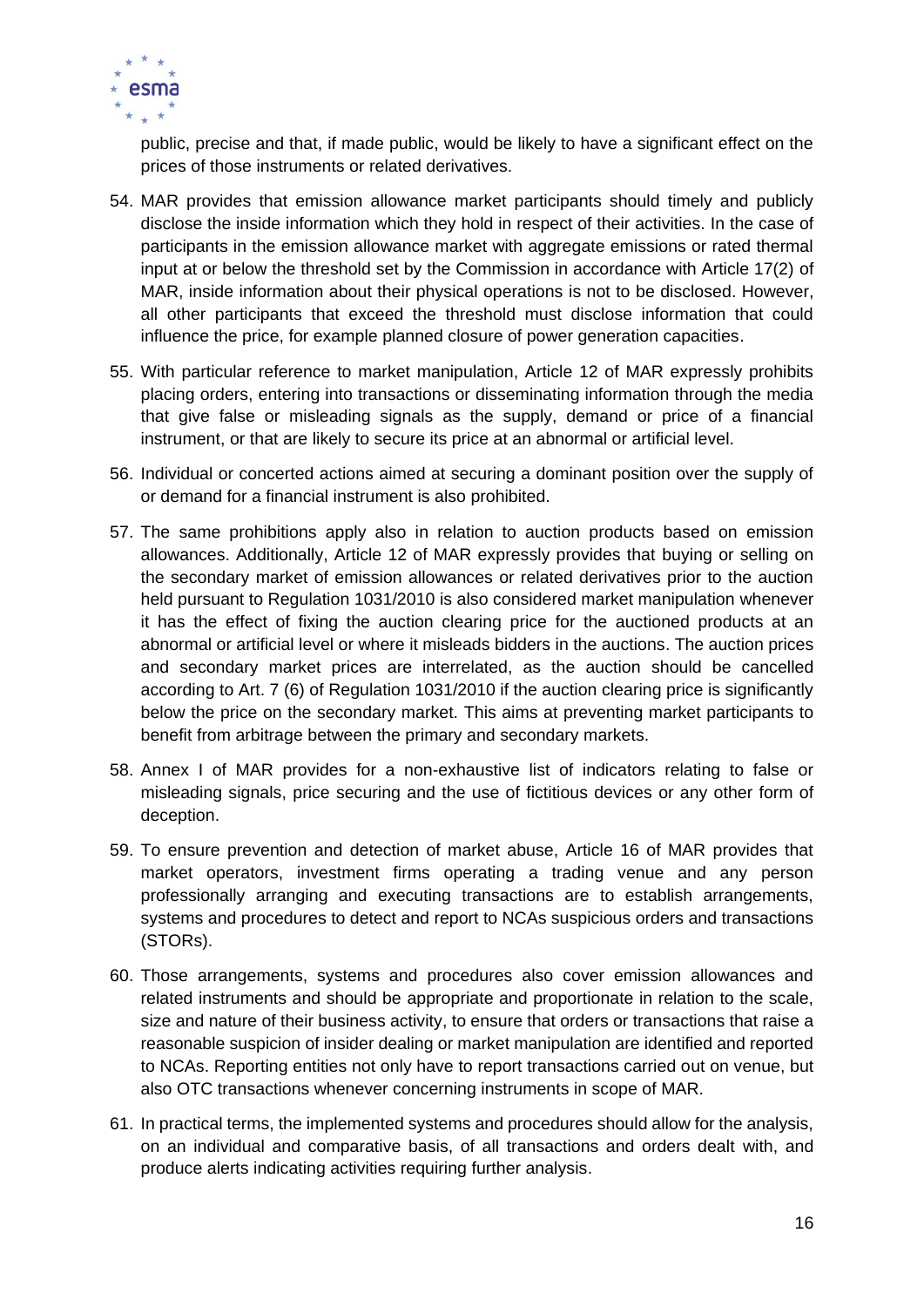

- 62. In addition to the obligation to identify and report suspicious orders and transactions, market operators and investment firms operating a trading venue are also subject to the obligation to establish and maintain effective systems and procedures to prevent market abuse, with the objective to ensure that not only suspicious orders and transactions are detected and reported on an ex-post basis, but that also orders are identified and stopped before market abuse takes place.
- 63. Like the mechanisms for the detection and reporting, preventative measures should be proportionate to the scale, size and nature of their business activity, and include adequate software capable of systematic screening of all orders and transaction, combined with an appropriate level of human analysis where appropriate.
- 64. From a supervisory perspective, NCAs with jurisdictions over carbon markets adopt a multi-step surveillance approach.
- 65. In Germany, BaFin follows up to the STORs received under Article 16 MAR and other external input connected to potential market abuse. Furthermore, proprietary algorithmic data analysis of the transaction data received under Article 26 MiFIR is performed. For all suspicious cases further investigations are performed and validated with data sources available (internal as well as external) in order to substantiate the initial suspicion or discard it.
- 66. Should such investigations lead to the assumption that market abuse has taken place the case will be brought to the attention of the public prosecutor's office.
- 67. In the Netherlands, the AFM uses several methods to perform market surveillance on the EUA derivatives market. First of all, the AFM performs data-driven multi-asset class market surveillance through an algorithm-based surveillance system. Given the fact that EUAsupervision only started in June 2021, the AFM is still in the process of setting up the EUA module within this system, that is based on algorithms designed by the AFM and on data that will be sent directly from ICE Endex to AFM, including orders. For the moment, only MiFIR *transaction (hence, no order) reporting data* is being received on a structural basis and used as input for the system. A specialized team monitors the EUA-markets during the day and analyses if any alerts should be further investigated.
- 68. In addition to the data-driven approach, the AFM values STORs highly. Market participants also play an essential role in preventing and detecting market manipulation as they represent the first line of defense. By submitting STORs, market participants can share their observations with their regulatory authority and contribute to creating a fair and orderly financial market. As pointed out in its latest Market Watch<sup>31</sup>, the AFM is actively encouraging market participants to submit STORs, since they will also benefit from fair and orderly financial markets.
- 69. A key role is also played by trading venues. ICE Endex should have effective procedures in place under its legal obligation to maintain a fair and orderly market. The trading venue applies real-time and T+1 monitoring and is expected to submit STORs whenever they notice suspicious trading behavior on their platform. The AFM organises periodic Market

<sup>31</sup> See AFM Market Watch #4 @ [AFM Market Watch | Topics AFM | AFM Professionals](https://www.afm.nl/en/professionals/onderwerpen/afm-market-watch)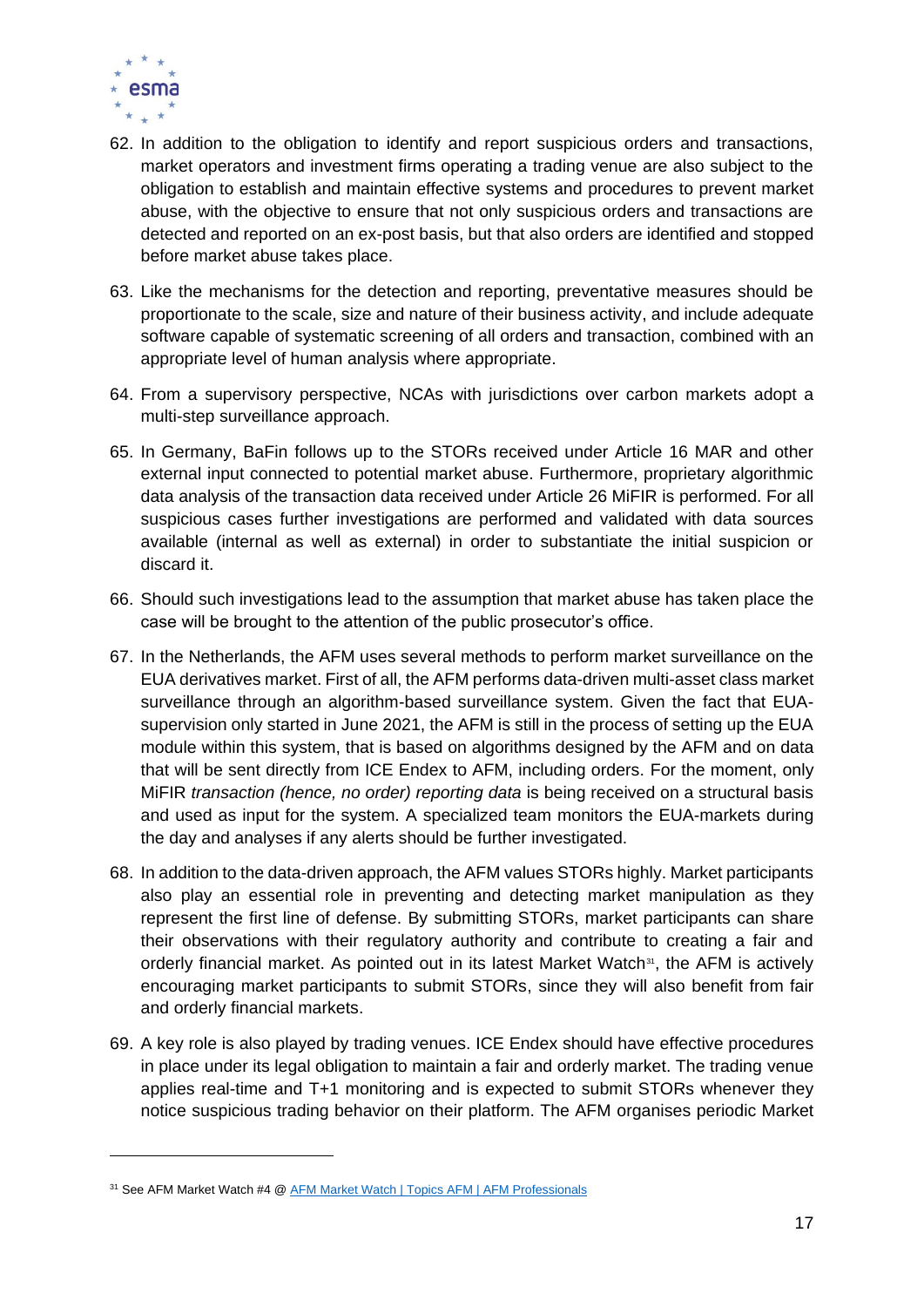

Conduct Meetings with ICE Endex where the alerts generated by the automated surveillance system of ICE Endex are thoroughly discussed. Upon request, ICE Endex shares EUA derivatives order data with the AFM to support thematic market surveillance investigations.

70. The latest AFM Market Watch contains the first AFM observations based on the received transaction data. The goal is to generate a list of the most active market participants on the EUA market, to contact them or plan on-site visits where the AFM deems it relevant. An audit questionnaire has been sent to significant market participants to investigate the extent to which they comply with the relevant framework. During the first months of supervising the EUA derivatives market, the AFM did not impose any measures or sanctions on EUA market participants.

### <span id="page-17-0"></span>**3.3 Carbon markets under EMIR**

- 71. Following the global financial crisis in 2008, at the Pittsburgh summit in 2009, G20 leaders committed to reform the OTC derivatives markets to improve their transparency, reduce systemic risks and prevent market abuse. The European Market Infrastructure Regulation (EMIR) was adopted in July 2012 to implement some of these commitments in the European Union.
- 72. In particular, with regard to increasing the transparency of the derivatives markets, Article 9 of EMIR sets up an obligation to report detailed information on conclusion, modification or termination of any derivative contract (both OTC and ETD) to trade repositories (TRs). Furthermore, Article 81 of EMIR requires the TRs to (i) publish aggregate positions by class of derivatives and to (ii) make the derivative data available to authorities according to their mandates. ESMA, as the supervisor of the TRs, has access to all derivative data.
- 73. The EMIR reporting obligation applies to CCPs<sup>32</sup> and all financial and non-financial counterparties as defined in the Articles 2.8 and 2.9 of the Regulation (EU) 2019/834<sup>33</sup>. Financial counterparties comprise investment firms, credit institutions, insurance undertakings, UCITS $34$ , AIFs $35$ , IORPs $36$  and CSDs $37$ . Non-financial counterparties are undertakings established in the Union other than the financial counterparties. The fact that the reporting obligation applies only to the EU-based entities that fall under the definition of a counterparty should be taken into consideration in case of a longer time-series analysis, as the volumes of trades reported under EMIR decreased significantly following Brexit and the ceasing of reporting to the EU TRs by the UK counterparties.
- 74. EMIR has a so-called 'double-sided' reporting regime, meaning that both counterparties to the derivative must report it to a TR (to the extent that they fall under the definition of a

<sup>&</sup>lt;sup>32</sup> Central counterparties, as defined in the Article 2.1 of the Regulation (EU) 648/2012

<sup>33</sup> [REGULATION \(EU\) 2019/834 OF THE EUROPEAN PARLIAMENT AND OF THE COUNCIL of 20 May 2019](https://eur-lex.europa.eu/legal-content/EN/TXT/PDF/?uri=CELEX:32019R0834&from=EN) amending Regulation (EU) No 648/2012 as regards the clearing obligation, the suspension of the clearing obligation, the reporting requirements, the risk-mitigation techniques for OTC derivative contracts not cleared by a central counterparty, the registration and supervision of trade repositories and the requirements for trade repositories

<sup>&</sup>lt;sup>34</sup> Undertakings for the collective investment in transferable securities, as defined in the Article 2.8(d) of the Regulation (EU) 2019/834

<sup>&</sup>lt;sup>35</sup> Alternative investment funds, as defined in the Article 2.8(f) of the Regulation (EU) 2019/834

<sup>36</sup> Institutions for occupational retirement provision, as defined in the Article 2.8(e) of the Regulation (EU) 2019/834

 $37$  Central securities depositories, as defined in the Article 2.8(g) of the Regulation (EU) 2019/834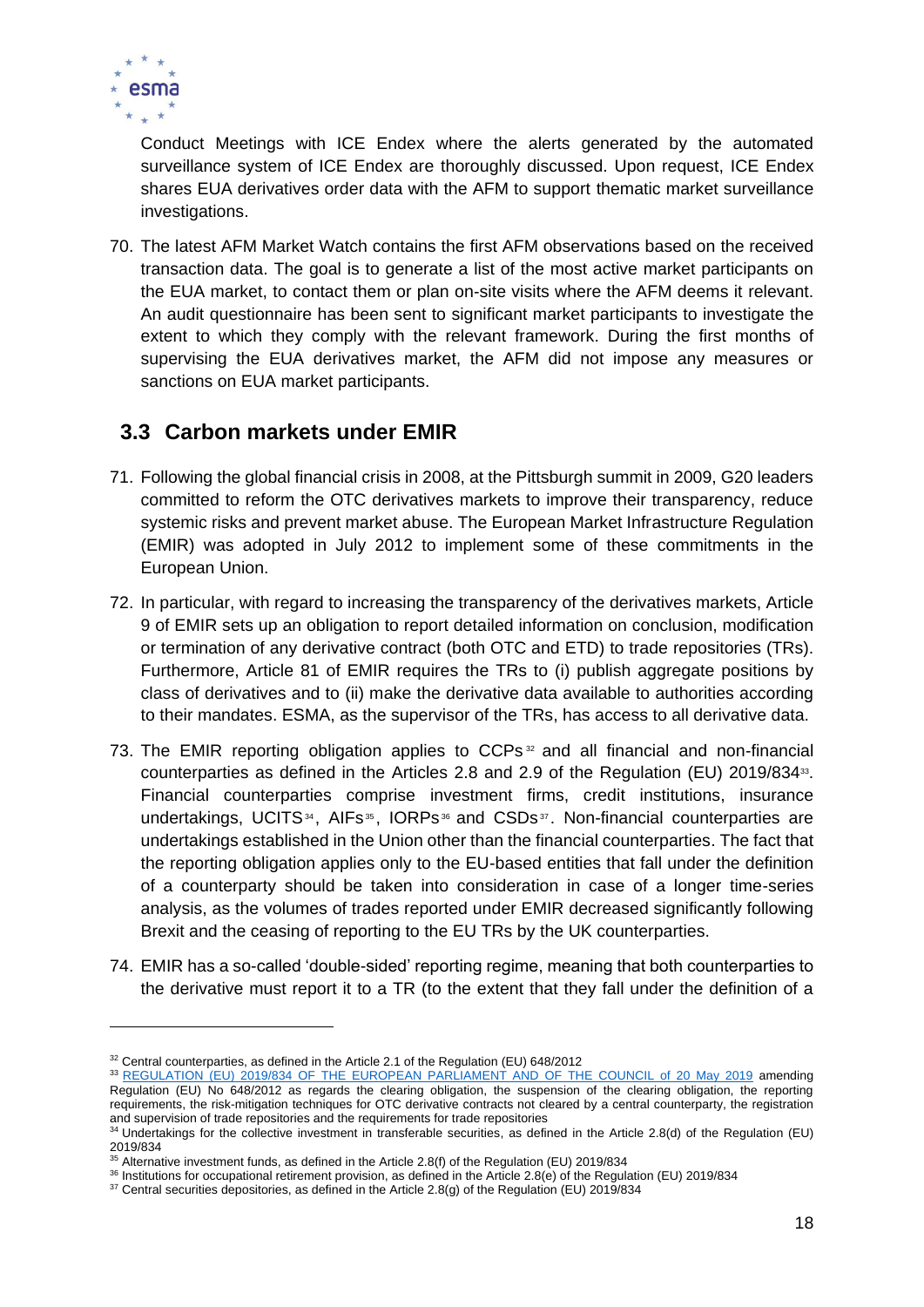

CCP or a counterparty under EMIR). This provision allows for reconciliation of the data reported by the two sides which in turns enables detection of inconsistencies and errors in reporting. To avoid double-counting of the derivative, the data should be deduplicated, meaning that where the same derivative is reported by both counterparties, it is counted only once in the aggregation. This can be achieved by using the Unique Trade Identifier (UTI), i.e. a code uniquely identifying a given derivative, as both counterparties to a given derivative shall report it with the same UTI.

- 75. Furthermore, further deduplication should be performed in the case of cleared derivatives to avoid double-counting of the same trades. To recall, in the process of clearing, a CCP interposes itself between the two counterparties becoming a buyer to the seller and a seller to the buyer. Under EMIR, in the case of clearing of derivatives not traded on a trading venue, counterparties must report both the original bilateral derivative (so called 'alpha trade') and the two derivatives resulting from clearing (so called 'beta' and 'gamma' trades). In the case of clearing of derivatives traded on a trading venue cleared on the day of execution, the counterparties must report only the two trades resulting from clearing (beta and gamma trades). The possible approaches for avoidance of double counting of cleared derivatives under EMIR have been described e.g. in the report on TRs public data<sup>38</sup>.
- <span id="page-18-0"></span>3.3.1 Details of derivatives reported to the TRs
- 76. Details of the derivatives that counterparties must include in their reports to the TRs are specified in the RTS on reporting to the TRs<sup>39</sup> and comprise identification of the counterparties and other relevant parties to the derivatives, characteristics of the derivative product, transactional data as well as valuation and collateral data. The conclusion, modification or termination of a derivative must be reported by the end of the following working day, whereas the valuation and collateral data are required to be updated on a daily basis, thus EMIR data can provide both an up-to-date picture of the exposures on a given day as well as the precise information about trading volumes.
- 77. The following product details reportable under EMIR can be used to identify derivatives on emission allowances:
	- Product identification (field  $2.6$ ) this field contains the ISIN identifying the derivative. In the case of derivatives traded on the regulated markets, population of this field is mandatory, thus it should allow to easily identify the derivatives traded on EEX, ICE Endex and Nasdaq Oslo.
	- Commodity details (field 2.66) this field should be populated with a standardised code representing one of the types of underlying commodities. Code 'EM' should be reported in the case of derivatives on emissions. This field

<sup>38</sup> Section 3 of the Final Report on Draft technical standards on data to be made publicly available by TRs under Article 81 of [EMIR](https://www.esma.europa.eu/sites/default/files/library/esma70-151-370_final_report_tr_public_data_under_emir.pdf)

<sup>39</sup> REGULATIONS COMMISSION DELEGATED REGULATION (EU) 2017/104 of 19 October 2016 amending Delegated [Regulation \(EU\) No 148/2013 supplementing Regulation \(EU\) No 648/2012](https://eur-lex.europa.eu/legal-content/EN/TXT/PDF/?uri=CELEX:32017R0104&from=EN) of the European Parliament and of the Council on OTC derivatives, central counterparties and trade repositories with regard to regulatory technical standards on the minimum details of the data to be reported to trade repositories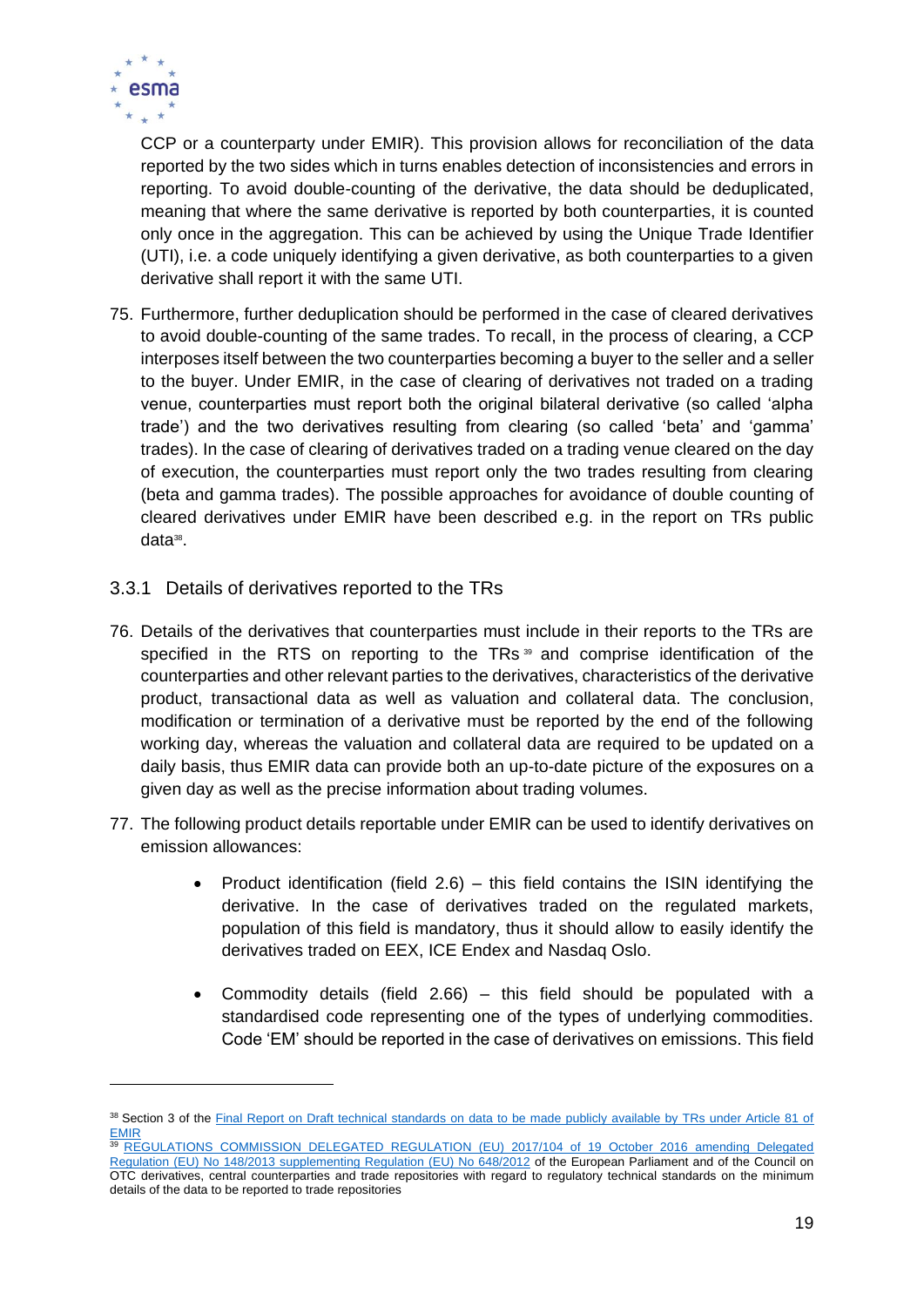

is mandatory for all commodity derivatives (except for some commodity types for which commodity details are not required), thus it can provide additional information on OTC derivatives on emission allowances, where they are not identified with an ISIN in the field 2.6.

- 78. EMIR data can be used also to obtain valuable information on the sector and geographic distribution of the counterparties, using the following reportable details:
	- Nature of the reporting counterparty (field  $1.7$ ) this field indicates whether the reporting counterparty is a financial counterparty (FC), non-financial counterparty (NFC), CCP or other.
	- Corporate sector of the reporting counterparty (field  $1.6$ ) in the case of FCs and NFCs, this field indicates the corporate sector(s) of the reporting counterparty. FCs are categorised according to the types of financial counterparties listed in the definition of an FC under EMIR, i.e. assurance undertaking, credit institutions, investment firms, insurance undertakings, AIFs, institutions for occupational retirement provision, reinsurance undertakings, and UCITS. NFCs are categorised according to the 21 main sections of Statistical Classification of economics activities in the European Community (NACE).
	- Reporting counterparty ID (field  $1.2$ ) reporting counterparty is required to be identified in all cases with a Legal Entity Identifier (LEI). On top of unique and consistent identification, LEI provides for a possibility to obtain certain counterparties reference data from the LEI database maintained by GLEIF40, such as the legal address of the counterparty allowing to determine the country of its establishment.
	- Country of the other counterparty (field  $1.5$ ) this field includes the code of the country of the other counterparty.
	- Other reportable details, such as notional (field 2.20) or value of the contract (field 1.17) can be used to calculate trading volumes in terms of notional or the outstanding exposures.
- <span id="page-19-0"></span>3.3.2 Reports made available by the TRs to the authorities
- 79. TRs are required to make accessible to the relevant authorities the details of the derivatives including:
	- Reports of derivatives made by the counterparties in accordance with the RTS on reporting to the  $TRs<sup>41</sup> -$  these are the reports of conclusions, modifications

<sup>40</sup> [Home –](https://www.gleif.org/en/) GLEIF

<sup>41</sup> [REGULATIONS COMMISSION DELEGATED REGULATION \(EU\) 2017/104 of 19 October 2016 amending Delegated](https://eur-lex.europa.eu/legal-content/EN/TXT/PDF/?uri=CELEX:32017R0104&from=EN)  [Regulation \(EU\) No 148/2013 supplementing Regulation \(EU\) No 648/2012](https://eur-lex.europa.eu/legal-content/EN/TXT/PDF/?uri=CELEX:32017R0104&from=EN) of the European Parliament and of the Council on OTC derivatives, central counterparties and trade repositories with regard to regulatory technical standards on the minimum details of the data to be reported to trade repositories.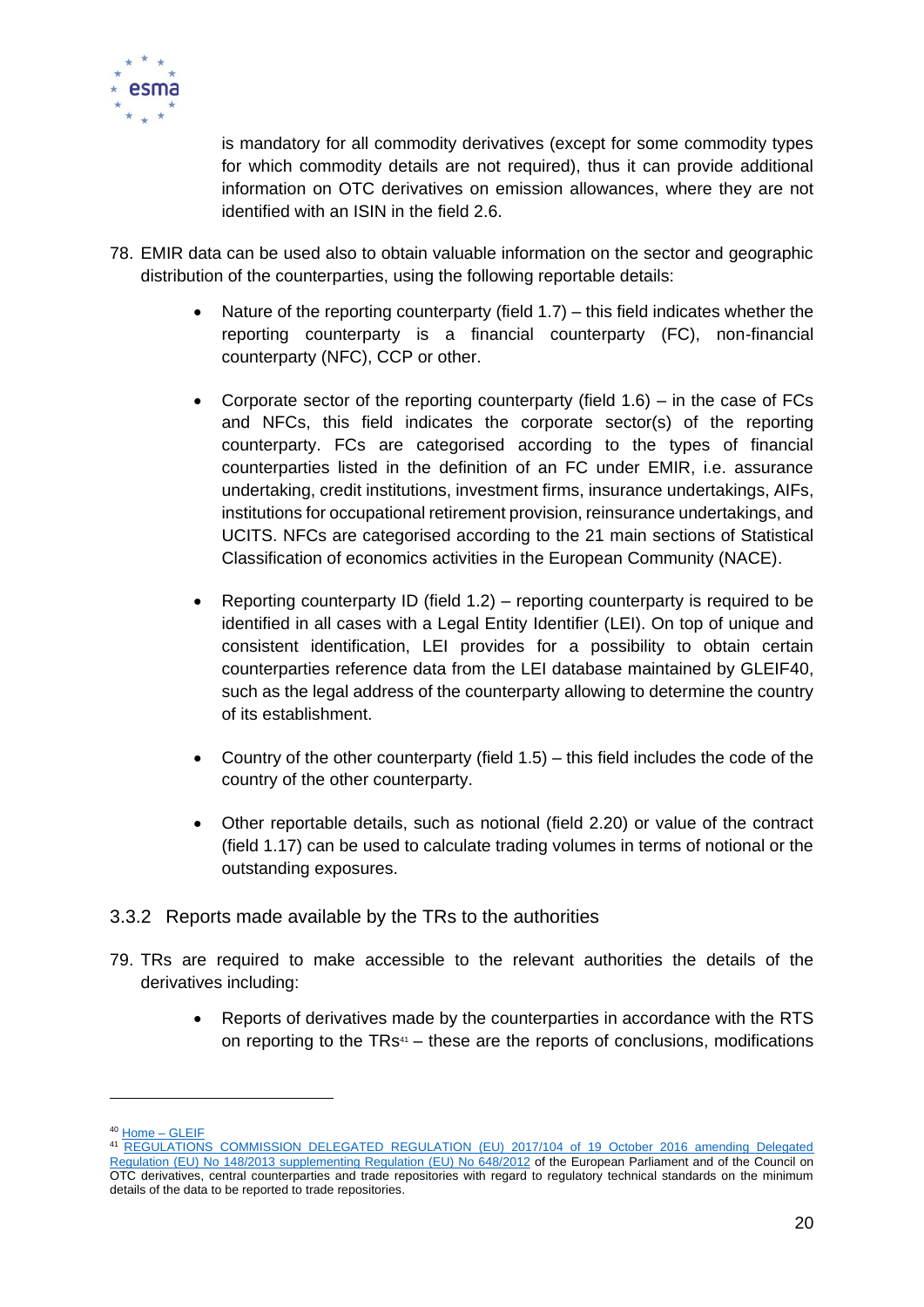

and terminations of derivatives as reported by the counterparties. They are referred to as 'trade activity reports' (TAR).

- The latest trade states of derivatives that have not matured or which have not been terminated – these are reports constructed by the TRs based on TAR. They show the most updated state of every derivative that is outstanding on the date of the report. These reports are referred to as 'trade state reports' (TSR).
- 80. In order to compute trading volumes on a given date or in a given period, data from TAR of relevant days should be used. In order to compute exposure on a given date, data from TSR of that day should be used.
- 81. Summing up, based on the reports made available by the TRs to the authorities ESMA could provide information about the evolution of aggregate trading volumes (in terms of number of trades and notional) as well as on the total exposures in the derivatives on emissions where at least one of the counterparties is an EU counterparty on the chosen dates. Additionally, the statistics could include a breakdown per jurisdiction of the counterparty (for both counterparties) and the nature and corporate sector of the reporting counterparty.
- 82. It should however be noted that the accuracy of the analysis may face certain limitations due to the data quality issues, such as underreporting, lack of reconciliation of data between the counterparties or outdated valuations<sup>42</sup>.

### <span id="page-20-0"></span>3.3.3 Public data

- 83. The current requirements with regards to the public data are specified in the RTS on public data <sup>43</sup> and specify that the TRs should publish the aggregate open positions, transaction volumes and aggregate values including at least a breakdown per asset class. Currently, the public data are not granular enough to retrieve information about commodities on emission allowance.
- <span id="page-20-1"></span>3.3.4 Revised technical standards under EMIR REFIT
- 84. On 17 December 2020 ESMA published the Final Report on Technical standards on reporting, data quality, data access and registration of Trade Repositories under EMIR REFIT. The main purpose of these draft technical standards is to align the requirements in the EU with the globally agreed guidance on reporting of OTC derivatives and to establish more stringent requirements on the data quality. With regards to reporting of derivatives on emission allowances, the reports made under the revised technical standards will provide more granular information thanks to:

<sup>&</sup>lt;sup>42</sup> Please refer to the [EMIR and SFTR Data Quality report 2020](https://www.esma.europa.eu/sites/default/files/library/esma80-193-1713_emir_and_sftr_data_quality_report.pdf) for more details.

<sup>43</sup> [COMMISSION DELEGATED REGULATION \(EU\) No 151/2013 of 19 December 2012 supplementing Regulation \(EU\) No](https://eur-lex.europa.eu/LexUriServ/LexUriServ.do?uri=OJ:L:2013:052:0033:0036:EN:PDF)  [648/2012](https://eur-lex.europa.eu/LexUriServ/LexUriServ.do?uri=OJ:L:2013:052:0033:0036:EN:PDF) of the European Parliament and of the Council on OTC derivatives, central counterparties and trade repositories, with regard to regulatory technical standards specifying the data to be published and made available by trade repositories and operational standards for aggregating, comparing and accessing the data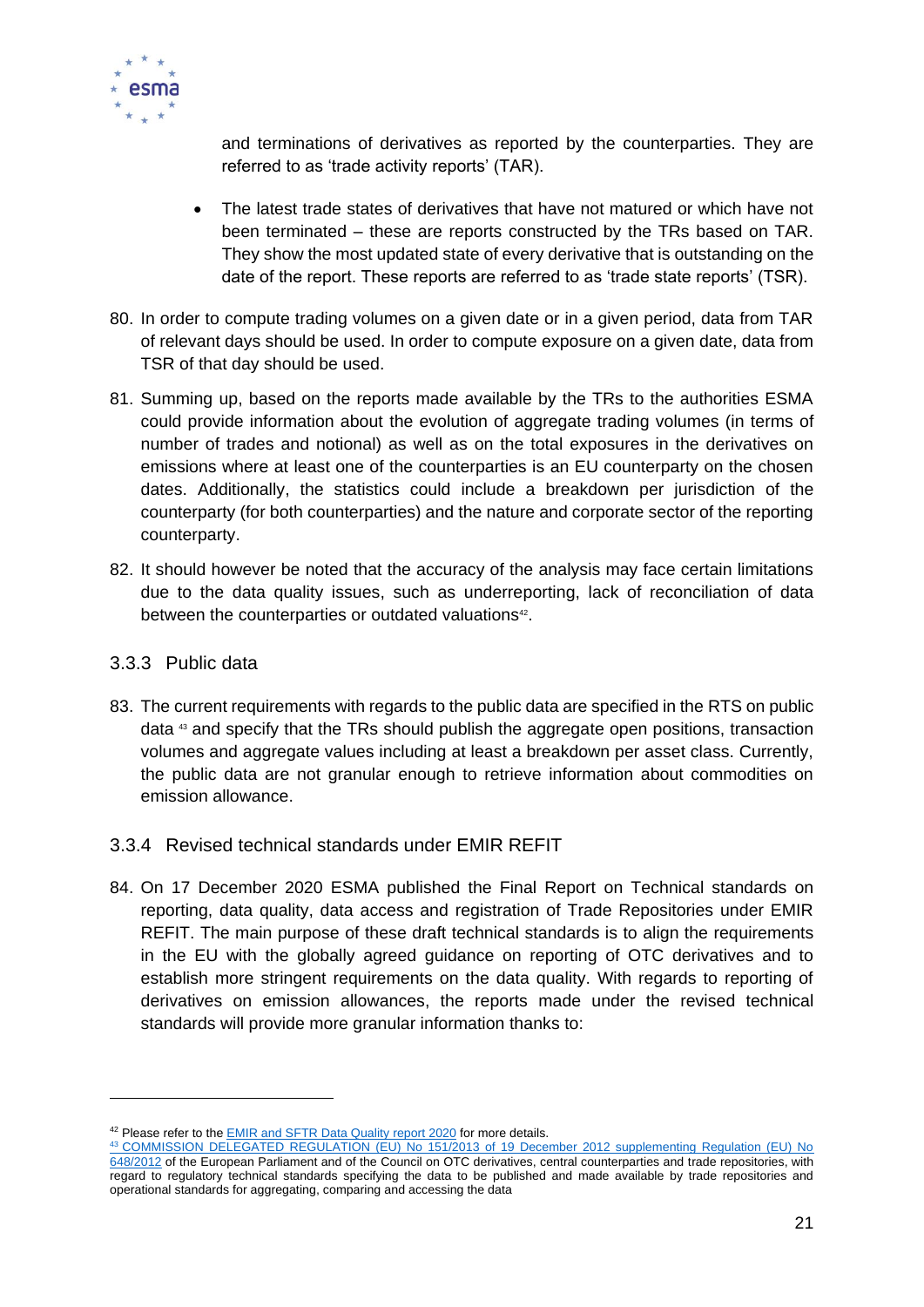

- The requirement to uniquely identify all derivatives either with an ISIN (in case of derivatives that are currently identified with an ISIN under MiFIR) or the UPI (Unique Product Identifier, in case of all remaining derivatives). Both ISIN and UPI will allow to select the relevant derivatives based on their underlying.
- More granular classification of the commodity and emission allowances derivatives, including a breakdown between Certified Emission Reduction (CERs), Emission Reduction Units (ERUs), European Union Allowance (EUAs) and Aviation European Union Allowance (AEUAs).
- The requirement to report the nature and the classification of the other counterparty (on top of the reporting counterparty).
- The more comprehensive reporting of the lifecycle events allowing for a more precise deduplication of the reports, e.g. in the case of cleared derivatives.
- 85. The draft technical standards currently undergo the review by the European Commission. Given the envisaged timeline for implementation of 18 months since the publication in the Official Journal, the technical standards are expected to become applicable in Q3 2023 (subject to any further delay in the approval process).

# <span id="page-21-0"></span>**4 Recent market developments**

### <span id="page-21-1"></span>**4.1 Evolution of carbon market price and volatility**

- 86. The EU ETS represents the world's largest market for emission allowances based on turnover.<sup>44</sup> According to ESMA's latest Opinion on ancillary activity calculations, the annual double-sided value of trading in EU emission allowances was EUR 687bn in 2020.<sup>45</sup>
- 87. The following section relies on commercial data obtained from Refinitiv Eikon and Datastream as well as from the International Carbon Action Partnership (ICAP)<sup>46</sup>, focusing on major events and price development in the most liquid EUA spot and futures markets until October 2021.<sup>47</sup>

### <span id="page-21-2"></span>4.1.1 Spot prices<sup>48</sup>

88. Secondary trading in EUAs and derivatives today concentrates on ICE Endex, although some trading also takes place on EEX. Comparing daily settlement prices from both operators (Figure 1), no major differences can be observed and spreads usually remain below 0.01 EUR/tCO2 – suggesting the absence of arbitrage opportunities.

<sup>44</sup> See [https://www.refinitiv.com/content/dam/marketing/en\\_us/documents/reports/carbon-market-year-in-review-2020.pdf](https://www.refinitiv.com/content/dam/marketing/en_us/documents/reports/carbon-market-year-in-review-2020.pdf)

<sup>45</sup> See <https://www.esma.europa.eu/press-news/esma-news/esma-updates-its-opinion-ancillary-activity-calculations-2>

<sup>46</sup> https://icapcarbonaction.com/en/

<sup>&</sup>lt;sup>47</sup> Primary market (auctions) as well as options trading are not covered in this section.

<sup>&</sup>lt;sup>48</sup> In this section 'spot' prices refer to contracts with a daily expiry (see also Table 2 p.7).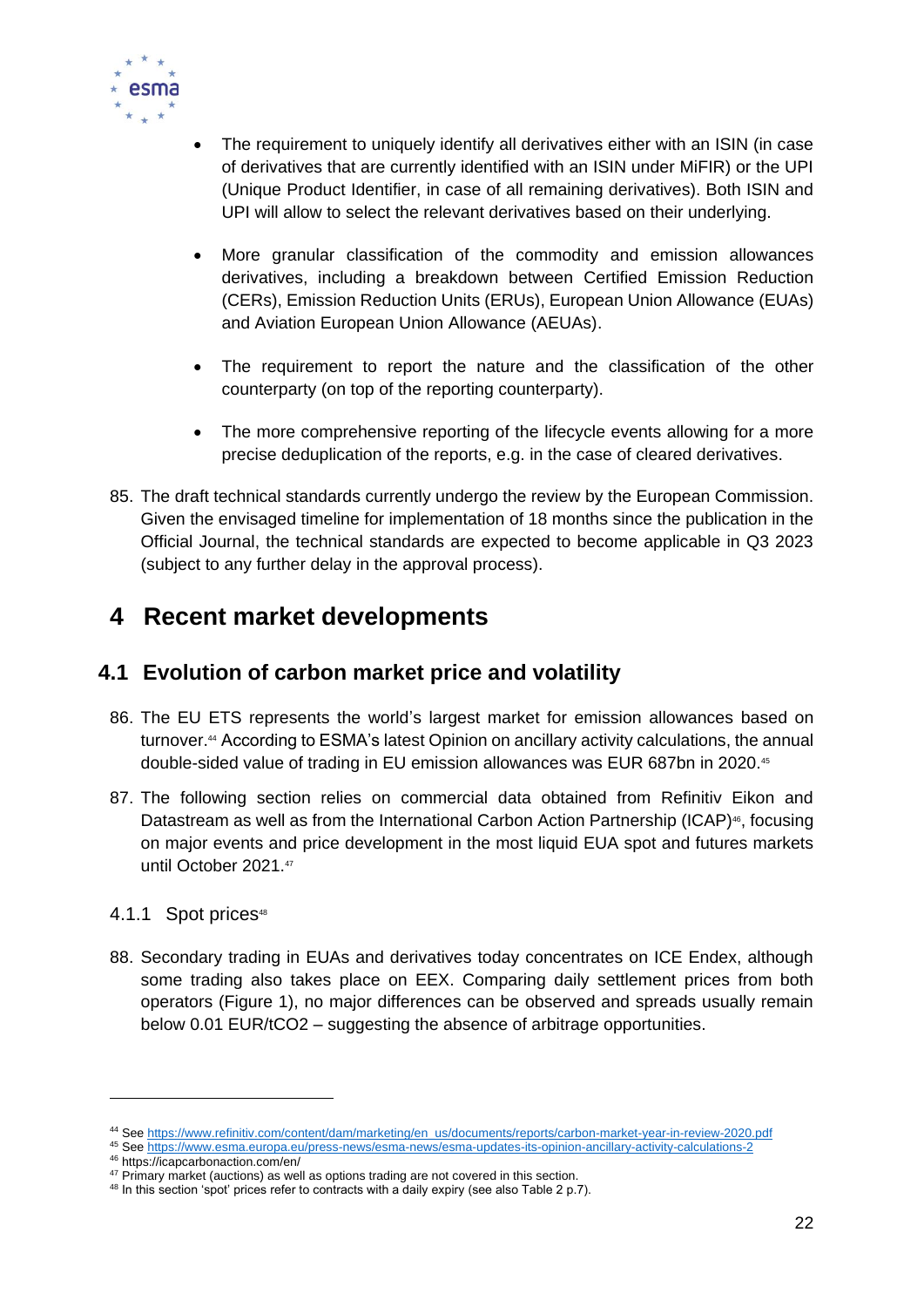

89. Especially since 2018, EUAs experienced a price increase which was originally driven by its market reform but turned into a surge following the covid market turmoil in March 2020, mostly driven by economic fundamentals and political decisions.



**Figure 1:** Spot prices in continuous trading at EEX and ICE ENDEX, in EUR per tonne of CO2. Source: Refinitiv.

- 90. Since the launch of the EU ETS in 2005, several other jurisdictions have introduced cap and trade systems in order to try and reduce regional greenhouse gas emissions.
- 91. Figure 2 compares the price development of several initiatives since 2016. Different systems were pricing emissions relatively similarly five years ago (~10 EUR/tCO2) and were for several years following the same upward trend (until March 2020). European carbon prices lagged behind prices in several other regions, reflecting a surplus of EU emission allowances, until they started to increase in 2018 in anticipation of the impact of the EU Market Stability Reserve (MSR) and other underlying factors<sup>49</sup>.
- 92. When the COVID pandemic hit Europe and triggered a market sell-off, EU carbon markets were affected as well, reflecting the sharp slowdown in European economic activity and the expected decline in global energy demand. EU ETS prices plummeted from 23 to 15 EUR/tCO2 in just a few days, a much steeper decline compared to other emission trading systems. However, prices in the EU started climbing again soon, supported by the MSR and fiscal stimuli. New EU-wide emissions reduction targets announced in late 2020 provided a further boost to the market.
- 93. With the EU's economy back on track in 2021, another disruptive factor set in. Heightened utility demand and rising gas and power prices  $50$  gradually increased the relative attractiveness of coal as a substitute for energy production. However, being a more

<sup>49</sup> See IFRI (2018), Booming Prices on the European Emission Trading System: From Market Oversupply to Carbon Bubble?, October. <sup>50</sup> <https://www.ft.com/content/c1595f64-5a31-4e7b-bf98-9f5fcbb4e970> & [https://www.bloomberg.com/news/articles/2021-09-](https://www.bloomberg.com/news/articles/2021-09-27/europe-s-energy-crisis-is-about-to-go-global-as-gas-prices-soar) [27/europe-s-energy-crisis-is-about-to-go-global-as-gas-prices-soar](https://www.bloomberg.com/news/articles/2021-09-27/europe-s-energy-crisis-is-about-to-go-global-as-gas-prices-soar)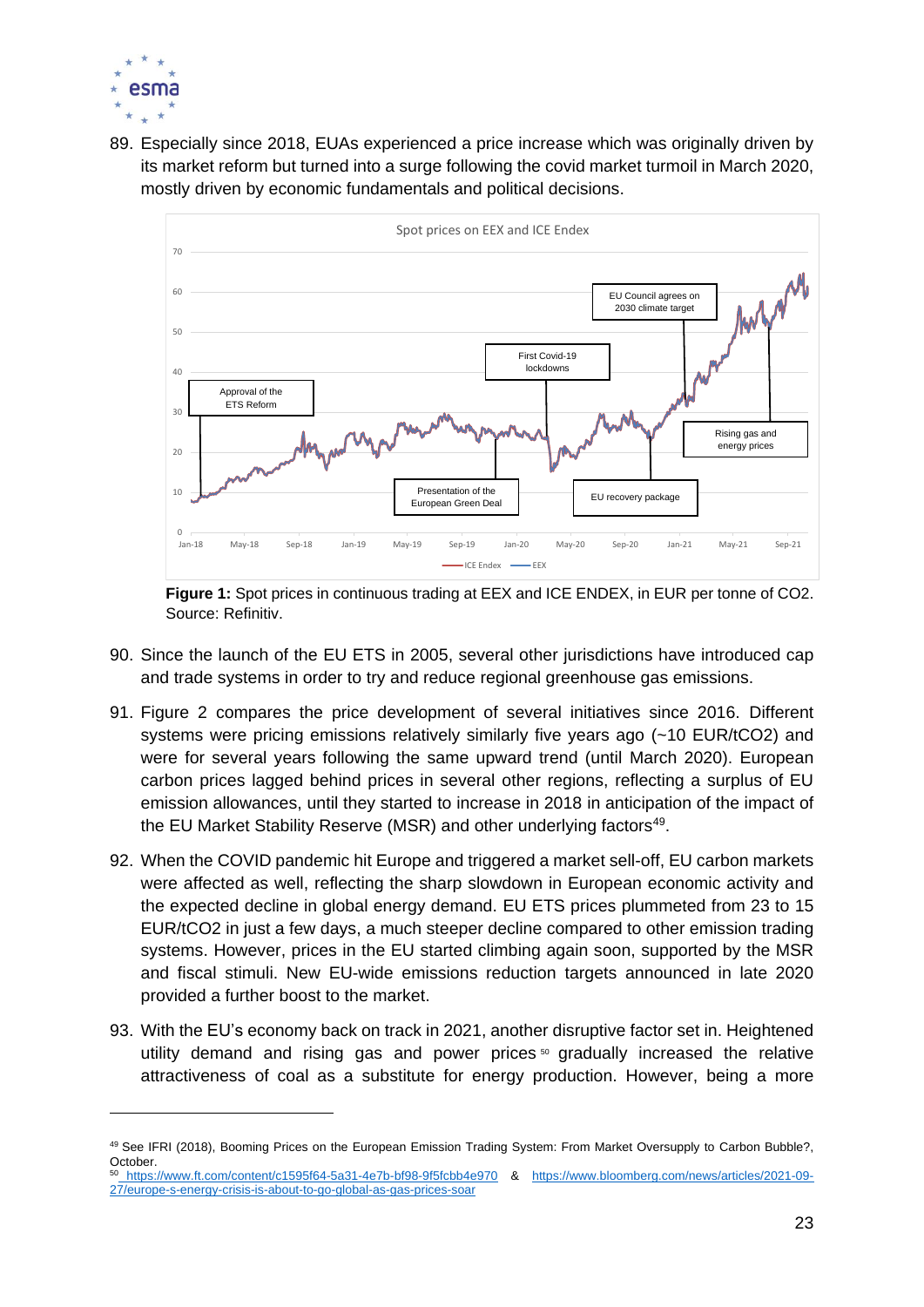

polluting source of energy, coal also requires the purchase of additional EUAs, further driving carbon prices up. Nevertheless, compared to the price of power this still seems to allow a profitable coal-based power generation.

94. The combination of a faster-than-expected reduction in allowances and increased demand led to a sharp increase in EUA prices, which at 60 EUR/tCO2 are now multiples of the prices in other jurisdictions (except the UK, Figure 2).



**Figure 2:** Monthly spot prices (EUR/tCO2) of emission allowances across different ETS, data through September 2021. Source: ICAP. Note: US RGGI stands for the "US Regional Greenhouse Gas Initiative" comprising Connecticut, Delaware, Maine, Maryland, Massachusetts, New Hampshire, New Jersey, New York, Rhode Island, Vermont, and Virginia. US RGGI & California / Québec / Ontario both display quarterly auction prices (as opposed to continuous trading). The Chinese ETS started trading in July 2021. The UK ETS started trading in May 2021, with the December 2021 future traded on ICE Futures Europe (Refinitiv data) used as proxy for spot price.

95. The recent price surge was topped by the UK's trading scheme which, after its launch in May 2021, moved along the EUA price until it spiked by more than 30% in September 2021 and only recently re-converged to the EU's level (Figure 3). Possible explanations for this divergence include the UK's low gas storage capacity and insufficient supply of UK emission allowances as utilities switched over from the EU to the UK system.<sup>51</sup>

<sup>51</sup> See <https://www.theguardian.com/business/2021/sep/28/uk-wholesale-gas-prices-highs-winter-energy-crisis-suppliers> and <https://www.ft.com/content/c1595f64-5a31-4e7b-bf98-9f5fcbb4e970>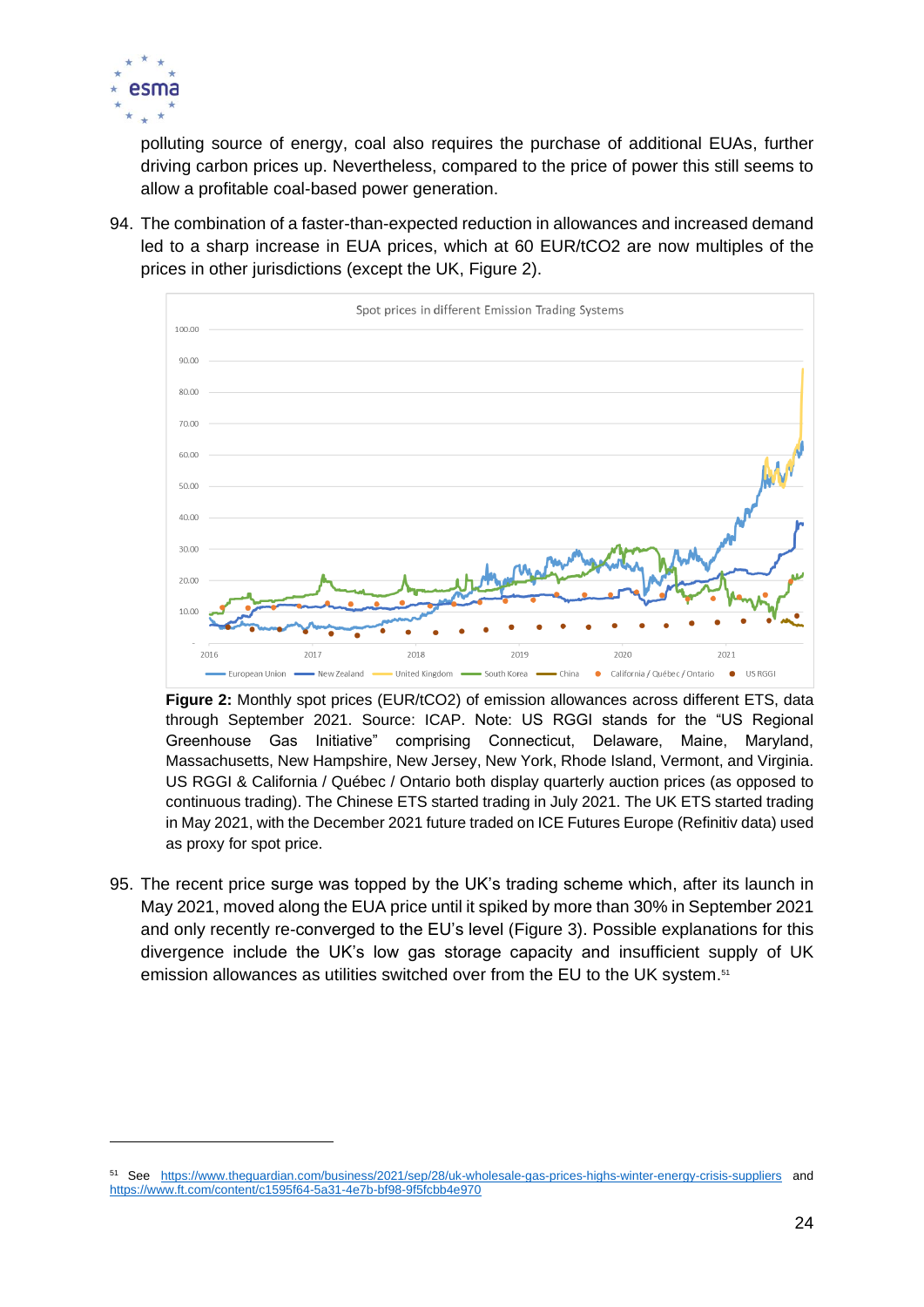

**Figure 3:** Prices of December 2021 Futures – EU and UK emission allowances traded at ICE Futures Europe and ICE ENDEX, in EUR per metric tonne of CO2. Source: Refinitiv. Note: The UK ETS started trading in May 2021.

### <span id="page-24-0"></span>4.1.2 Forward curve

96. The difference between spot and futures EU emission allowance prices is small. Figure 4 below illustrates this by displaying prices for December futures (the most traded contracts) from 2021 through 2025. Spot and futures prices have increased in tandem, reflecting expectations that prices are unlikely to come down significantly in the long term.



**Figure 4:** Daily prices in EUR per metric tonne of CO2 of December EUA futures contracts (from 2021 to 2025) traded on ICE ENDEX since January 2021. Source: Refinitiv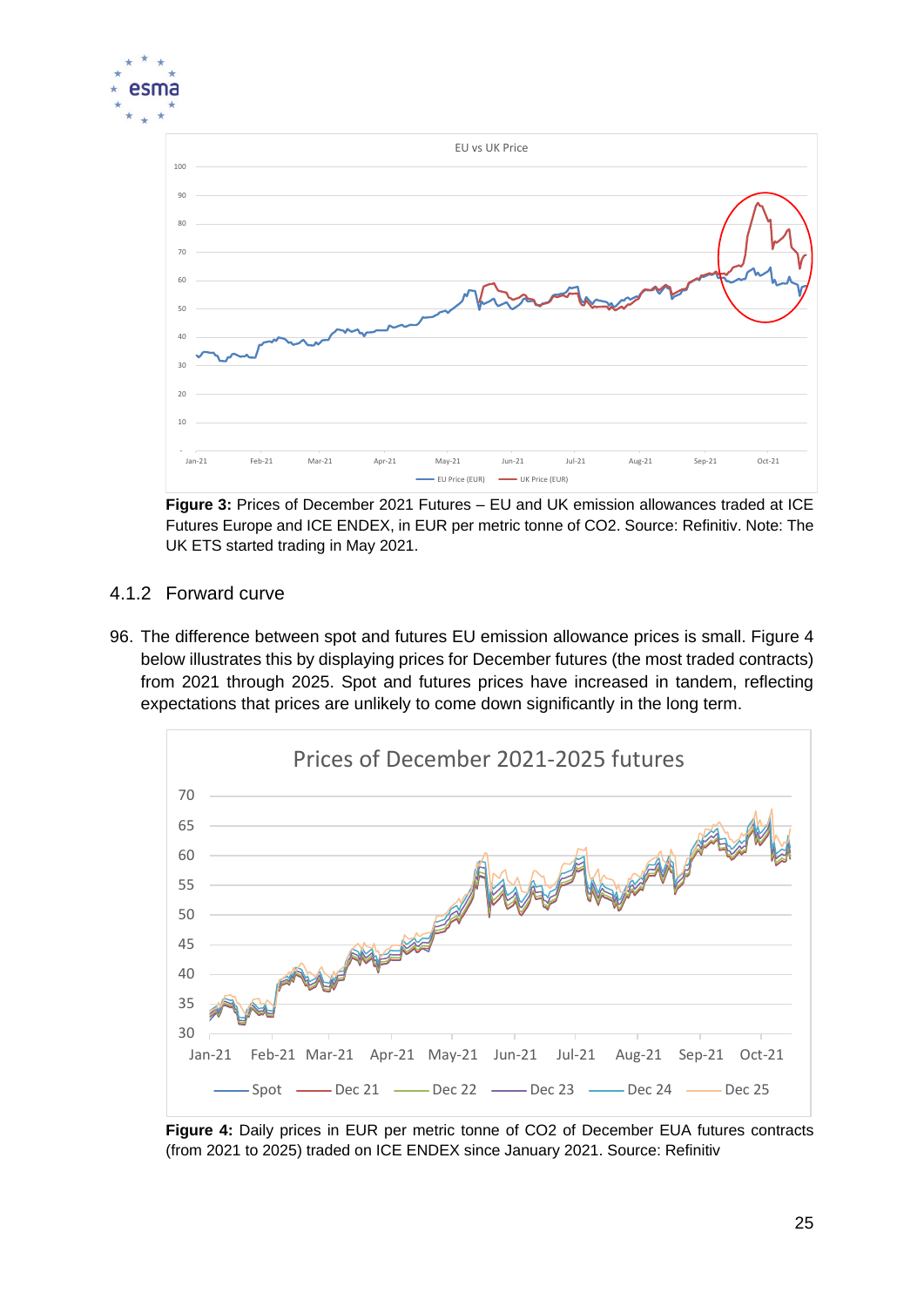

97. The spread between the December 2025 and the December 2021 futures has remained positive since these contracts started trading (i.e. the forward curve is upward sloping), also known as *contango*, and range-bound between 0 and 5 EUR. Increases in the spread broadly correspond to upswing phases in spot prices in 2018 and in 2021, but the stability of the spread in relative terms (i.e. in % of spot prices) suggests that the latest increase also reflects that EU emission allowances are trading at higher price levels.



**Figure 5:** Daily spread in EUR per metric tonne of CO2 (left axis) and % of spot prices (right axis) between December 2025 and December 2021 EUA futures contracts traded on ICE ENDEX. Source: Refinitiv.

98. As a result, the share of the EUA future curve has remained broadly stable, and recent increases in spot prices have led to an upward shift in the future curve without any meaningful steepening. According to the ECB, the main reason for this is that surplus allowances can be kept to cover future needs, while the cost of "storing" allowances is small, creating a strong link between spot and futures prices.<sup>52</sup>

 $52$  ECB (2021), "EU emissions allowance prices in the context of the ECB's climate change action plan", ECB Economic Bulletin 6/2021.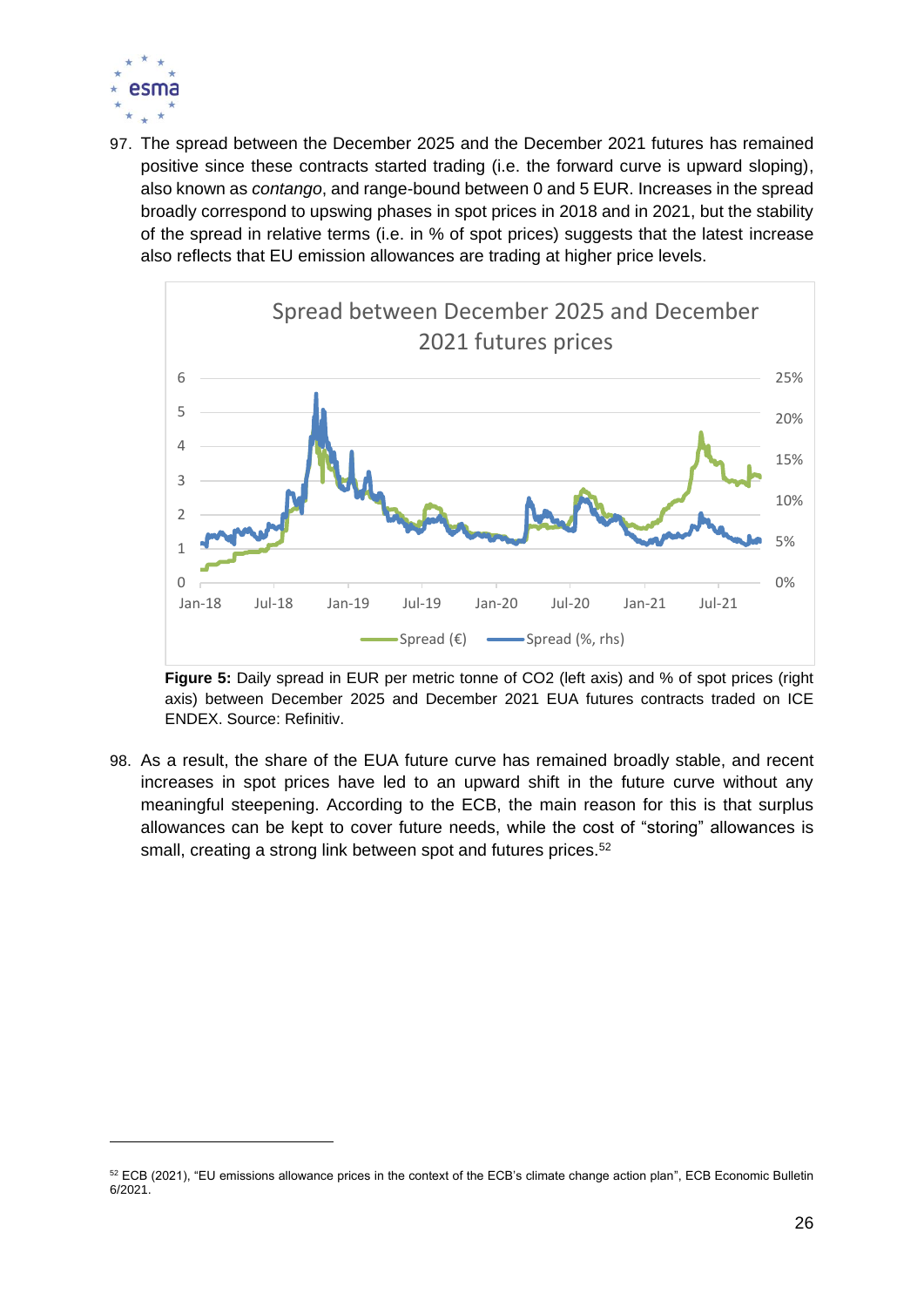

**Figure 6:** Future curve of December EUA contracts on ICE ENDEX, October 2021 vs. March 2020, in EUR per metric tonne of CO2. Source: Refinitiv.

- <span id="page-26-0"></span>4.1.3 Volatility
- 99. The application of the MSR<sup>53</sup> in January 2019 addressed the oversupply issue leading to tightening market expectations.<sup>54</sup> The surplus of allowances decreased from 1.65 billion in 2018 to around 1.39 billion allowances the following year and the 2020 MSR surplus indicator showed a 35% decrease in auction volumes, i.e. around 375 million allowances. 55 The resulting increase in prices was accompanied by relatively limited volatility until the COVID-19 pandemic hit. From the end of March 2020, the volatility of EUA started to increase sharply.
- 100. We use three measures of volatility to assess the dispersion of prices for EU ETS from end of 2018 to 2020 (for additional details on these volatility measures, see Annex 1). The analysis is performed using daily price data from Refinitiv for the two European exchanges where these instruments are traded, namely ICE ENDEX and EEX. The three measures show increased volatility from the introduction of the first lockdown measures in several European countries (Table 2).

| <b>Measure</b>    | Historical volatility | Intraday volatility | <b>RS</b> volatility |
|-------------------|-----------------------|---------------------|----------------------|
| Before March 2020 | 47%                   | 0.07                | 0.0132               |
| Since March 2020  | 73%                   | 0.17                | 0.0220               |

<sup>53</sup> Decision (EU) 2015/1814 of the European Parliament and of the Council of 6 October 2015 concerning the establishment and operation of a market stability reserve for the Union greenhouse gas emission trading scheme and amending Directive 2003/87/EC (OJ L 264, 9.10.2015, p. 1–5).

European Federation of energy traders, "EU ETS price developments" (2021)

<sup>55</sup> European Commission, "Report on the functioning of the European carbon market" (2020)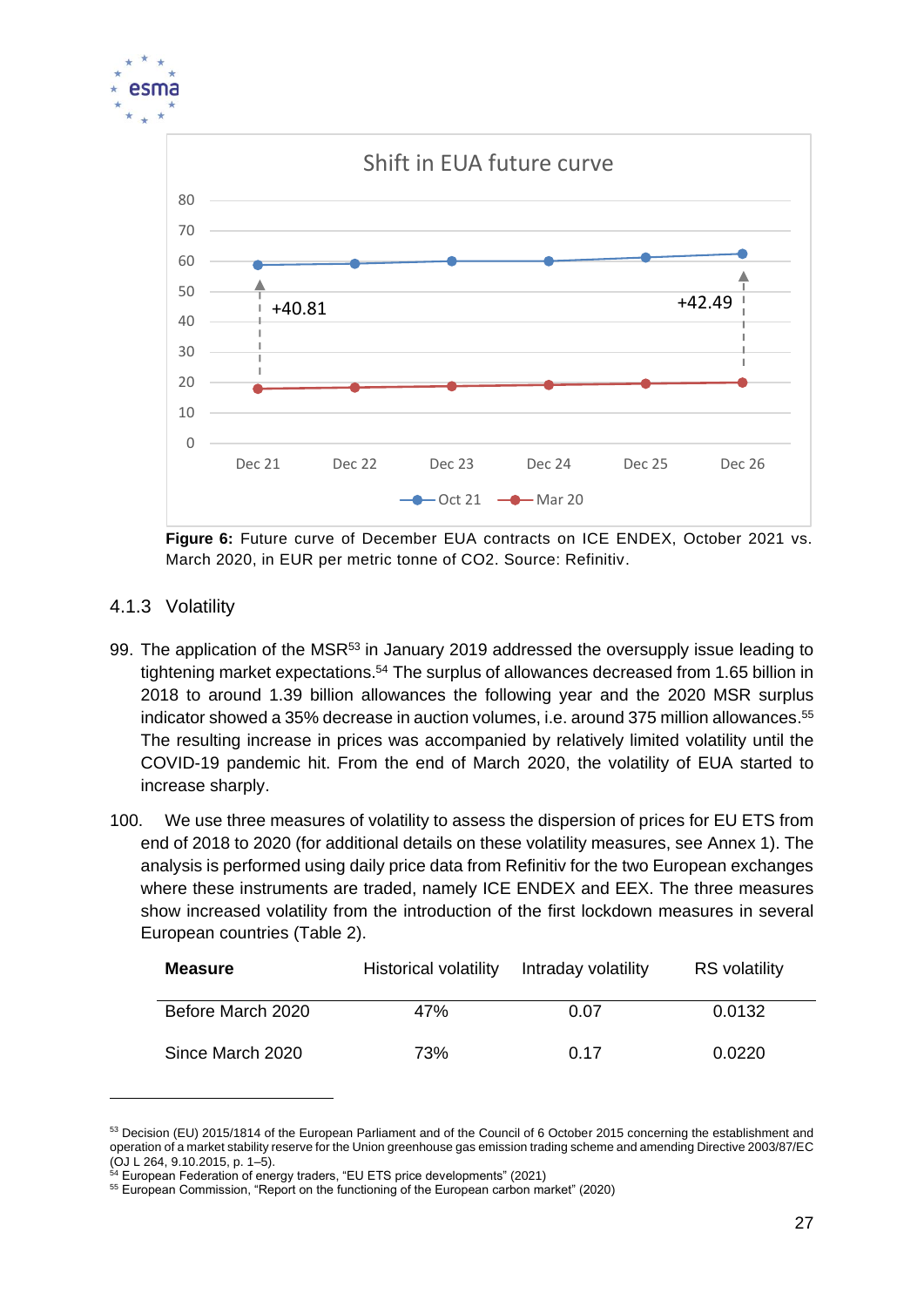

**Table 2**: Volatility measures of daily prices averaged before and after March 2020. For a description of the measures, see Annex 1**.** 

101. Figure 7 shows the historical volatility (calculated as rolling 5-day standard deviations) of EU ETS closing daily spot prices on EEX. The graph shows that during March 2020 and thereafter extreme values occur more frequently. Reflecting this, the number of daily price changes greater than 5% has increased from 1.4 per month before March 2020, to almost twice per month since.



**Figure 7:** Historical volatility of daily returns in continuous trading at EEX, calculated as standard deviations over 5 trading days, in %. Source: Refinitiv.

102. ESMA uses two additional measures of volatility. Intraday volatility<sup>56</sup> is considered more reliable than historical volatility since the former accounts for within-day information on high and low prices.<sup>57</sup> Figure 8 displays a rising dispersion from the mean which reached a peak in March 2020 and remained structurally higher from that point in time.

<sup>&</sup>lt;sup>56</sup> Parkinson, M. (1980), "The Extreme Value Method for Estimating the Variance of the Rate of Return", The Journal of Business, No. 53, pp.61-65

<sup>57</sup> Petnehazi, G. and Gall, J. (2019), "Exploring the Predictability of Range-Based Volatility Estimators using RNNs", Intelligent Systems in Accounting, Finance and management, Vol. 26, pp. 109-116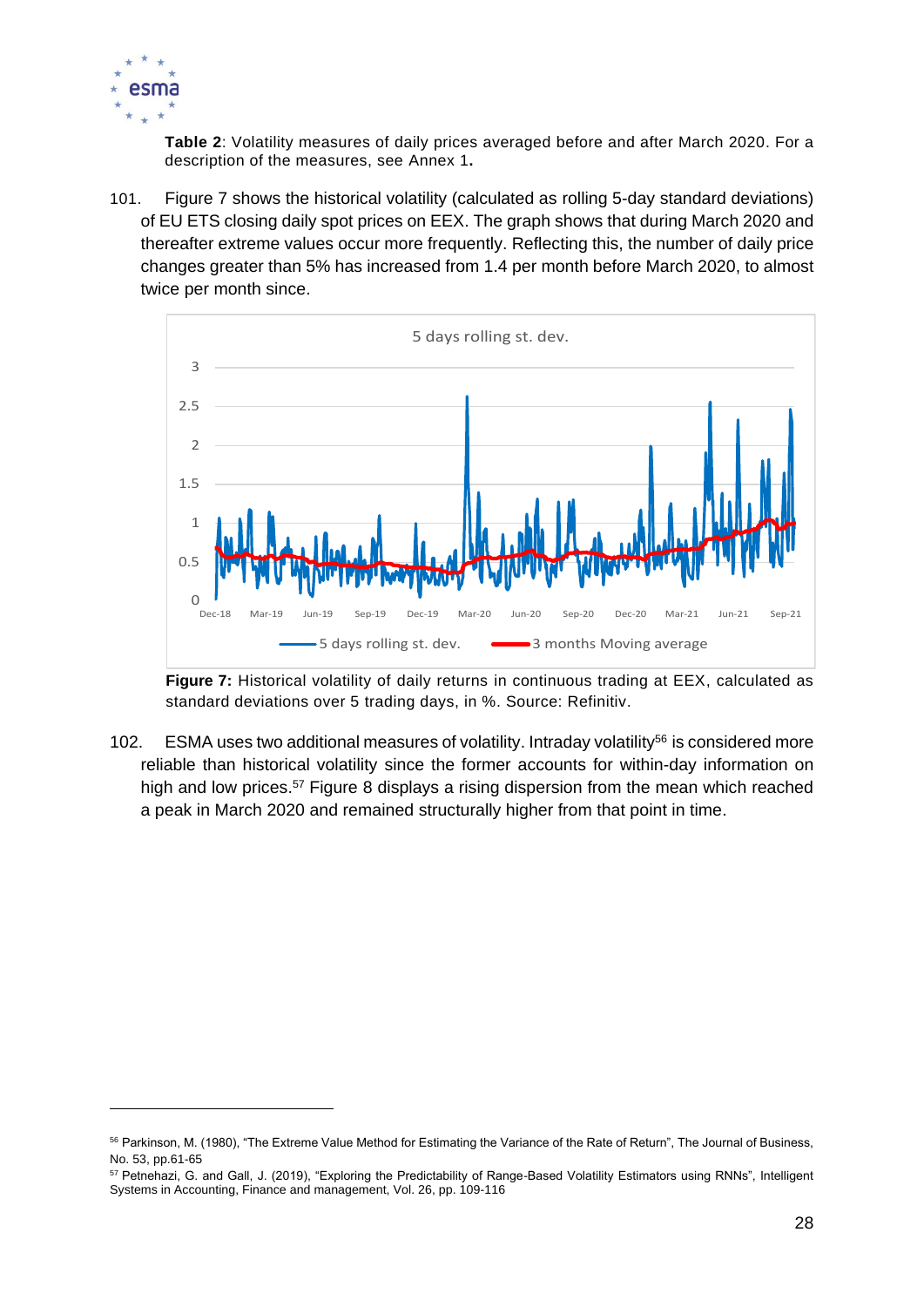

**Figure 8:** Intraday volatility of futures using high and low daily prices at ICE ENDEX, Parkinson method. Source: Refinitiv.

103. As a robustness check, we also compute the Rogers and Satchell<sup>58</sup> volatility measure which produces a better evaluation when the underlying time series include a trend, i.e. when they are non-stationary. Figure 9 confirms the findings of the previous two volatility measures.

<sup>&</sup>lt;sup>58</sup> Rogers, L.G.C., and Satchell, S.E. (1991), "Estimating Variance from High, Low and Closing Prices", The annals of applied probability, Vol. 1, No 4, pp. 504-512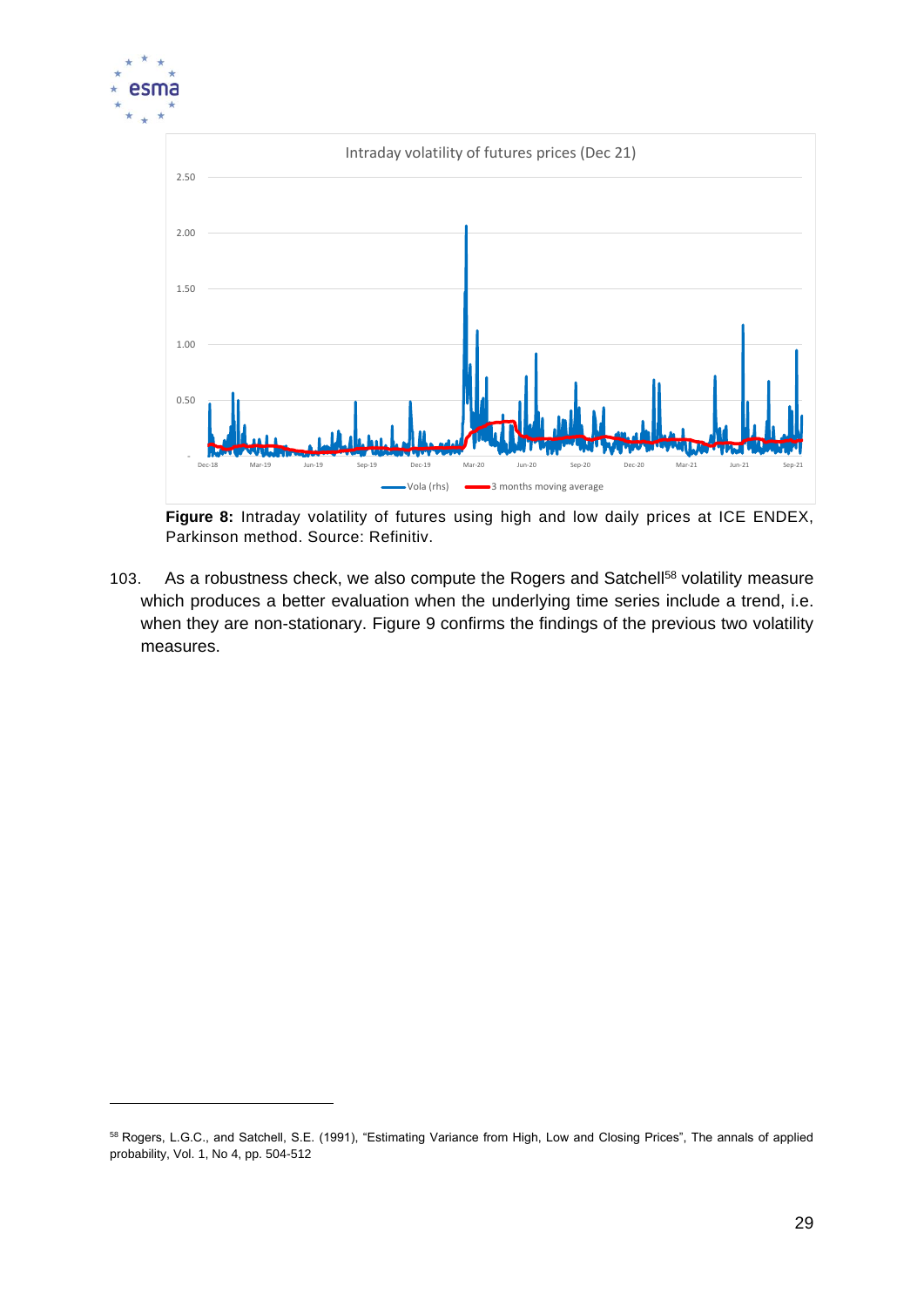

**Figure 9:** Intraday volatility of futures high, low, opening and closing daily prices at ICE ENDEX, Roger-Satchell method. Source: Refinitiv.

### <span id="page-29-0"></span>4.1.4 Comparison with other assets

104. The historical volatility of EUA prices (computed using standard deviation of daily returns since 1 January 2019) is 2.8%, compared with 1.2% for equities and less than 0.3% for bonds (Table 3) – which firmly puts EUAs in the 'risk assets' category from a portfolio investment perspective. However, as a financial asset, EU emission allowances have more in common with energy commodities than other traditional asset classes.

| <b>EU ETS</b> Equities |         | bonds   | Corporate Government Crude Natural<br>bonds | OIL | gas                    | Coal | Gold |
|------------------------|---------|---------|---------------------------------------------|-----|------------------------|------|------|
| 2.8%                   | $1.2\%$ | $0.2\%$ | $0.3\%$                                     |     | $3.2\%$ 4.7% 2.2% 1.0% |      |      |

**Table 3:** Average standard deviation of daily returns in EU Emission allowances (EEX-EUA Continuous trading), equities (STOXX Europe 600 index), corporate bonds (ICE BofA Euro Corporate index), sovereign bonds (ICE BofA Euro Sovereign index), crude oil (Brent 1-month price), natural gas (NYMEX Dutch TTF Natural Gas Calendar Month), coal (ICE Coal Rotterdam Continuous trading), and gold (S&P GSCI Gold Spot), since 1 January 2019. Source: Refinitiv.

105. The price increase that EUAs have experienced since March 2020 (+290%) is comparable with that of crude oil (+211%) or coal (+322%) – although the price recovery started later for energy commodities – while natural gas prices have soared 1,000% over that period. Similarly, the price decline from peak to trough experienced in March 2020 was steeper for EUAs (-35%) than equities (-26%) or corporate bonds (-8%) but not as severe as crude oil (-50%). Natural gas and coal prices were little affected by the March 2020 lockdown measures.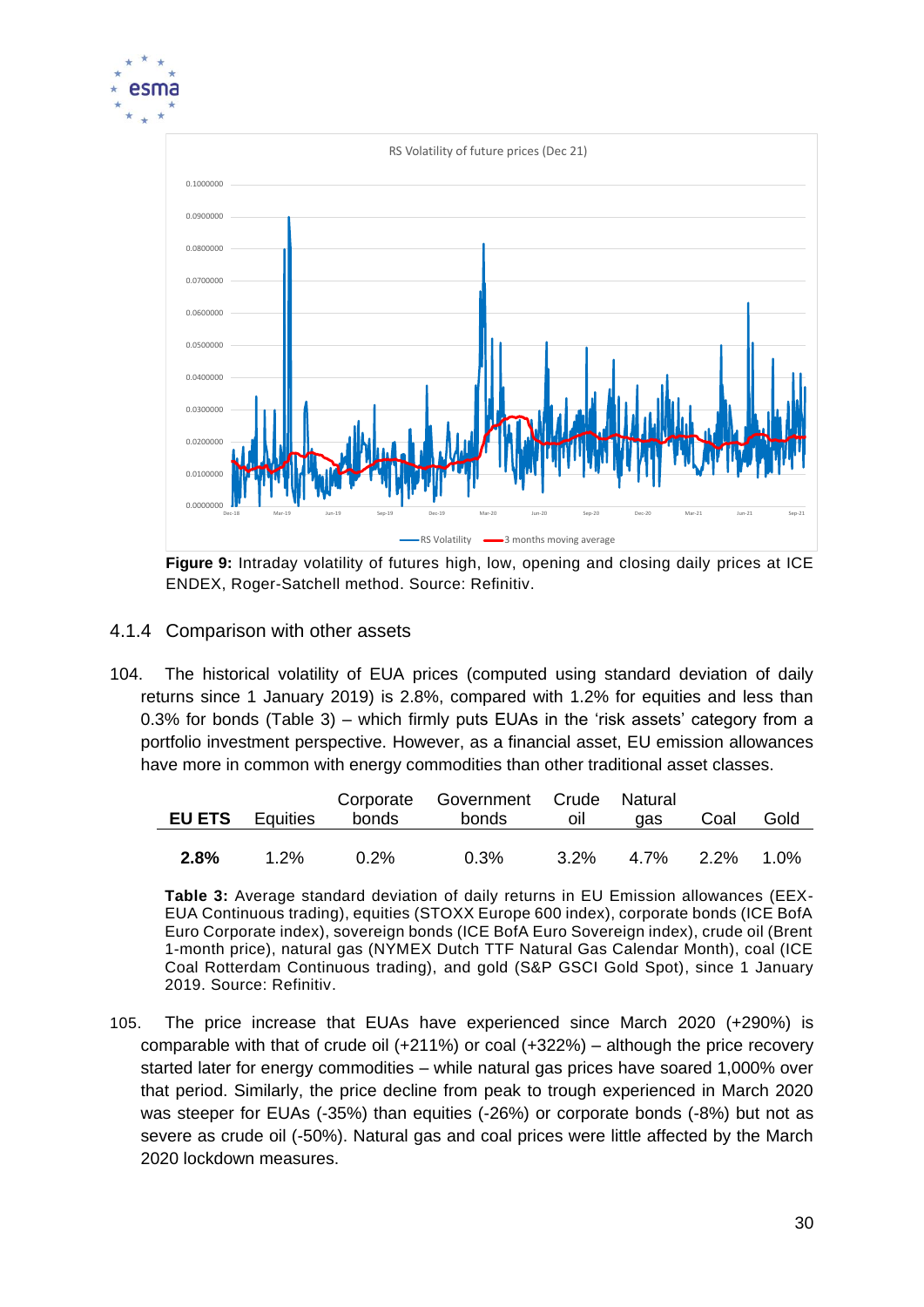



**Figure 10:** Prices of EU Emission allowances (EEX-EUA Continuous trading), equities (STOXX Europe 600 index), corporate bonds (ICE BofA Euro Corporate index), sovereign bonds (ICE BofA Euro Sovereign index), crude oil (Brent 1-month future price), natural gas (NYMEX Dutch TTF Natural Gas Calendar Month), coal (ICE Coal Rotterdam Continuous trading), gold (S&P GSCI Gold Spot), rebased with 1 January 2019=100. USD prices converted to EUR. Source: Refinitiv.

106. The tables below display correlations across several asset classes and commodities. EU emission allowances are somewhat correlated with equity, oil and coal prices, but the correlation remains below 50%. These correlation coefficients vary only marginally before and after the March 2020 market turmoil.



From 1 January 2019 to 18 March 2020

From 19 March 2020 to 15 October 2021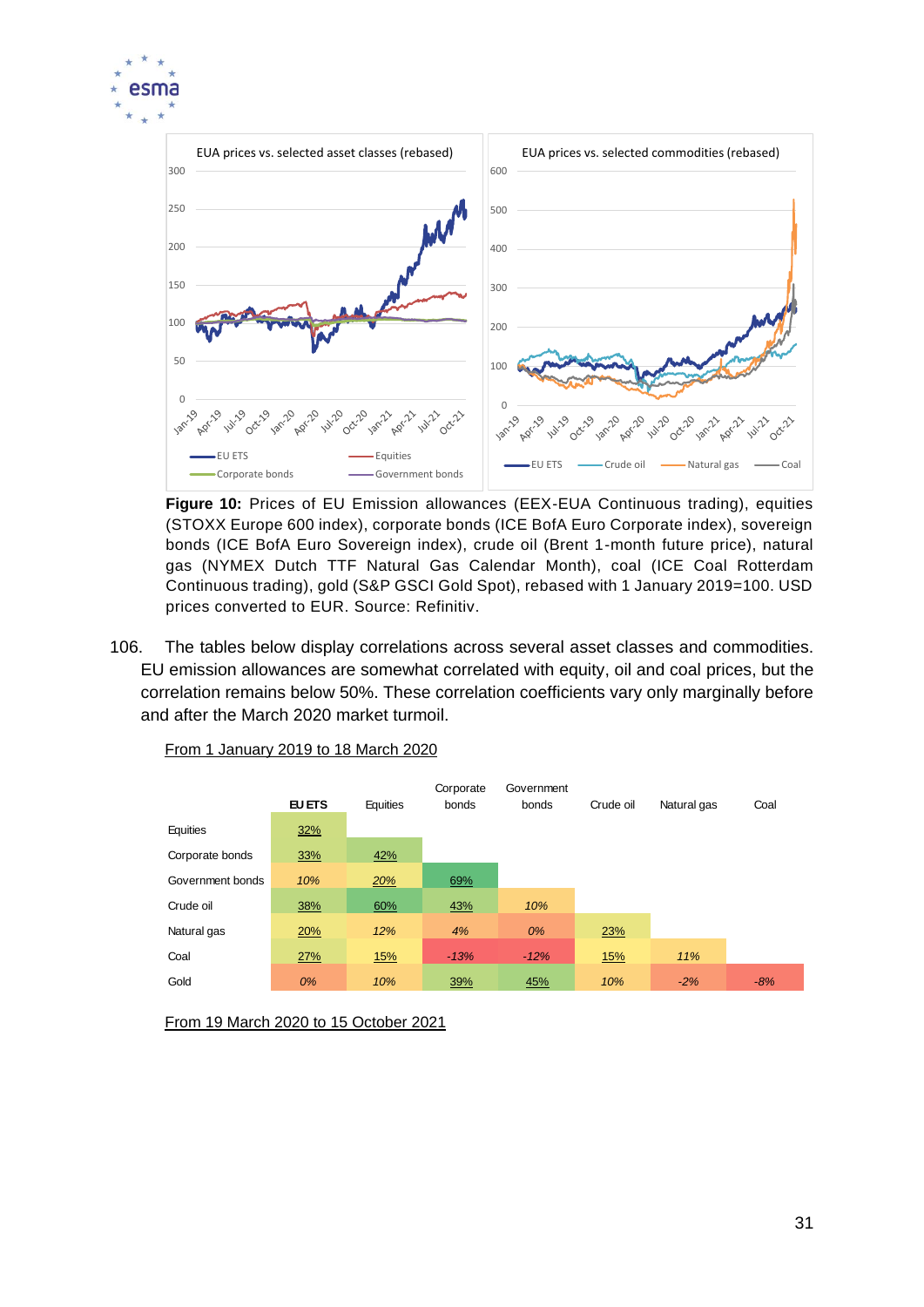

|                  | <b>EU ETS</b> | Equities | Corporate<br>bonds | Government<br>bonds | Crude oil | Natural gas | Coal |
|------------------|---------------|----------|--------------------|---------------------|-----------|-------------|------|
| Equities         | 42%           |          |                    |                     |           |             |      |
| Corporate bonds  | $-15%$        | 3%       |                    |                     |           |             |      |
| Government bonds | $-10%$        | $-7%$    | 62%                |                     |           |             |      |
| Crude oil        | 24%           | 25%      | $-11%$             | $-5%$               |           |             |      |
| Natural gas      | 10%           | 9%       | $-12%$             | $-7%$               | 10%       |             |      |
| Coal             | 34%           | 11%      | $-14%$             | $-11%$              | 20%       | 16%         |      |
| Gold             | 13%           | 0%       | 4%                 | 20%                 | 7%        | 6%          | 1%   |

**Table 4:** Correlation of daily returns from EU emission allowances (EEX-EUA Continuous trading), equities (STOXX Europe 600 index), corporate bonds (ICE BofA Euro Corporate index), sovereign bonds (ICE BofA Euro Sovereign index), crude oil (Brent 1-month price), natural gas (Dutch TTF Natural Gas Calendar), goal (ICE Coal Rotterdam Continuous trading), and gold (S&P GSCI Gold Spot). Underlined numbers are statistically significant at the 1% level. Source: Refinitiv.

107.For many assets, sharp increases in spot prices usually result in *backwardation* (i.e. an inversion of the future curve corresponding to spot prices being higher than future prices). This reflects expectations that future prices will revert to their long-term mean or simply decrease, with the slope of the curve signalling how quickly this is expected to occur. Backwardation can be observed for energy commodity prices, with for example the inversion of the crude oil future curve in December 2020 and subsequent steepening in 2021, in contrast with the EUA future curve where no backwardation can be observed. In other words, there is no inverted future curve for EUA futures and therefore no expectation in the market about future prices reverting to their long-term mean.



**Figure 11:** Future curves of Brent crude oil (in USD per barrel) and EU emission allowances (in EUR per metric tonne of CO2) in March 2020 and October 2021. Source: Refinitiv.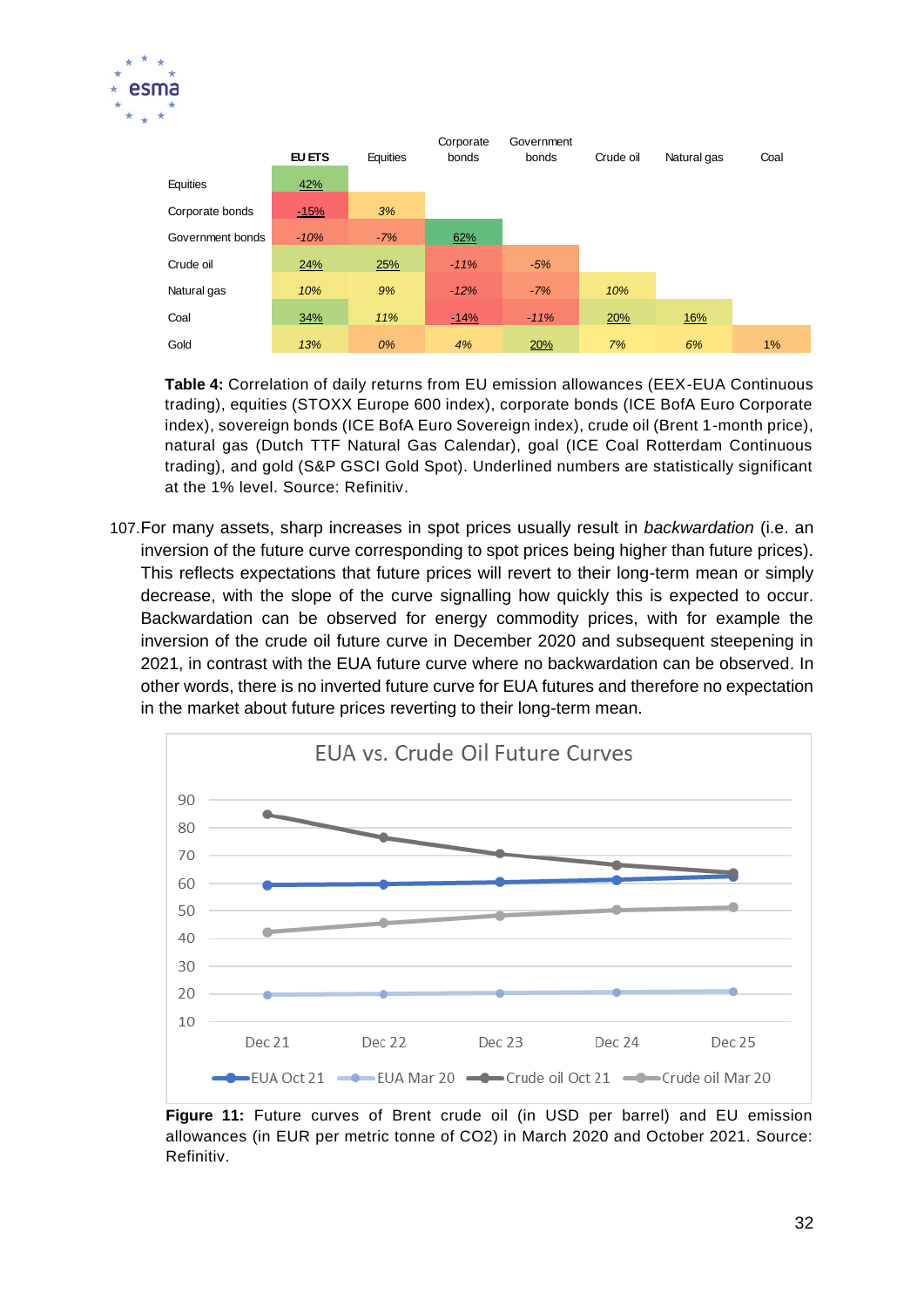

### <span id="page-32-0"></span>**4.2 Evolution of open positions and counterparties in the EU carbon market based on weekly position reports**

### <span id="page-32-1"></span>4.2.1 Data availability

- 108. As explained in Section [3.1.3,](#page-12-0) weekly position reports are available on the most liquid contracts, i.e. those with at least 20 market participants (and an absolute amount of the gross long or short volume of total open interest of at least 10,000 lots for commodity derivatives). For the EU carbon markets, weekly position reports are available for (1) EUA futures traded on EEX (since the beginning of the reporting regime, i.e. January 2018); (2) EUA futures traded on ICE Futures Europe, until the beginning of June 2021; and (3) EUA futures traded on ICE Endex since mid-June 2021.
- 109. This means in particular that weekly position reports are not available on derivatives on EUAA, daily futures on EUA and options on EUA futures. They are also not available on the EUA futures traded on Nasdaq Oslo.
- <span id="page-32-2"></span>4.2.2 Classification of counterparties
- 110. Weekly position reports provide aggregate figures on the number of position holders on a specific contract. Those figures are broken down into five broad categories of counterparties: investment firms or credit institutions (i.e. mainly banks, and thereafter "investment firms"), investment funds, other financial institutions, operators with compliance obligations under the ETS Directive (thereafter "compliance entities") and commercial undertakings (i.e. non-financial counterparties other than those with compliance obligations under the ETS Directive).
- 111. The analysis provided below relies on the classification of counterparties as submitted by the trading venues when reporting their weekly position reports to ESMA. Indeed, those reports are provided to ESMA in aggregated form as specified in Commission Implementing Regulation (EU) 2017/1093<sup>59</sup> (ITS 4) and ESMA does not perform the classification of counterparties on behalf of trading venues. The classification of counterparties has been further clarified in an ESMA  $Q&A^{60}$ .
- 112. The counterparty classification is initially based on a self-assessment by the counterparties themselves, which is then subject to controls by the trading venue. In the course of the preparation of this report, ESMA has been made aware of possible difficulties and inconsistencies in the counterparty classification, which impact the results presented below and that will be further investigated. In particular, ESMA is aware that before 2021:
	- ⎯ Some counterparties misclassified themselves as "compliance entities" where they belong to the category "commercial undertakings"; and

<sup>59</sup> Commission Implementing Regulation (EU) 2017/1093 of 20 June 2017 laying down implementing technical standards with regard to the format of position reports by investment firms and market operators

<sup>&</sup>lt;sup>60</sup> Question 22 of the section Position Reporting of ESMA Questions and Answers on MiFID II and MiFIR commodity derivatives topics (ESMA70-872942901-36)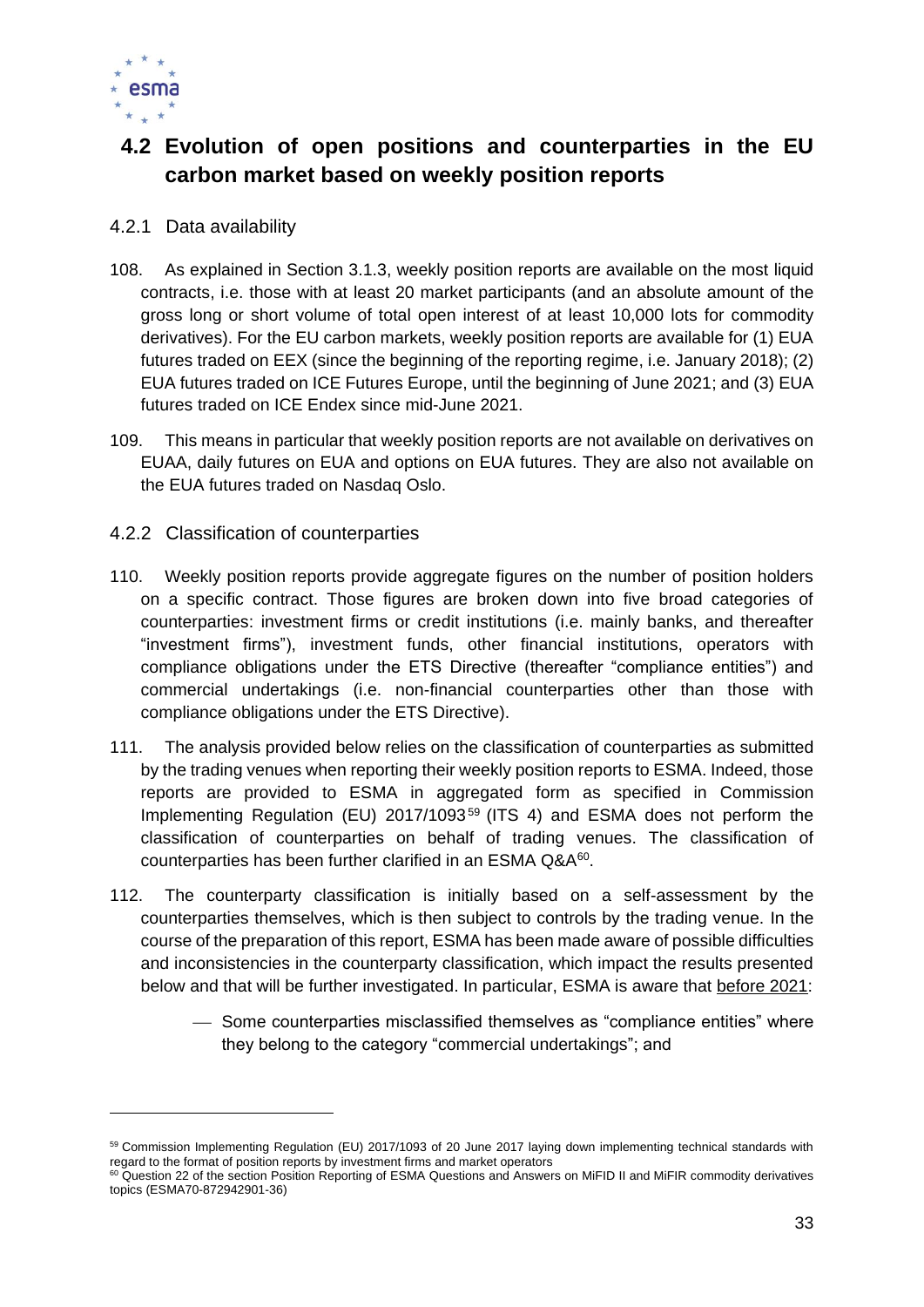

- ⎯ Some counterparties misclassified themselves as "other financial institutions" where they belong to the category "investment funds";
- 113. Some of those counterparties proceeded with a reclassification in 2021, causing inconsistencies and jumps in the breakdown per categories of counterparties in the weekly position reports from 2021. To adequately reflect this data quality issue, in the analysis below ESMA has comingled the two categories "compliance entities" and "commercial undertakings"; and has comingled the two categories "other financial institutions" and "investment funds".

### <span id="page-33-0"></span>4.2.3 Analysis

#### Evolution of the number of counterparties

- 114. The number of counterparties holding a position on EUA futures has tended to increase since 2018, in all categories of counterparties, on both EEX and ICE (see [Table 5](#page-34-0) for EEX and [Table 6](#page-34-1) for ICE). The scale of the increase in the number of position holders is the same on both venues: on EEX, the yearly average number of position holders increased by 93% between 2018 and 2021, while on ICE the yearly average number of position holders increased by 87% over the same period. It is important to note that the observed increase of the number of position holders shall be seen in conjunction with the positions held (as discussed in the following section).
- 115. There are approximately 8 times more counterparties holding a position on EUA futures on ICE compared to EEX, which also translates into fewer categories of counterparties being present on the EEX market (mainly investment firms and commercial undertakings). On the EEX, since 2018, the number of position holders on EUA futures increased more rapidly in the category of investment firms (+122%) compared to the category of compliance entities and other non-financials (+82%).
- 116. In comparison, all categories of counterparties are present on ICE. When the number of position holders are averaged over a one-year period, the distribution of position holders between the different categories remained relatively stable, from 2018 to 2021: there was an increase of 133% in the number of investment firms, an increase of 89% in the number of compliance entities and other non-financials, and an increase of 77% in the number of investment funds and other financials.
- 117. On ICE, the increase in the number of position holders has accelerated since the beginning of 2021 in the category "Compliance entities and other non-financials" (+63.7% between the average 2020 and the average 2021) and in the category "Investment Firms" (+113.7% between the average 2020 and the average 2021). In the same period, the category "Funds and other financials" is the one that has increased the least (+31.3%).
- 118. The growing number of market participants appears in line with the observed expansion of the EU ETS market. Indeed, the number of market participants has increased in all categories of participants, on both venues, and in relatively homogeneous proportions. The increase in the number of market participants by itself cannot be taken as proof for any patterns of disorderly trading or abusive behaviour present in the carbon market. ESMA will nonetheless further analyse these trends in its next report.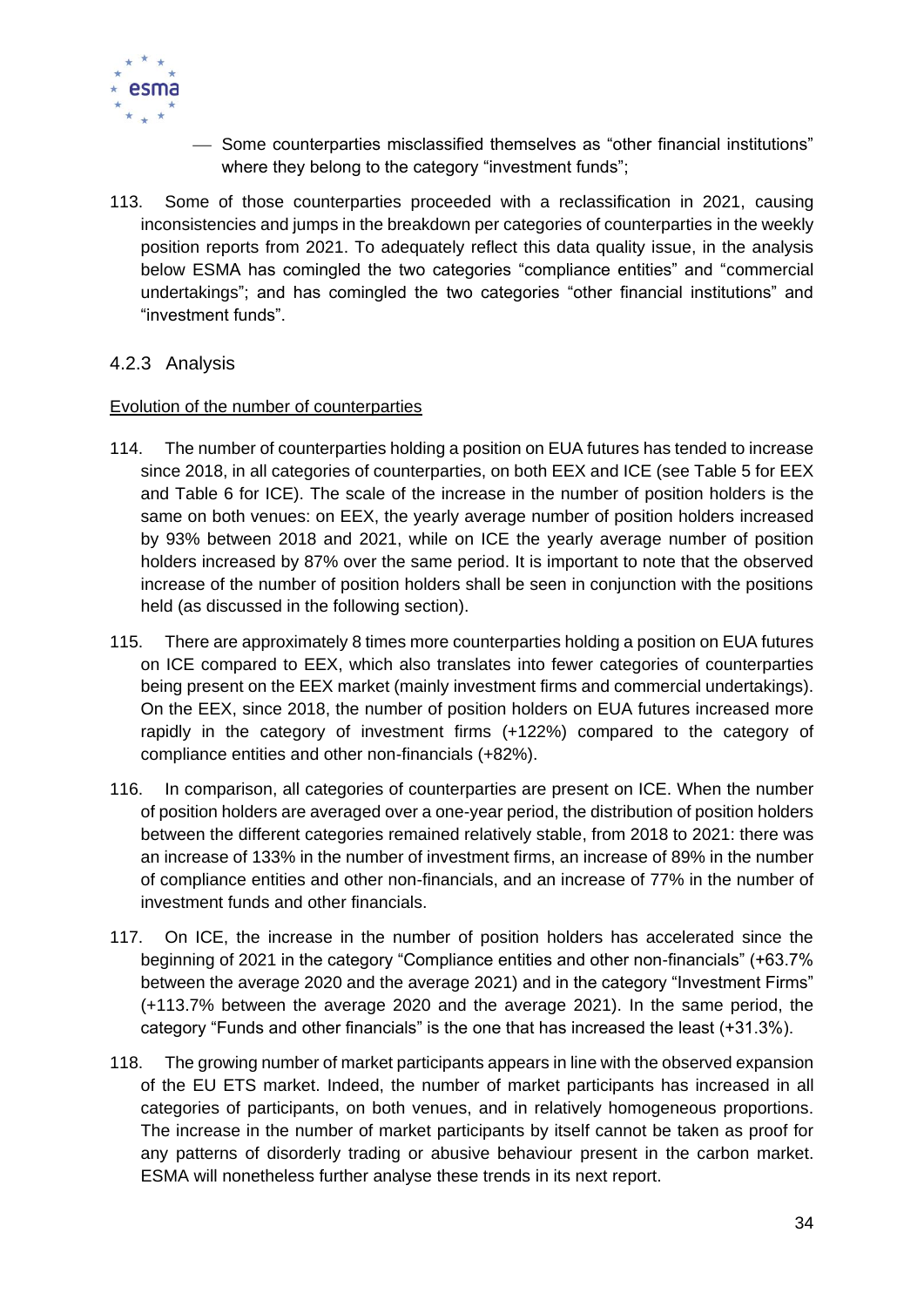

| <b>EEX</b>                             | Compliance<br><b>Entities and Other</b><br><b>Non-Financials</b> | <b>Funds and Other</b><br><b>Financials</b> | <b>Investment Firms</b> | <b>Total</b> |
|----------------------------------------|------------------------------------------------------------------|---------------------------------------------|-------------------------|--------------|
| 2018                                   | 38                                                               |                                             | 10                      | 48           |
| 2019                                   | 46                                                               |                                             | 16                      | 62           |
| 2020                                   | 59                                                               |                                             | 17                      | 75           |
| 2021*                                  | 68                                                               |                                             | 23                      | 92           |
|                                        |                                                                  |                                             |                         |              |
| Increase between average<br>$\sqrt{2}$ | 82.3%                                                            | N/A                                         | 122.4%                  | 92.8%        |

| Tincrease between average   | 82.3% | N/A | 122.4% | 92.8% |  |
|-----------------------------|-------|-----|--------|-------|--|
| $ 2018$ and average $2021*$ |       |     |        |       |  |
| Increase between average    | 16.9% | N/A | 36.4%  | 22.4% |  |
| $ 2020$ and average $2021*$ |       |     |        |       |  |

(\*) For ICE: 2021 is from Jan to Oct. For EEX: 2021 is from Jan to Aug.

<span id="page-34-0"></span>**Table 5: Average number of position holders on EUA futures, per category of counterparties, on EEX (source: EEX weekly position reports)**

| <b>ICE</b> | Compliance<br><b>Entities and Other</b><br><b>Non-Financials</b> | <b>Funds and Other</b><br><b>Financials</b> | <b>Investment Firms</b> | <b>Total</b> |
|------------|------------------------------------------------------------------|---------------------------------------------|-------------------------|--------------|
| 2018       | 140                                                              | 206                                         | 38                      | 384          |
| 2019       | 154                                                              | 248                                         | 41                      | 443          |
| 2020       | 162                                                              | 278                                         | 42                      | 482          |
| 2021*      | 265                                                              | 366                                         | 89                      | 719          |

| Increase between average<br>2018 and average $2021*$    | 89.3% | 77.3% | 132.9% | 87.2% |
|---------------------------------------------------------|-------|-------|--------|-------|
| Increase between average<br>$ 2020$ and average $2021*$ | 63.7% | 31.3% | 113.7% | 49.3% |

(\*) For ICE: 2021 is from Jan to Oct. For EEX: 2021 is from Jan to Aug.

<span id="page-34-1"></span>**Table 6: Average number of position holders on EUA futures, per category of counterparties, on ICE (source: weekly position reports of ICE Futures Europe and ICE Endex. Weekly reports of 11 and 18 June 2021 are not available)**

#### Evolution of the number of open positions

- 119. The evolution of the number and categories of counterparties has to be considered together with the evolution of open positions. When both long and short positions are aggregated, the breakdown of open positions in EUA futures is broadly split in two: around half of the positions are held by non-financial counterparties (both compliance entities and other non-financials) and the other half is held by financial counterparties (investment firms, investment funds and other financials) – see [Figure 12.](#page-35-0)
- 120. Open positions are mainly in the hands of investments firms (40% to 47% depending on the time period considered) and non-financial counterparties (45% to 50%). The remaining percentage of open positions held by investment funds and other financials (non-banks) on EUA futures has tended to increase since 2018 but remains at a low level (from around 6% in early 2018 to around 8% in 2021Q3). As a comparison, the percentage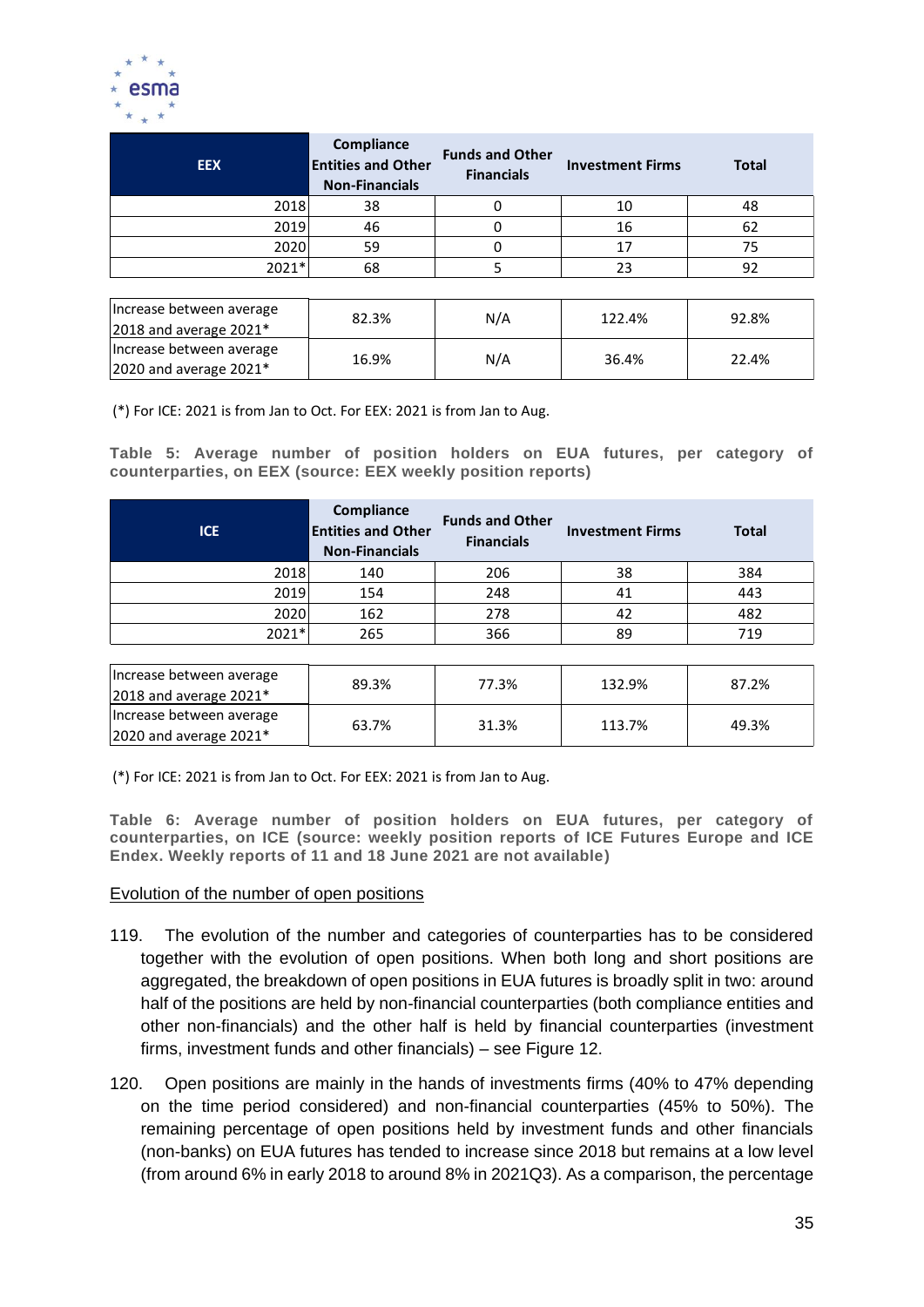

of open positions held by investment funds and other financials (non-banks) on the most liquid natural gas contract (Dutch TTF) was generally higher (around 20%). Another possible comparison could be made with electricity contracts, where the percentage of open positions held by investment funds and other financials (non-banks) was similar to the levels observed on EUA futures.

- 121. The breakdown of open positions between the various categories of counterparties does not appear to have significantly changed since 2018 and is broadly in line with the expected functioning of the market whereby non-financial entities buy EUA futures to hedge their carbon price exposure while financial counterparties act as intermediaries to facilitate trading and provide liquidity to the market.
- 122. Simply put, non-financial counterparties can build a long hedging position on the futures market thereby saving the capital costs that would otherwise be incurred by purchasing the allowances directly in the primary market. To allow non-financial counterparties to build this long hedging position, financial counterparties buy the allowances in the primary market and hold short positions in the futures market. This feature can be observed in [Figure 13,](#page-36-0) where the long positions of non-financials, and the short positions of banks, follow a similar evolution in time.



<span id="page-35-0"></span>**Figure 12: Open positions on EUA futures, per category of counterparties, on ICE and EEX (source: ICE and EEX weekly position reports61). Weekly reports of 11, 18 and 25 June 2021 excluded or not available.** 

<sup>&</sup>lt;sup>61</sup> The weekly position reports of EEX are affected by a change in the methodology in the reporting of the number of positions held, which took place in January 2020. Due to this change, it is likely that the number of positions on EEX are underestimated since January 2020.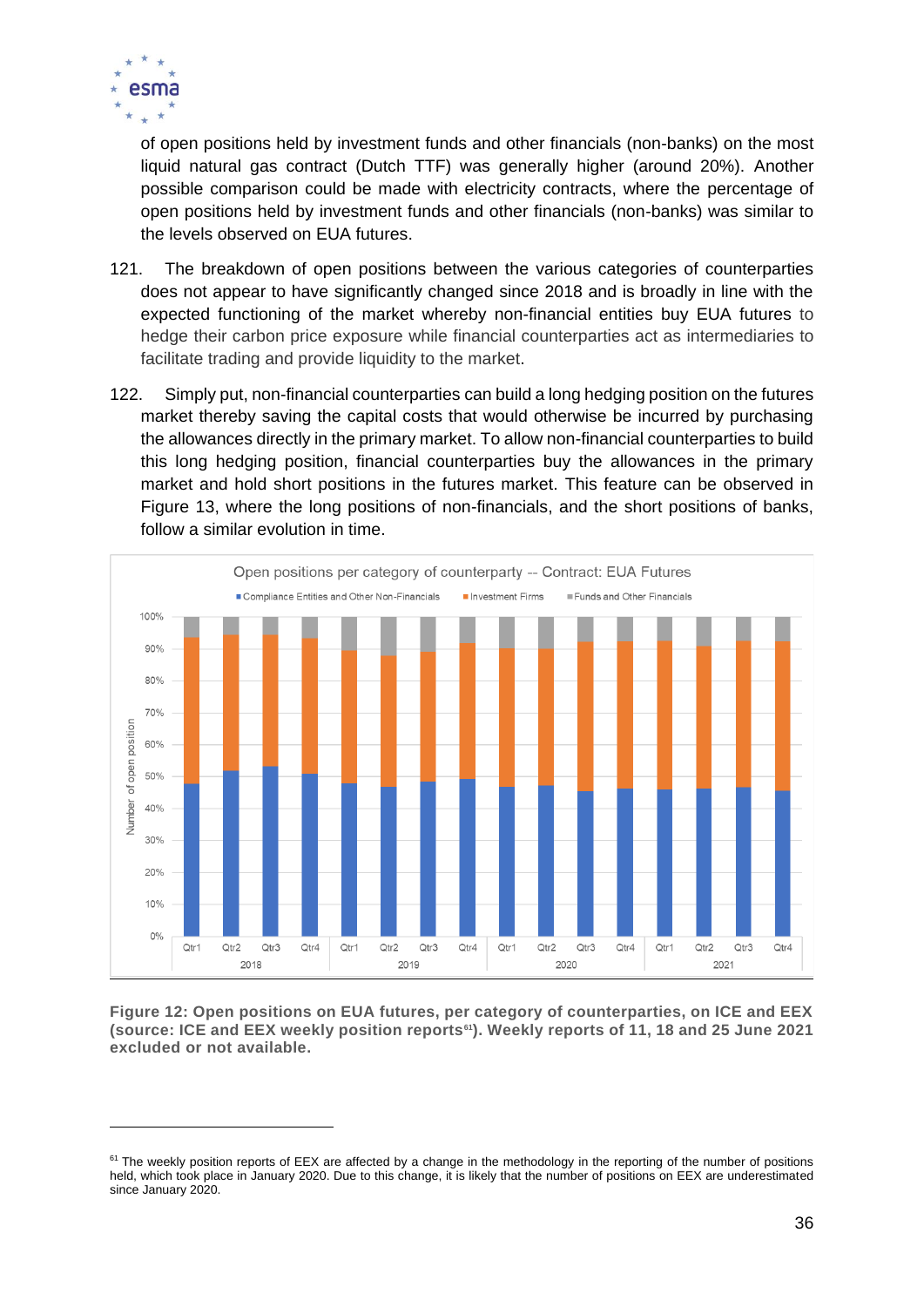



<span id="page-36-0"></span>**Figure 13: Long versus short open positions on EUA futures, per category of counterparties, on ICE and EEX (source: ICE and EEX weekly position reports62). Weekly reports of 11, 18 and 25 June 2021 excluded or not available.** 

#### Hedging activity by non-financial entities

- 123. The weekly position reports include a breakdown between hedging and non-hedging activity, for compliance entities and other non-financial entities. The respective percentages of positions held in EUA futures by those two categories of counterparties, in hedging versus non-hedging positions, appear to have changed over time since the beginning of the reporting regime (see [Figure 14\)](#page-37-1).
- 124. Overall, compliance entities and other non-financial entities are predominantly trading EUA futures for hedging purposes. However, the percentage of open positions held for hedging purposes has tended to gradually decrease over time, reaching a minimum level around 40-50% in the 2020Q3, after which it has increased again to a level closer to the long-term average (around 65%).
- 125. In the final report to be submitted to the European Commission in 2022, ESMA will further investigate this pattern with the objective of determining whether (1) it is affected by significant data quality issues; (2) there is a connection with the time of the year at which

<sup>&</sup>lt;sup>62</sup> The weekly position reports of EEX are affected by a change in the methodology in the reporting of the number of positions held, which took place in January 2020. Due to this change, it is likely that the number of positions on EEX are underestimated since January 2020.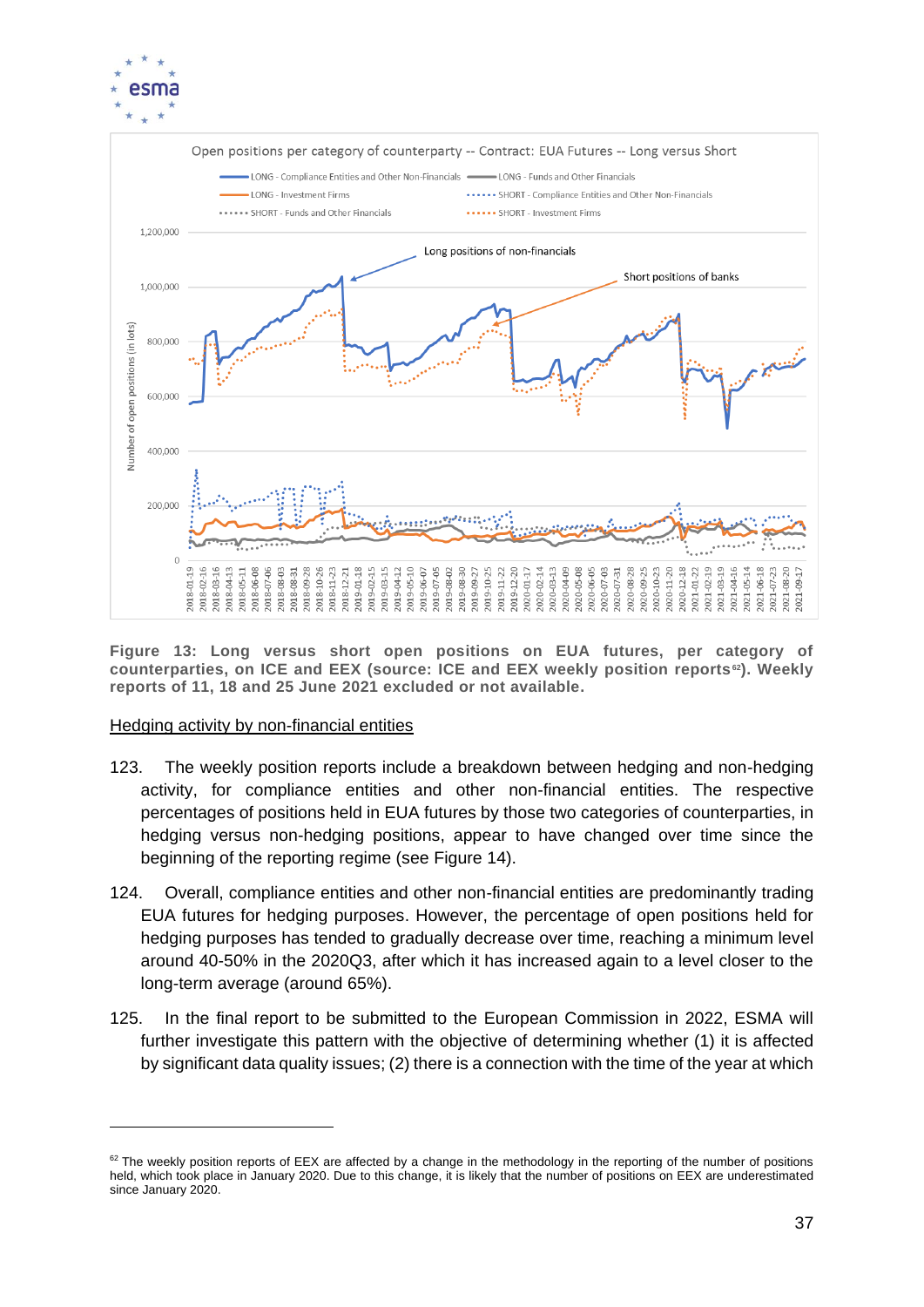

compliance entities are required to surrender their allowances (April of the calendar year); (3) other factors are contributing to this evolution.



<span id="page-37-1"></span>**Figure 14: Number of open positions on EUA futures held by compliance entities and other non-financials, on ICE and EEX (source: ICE and EEX weekly position reports63). Weekly reports of 11, 18 and 25 June 2021 excluded or not available.**

# <span id="page-37-0"></span>**5 Next steps**

- 126. This preliminary report has been prepared following the publication on 13 October 2021 by the Commission of its Communication on the price of energy. In the short timespan between the publication of that communication and the finalisation of this report, ESMA has focused on providing a factual description of the market based on the data available to it without drawing final conclusions yet on the state of the EUA market or any regulatory action that could be considered.
- 127. Other than the time constraints it has faced, ESMA has also worked with some data limitations due to existing regulatory requirements as some derivatives on EUAs are not subject to weekly position reporting.

<sup>&</sup>lt;sup>63</sup> The weekly position reports of EEX are affected by a change in the methodology in the reporting of the number of positions held, which took place in January 2020. Due to this change, it is likely that the number of positions on EEX are underestimated since January 2020.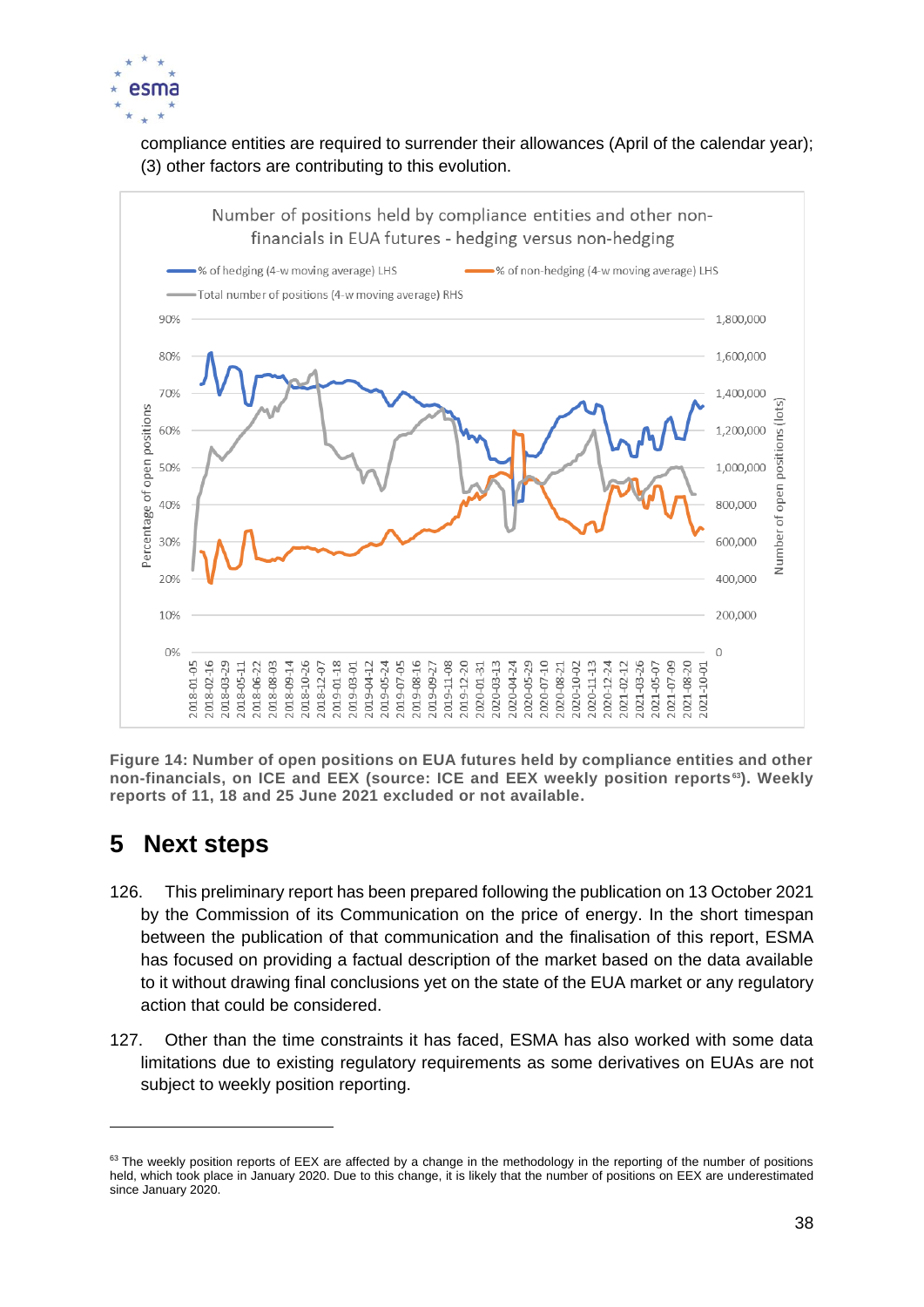

128. In order to allow the Commission to "assess whether certain trading behaviours would require further regulatory actions", ESMA is also requested to complete this preliminary assessment with a report on the trading of emission allowances by early 2022. In order to do so, ESMA will deepen its analysis of the situation in this market based on a more comprehensive data analysis and an overall more in-depth look into recent developments. It is to be noted though that ESMA works with the regulatory data available according to the current applicable requirements in MiFID II and EMIR. Issues linked to the absence of data due to Brexit and to the data quality of reporting might further impact the feasibility of performing certain analyses by ESMA for the next report.